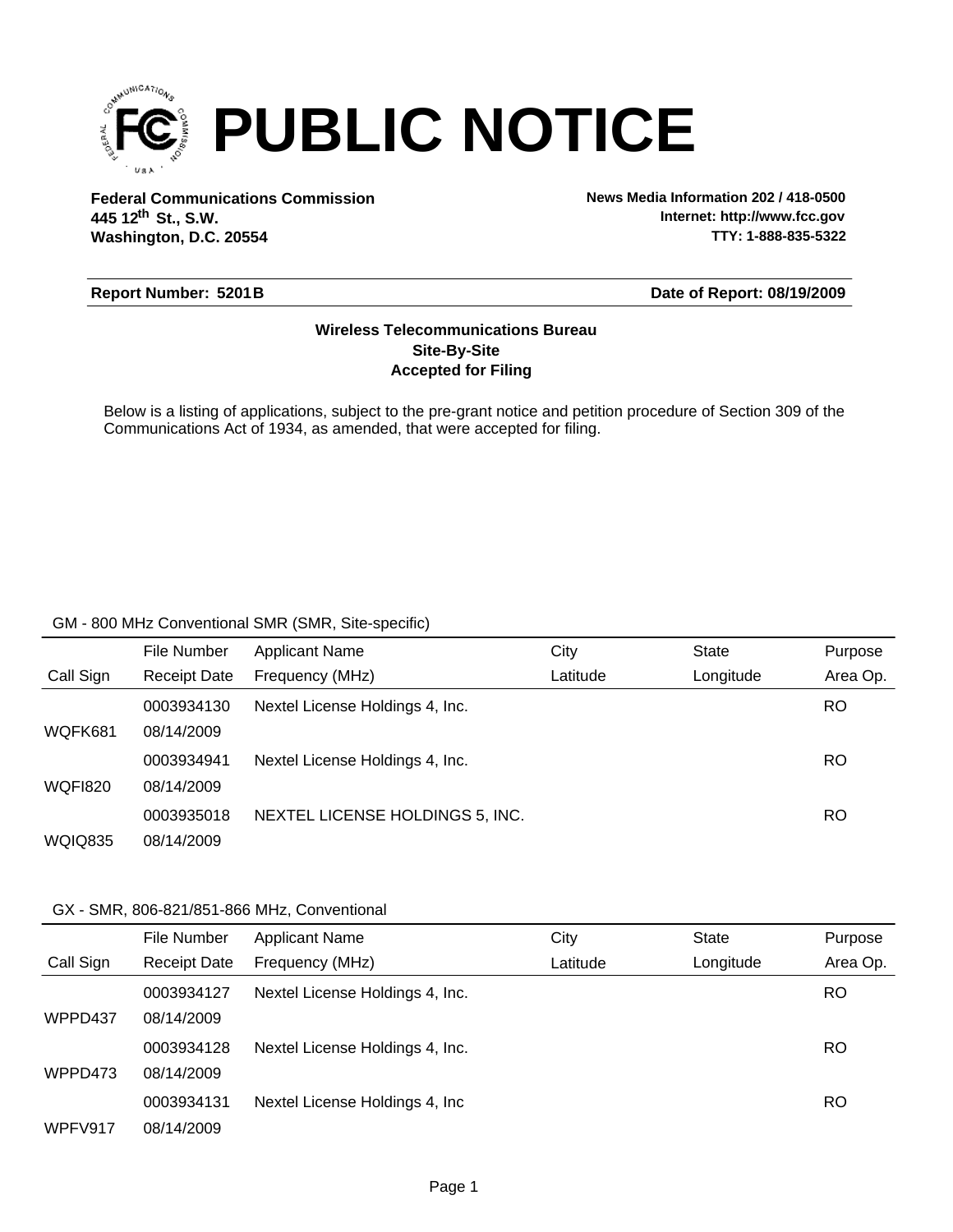## GX - SMR, 806-821/851-866 MHz, Conventional

|                | File Number         | <b>Applicant Name</b>           | City     | <b>State</b> | Purpose   |
|----------------|---------------------|---------------------------------|----------|--------------|-----------|
| Call Sign      | <b>Receipt Date</b> | Frequency (MHz)                 | Latitude | Longitude    | Area Op.  |
|                | 0003934132          | Nextel License Holdings 4, Inc  |          |              | <b>RO</b> |
| WPPL538        | 08/14/2009          |                                 |          |              |           |
|                | 0003934278          | Nextel License Holdings 4, Inc  |          |              | <b>RO</b> |
| WPFX993        | 08/14/2009          |                                 |          |              |           |
|                | 0003934287          | Nextel License Holdings 4, Inc  |          |              | <b>RO</b> |
| WPPL552        | 08/14/2009          |                                 |          |              |           |
|                | 0003934290          | NEXTEL LICENSE HOLDINGS 4, INC. |          |              | <b>RO</b> |
| WPFT278        | 08/14/2009          |                                 |          |              |           |
|                | 0003934291          | Nextel License Holdings 4, Inc  |          |              | <b>RO</b> |
| WPPL560        | 08/14/2009          |                                 |          |              |           |
|                | 0003934762          | Nextel License Holdings 4, Inc  |          |              | <b>RO</b> |
| WPFV538        | 08/14/2009          |                                 |          |              |           |
|                | 0003934781          | Nextel License Holdings 4, Inc  |          |              | <b>RO</b> |
| WPDV261        | 08/14/2009          |                                 |          |              |           |
|                | 0003934818          | Nextel License Holdings 4, Inc  |          |              | <b>RO</b> |
| WPFV995        | 08/14/2009          |                                 |          |              |           |
|                | 0003934819          | Nextel License Holdings 4, Inc  |          |              | <b>RO</b> |
| WPPL539        | 08/14/2009          |                                 |          |              |           |
|                | 0003934992          | NEXTEL LICENSE HOLDINGS 4, INC. |          |              | <b>RO</b> |
| WPFX942        | 08/14/2009          |                                 |          |              |           |
|                | 0003935076          | NEXTEL OF CALIFORNIA INC        |          |              | <b>RO</b> |
| <b>KMK520</b>  | 08/14/2009          |                                 |          |              |           |
|                | 0003935077          | NEXTEL OF CALIFORNIA INC        |          |              | <b>RO</b> |
| WNJF764        | 08/14/2009          |                                 |          |              |           |
|                | 0003935078          | NEXTEL OF CALIFORNIA, INC.      |          |              | <b>RO</b> |
| WPFV985        | 08/14/2009          |                                 |          |              |           |
|                | 0003935079          | NEXTEL OF CALIFORNIA INC        |          |              | <b>RO</b> |
| WPFW849        | 08/14/2009          |                                 |          |              |           |
|                | 0003935080          | NEXTEL OF CALIFORNIA INC        |          |              | <b>RO</b> |
| WPFW853        | 08/14/2009          |                                 |          |              |           |
|                | 0003935081          | NEXTEL OF CALIFORNIA INC        |          |              | <b>RO</b> |
| <b>WPFY508</b> | 08/14/2009          |                                 |          |              |           |
|                | 0003935118          | NEXTEL OF CALIFORNIA INC        |          |              | <b>RO</b> |
| WPFY249        | 08/14/2009          |                                 |          |              |           |
|                | 0003935160          | NEXTEL OF CALIFORNIA INC        |          |              | <b>RO</b> |
| WPFW857        | 08/14/2009          |                                 |          |              |           |
|                | 0003935172          | Nextel of California, Inc.      |          |              | <b>RO</b> |
| WPPC888        | 08/14/2009          |                                 |          |              |           |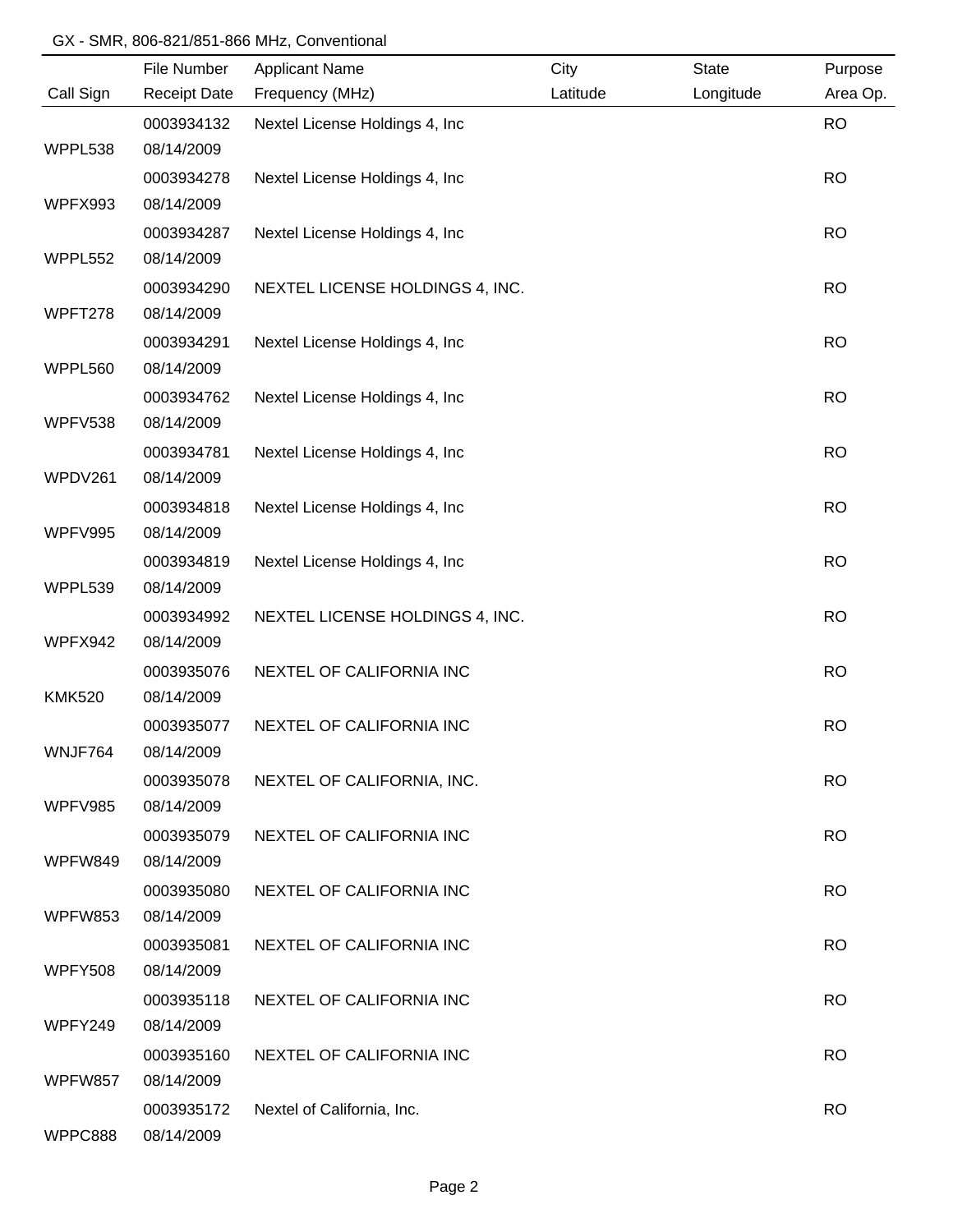#### GX - SMR, 806-821/851-866 MHz, Conventional

|           | File Number         | <b>Applicant Name</b>            | City     | State     | Purpose   |
|-----------|---------------------|----------------------------------|----------|-----------|-----------|
| Call Sign | <b>Receipt Date</b> | Frequency (MHz)                  | Latitude | Longitude | Area Op.  |
|           | 0003935173          | NEXTEL OF CALIFORNIA INC         |          |           | <b>RO</b> |
| WNHK366   | 08/14/2009          |                                  |          |           |           |
|           | 0003935193          | NEXTEL OF CALIFORNIA, INC.       |          |           | RO.       |
| WPFX962   | 08/14/2009          |                                  |          |           |           |
|           | 0003935272          | NEXTEL OF NEW YORK INC           |          |           | RO.       |
| WNHB951   | 08/14/2009          |                                  |          |           |           |
|           | 0003935420          | NEXTEL OF TEXAS INC DBA NEXTEL C |          |           | <b>RO</b> |
| WPFX319   | 08/14/2009          |                                  |          |           |           |
|           | 0003935422          | NEXTEL OF TEXAS INC DBA NEXTEL C |          |           | <b>RO</b> |
| WPFX331   | 08/14/2009          |                                  |          |           |           |
|           | 0003935423          | NEXTEL OF TEXAS INC DBA NEXTEL C |          |           | <b>RO</b> |
| WPFX363   | 08/14/2009          |                                  |          |           |           |
|           | 0003935424          | NEXTEL OF TEXAS INC DBA NEXTEL C |          |           | <b>RO</b> |
| WPFX367   | 08/14/2009          |                                  |          |           |           |

## IK - Industrial/Business Pool - Commercial, Conventional

|                | File Number  | <b>Applicant Name</b>           | City     | State     | Purpose  |
|----------------|--------------|---------------------------------|----------|-----------|----------|
| Call Sign      | Receipt Date | Frequency (MHz)                 | Latitude | Longitude | Area Op. |
|                | 0003935009   | TELEBEEPER OF NEW MEXICO INC dt |          |           | RO.      |
| <b>WPFX850</b> | 08/14/2009   |                                 |          |           |          |

|           | File Number         | <b>Applicant Name</b>           | City     | <b>State</b> | Purpose   |
|-----------|---------------------|---------------------------------|----------|--------------|-----------|
| Call Sign | <b>Receipt Date</b> | Frequency (MHz)                 | Latitude | Longitude    | Area Op.  |
|           | 0003934049          | NEXTEL LICENSE HOLDINGS 4, INC. |          |              | RO.       |
| WPPJ444   | 08/14/2009          |                                 |          |              |           |
|           | 0003934082          | NEXTEL LICENSE HOLDINGS 4, INC. |          |              | <b>RO</b> |
| WPPL449   | 08/14/2009          |                                 |          |              |           |
|           | 0003934083          | NEXTEL LICENSE HOLDINGS 4, INC. |          |              | <b>RO</b> |
| WPPL450   | 08/14/2009          |                                 |          |              |           |
|           | 0003934084          | NEXTEL LICENSE HOLDINGS 4, INC. |          |              | <b>RO</b> |
| WPPL452   | 08/14/2009          |                                 |          |              |           |
|           | 0003934085          | NEXTEL LICENSE HOLDINGS 4, INC. |          |              | <b>RO</b> |
| WPPL454   | 08/14/2009          |                                 |          |              |           |
|           | 0003934086          | NEXTEL LICENSE HOLDINGS 4, INC. |          |              | <b>RO</b> |
| WPPL455   | 08/14/2009          |                                 |          |              |           |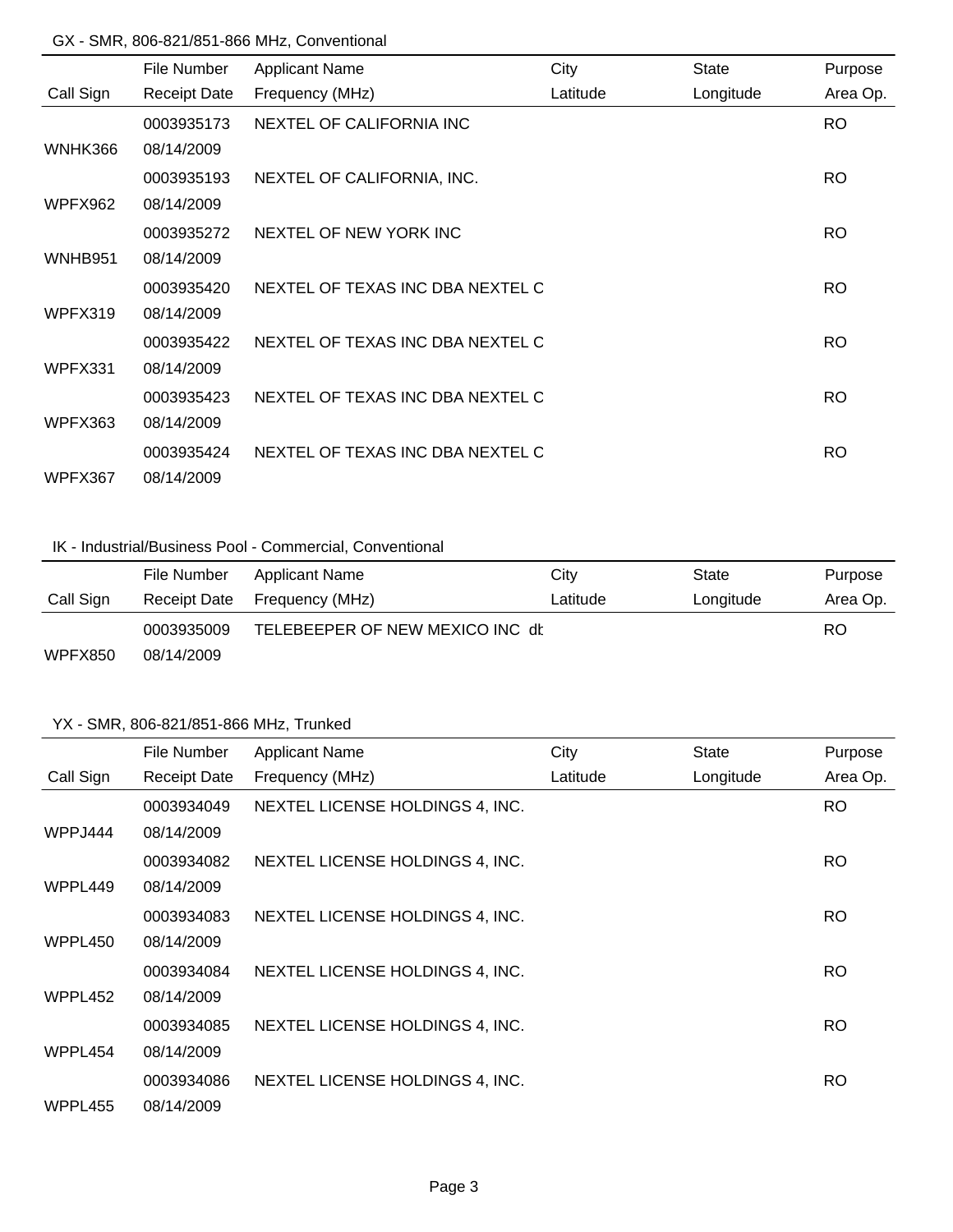|           | File Number         | <b>Applicant Name</b>           | City     | <b>State</b> | Purpose   |
|-----------|---------------------|---------------------------------|----------|--------------|-----------|
| Call Sign | <b>Receipt Date</b> | Frequency (MHz)                 | Latitude | Longitude    | Area Op.  |
|           | 0003934087          | NEXTEL LICENSE HOLDINGS 4, INC. |          |              | <b>RO</b> |
| WPPL458   | 08/14/2009          |                                 |          |              |           |
|           | 0003934088          | NEXTEL LICENSE HOLDINGS 4, INC. |          |              | <b>RO</b> |
| WPPL460   | 08/14/2009          |                                 |          |              |           |
|           | 0003934089          | NEXTEL LICENSE HOLDINGS 4, INC. |          |              | <b>RO</b> |
| WPPJ497   | 08/14/2009          |                                 |          |              |           |
|           | 0003934090          | NEXTEL LICENSE HOLDINGS 4, INC. |          |              | <b>RO</b> |
| WPPL474   | 08/14/2009          |                                 |          |              |           |
|           | 0003934091          | Nextel License Holdings 4, Inc  |          |              | <b>RO</b> |
| WPPL527   | 08/14/2009          |                                 |          |              |           |
|           | 0003934092          | NEXTEL LICENSE HOLDINGS 4, INC. |          |              | <b>RO</b> |
| WPPL528   | 08/14/2009          |                                 |          |              |           |
|           | 0003934093          | Nextel License Holdings 4, Inc  |          |              | <b>RO</b> |
| WPPL529   | 08/14/2009          |                                 |          |              |           |
|           | 0003934094          | NEXTEL LICENSE HOLDINGS 4, INC. |          |              | <b>RO</b> |
| WPPL532   | 08/14/2009          |                                 |          |              |           |
|           | 0003934095          | NEXTEL LICENSE HOLDINGS 4, INC. |          |              | <b>RO</b> |
| WPPL533   | 08/14/2009          |                                 |          |              |           |
|           | 0003934096          | Nextel License Holdings 4, Inc  |          |              | <b>RO</b> |
| WPPL534   | 08/14/2009          |                                 |          |              |           |
|           | 0003934097          | NEXTEL LICENSE HOLDINGS 4, INC. |          |              | <b>RO</b> |
| WPPL537   | 08/14/2009          |                                 |          |              |           |
|           | 0003934098          | Nextel License Holdings 4, Inc  |          |              | <b>RO</b> |
| WPPL541   | 08/14/2009          |                                 |          |              |           |
|           | 0003934099          | Nextel License Holdings 4, Inc  |          |              | <b>RO</b> |
| WPPL802   | 08/14/2009          |                                 |          |              |           |
|           | 0003934100          | Nextel License Holdings 4, Inc  |          |              | <b>RO</b> |
| WPPL805   | 08/14/2009          |                                 |          |              |           |
|           | 0003934101          | Nextel License Holdings 4, Inc  |          |              | <b>RO</b> |
| WPPL807   | 08/14/2009          |                                 |          |              |           |
|           | 0003934102          | Nextel License Holdings 4, Inc  |          |              | <b>RO</b> |
| WPPL812   | 08/14/2009          |                                 |          |              |           |
|           | 0003934103          | Nextel License Holdings 4, Inc  |          |              | <b>RO</b> |
| WPPL813   | 08/14/2009          |                                 |          |              |           |
|           | 0003934104          | Nextel License Holdings 4, Inc  |          |              | <b>RO</b> |
| WPPL814   | 08/14/2009          |                                 |          |              |           |
|           | 0003934105          | Nextel License Holdings 4, Inc  |          |              | <b>RO</b> |
| WPPL815   | 08/14/2009          |                                 |          |              |           |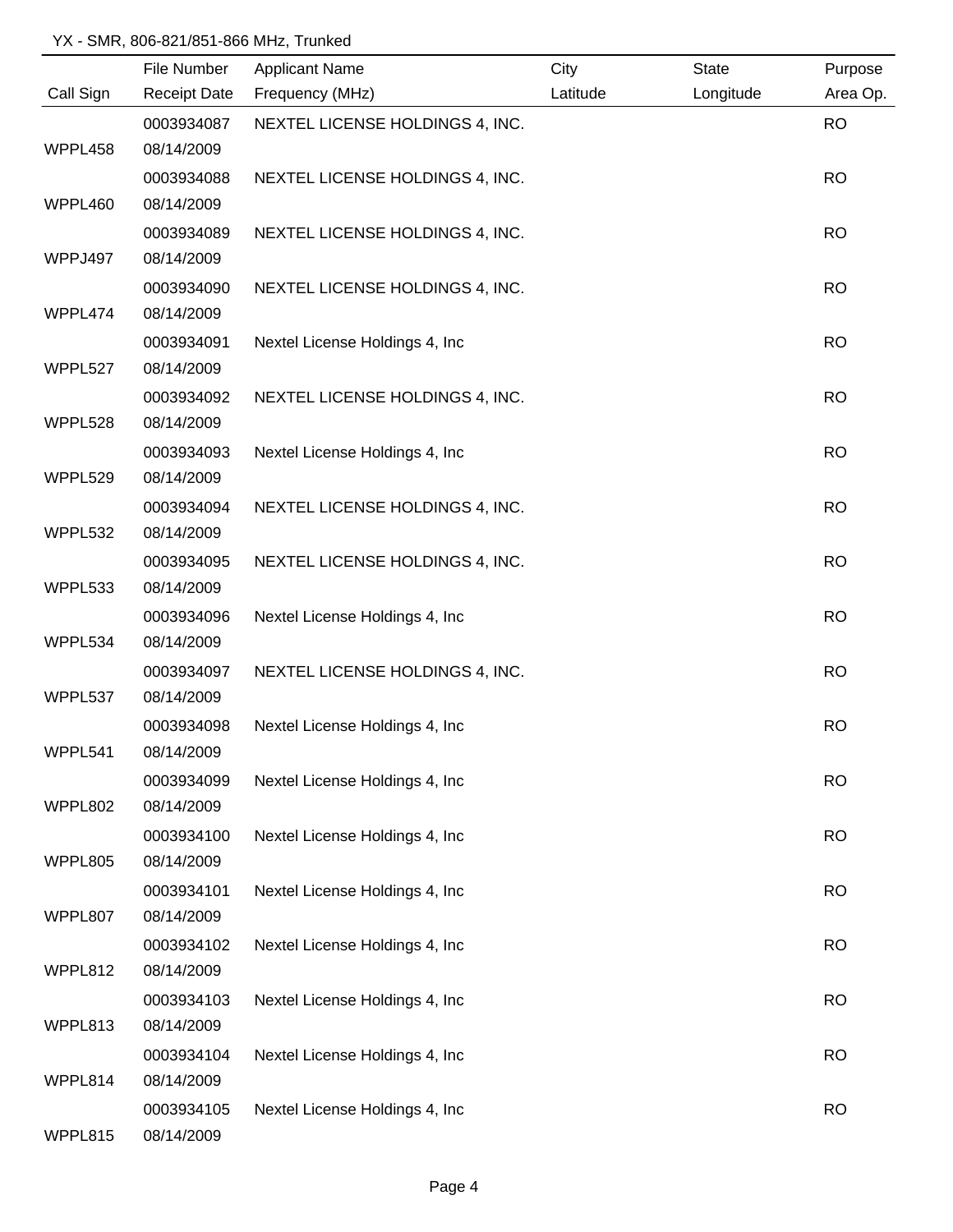|           | File Number         | <b>Applicant Name</b>           | City     | <b>State</b> | Purpose   |
|-----------|---------------------|---------------------------------|----------|--------------|-----------|
| Call Sign | <b>Receipt Date</b> | Frequency (MHz)                 | Latitude | Longitude    | Area Op.  |
|           | 0003934106          | Nextel License Holdings 4, Inc  |          |              | <b>RO</b> |
| WPPL818   | 08/14/2009          |                                 |          |              |           |
|           | 0003934107          | Nextel License Holdings 4, Inc. |          |              | <b>RO</b> |
| WPPL819   | 08/14/2009          |                                 |          |              |           |
|           | 0003934108          | Nextel License Holdings 4, Inc. |          |              | <b>RO</b> |
| WPPL820   | 08/14/2009          |                                 |          |              |           |
|           | 0003934109          | NEXTEL LICENSE HOLDINGS 4, INC. |          |              | <b>RO</b> |
| WPPL823   | 08/14/2009          |                                 |          |              |           |
|           | 0003934110          | NEXTEL LICENSE HOLDINGS 4, INC. |          |              | <b>RO</b> |
| WPPL824   | 08/14/2009          |                                 |          |              |           |
|           | 0003934111          | NEXTEL LICENSE HOLDINGS 4, INC. |          |              | <b>RO</b> |
| WPPL825   | 08/14/2009          |                                 |          |              |           |
|           | 0003934112          | NEXTEL LICENSE HOLDINGS 4, INC. |          |              | <b>RO</b> |
| WPPL828   | 08/14/2009          |                                 |          |              |           |
|           | 0003934113          | NEXTEL LICENSE HOLDINGS 4, INC. |          |              | <b>RO</b> |
| WPPL829   | 08/14/2009          |                                 |          |              |           |
|           | 0003934114          | NEXTEL LICENSE HOLDINGS 4, INC. |          |              | <b>RO</b> |
| WPPL830   | 08/14/2009          |                                 |          |              |           |
|           | 0003934115          | NEXTEL LICENSE HOLDINGS 4, INC. |          |              | <b>RO</b> |
| WPPL834   | 08/14/2009          |                                 |          |              |           |
|           | 0003934116          | NEXTEL LICENSE HOLDINGS 4, INC. |          |              | <b>RO</b> |
| WPPL836   | 08/14/2009          |                                 |          |              |           |
|           | 0003934117          | NEXTEL LICENSE HOLDINGS 4, INC. |          |              | <b>RO</b> |
| WPPL837   | 08/14/2009          |                                 |          |              |           |
|           | 0003934118          | NEXTEL LICENSE HOLDINGS 4, INC. |          |              | <b>RO</b> |
| WPPJ526   | 08/14/2009          |                                 |          |              |           |
|           | 0003934119          | NEXTEL LICENSE HOLDINGS 4, INC. |          |              | <b>RO</b> |
| WPPJ765   | 08/14/2009          |                                 |          |              |           |
|           | 0003934120          | NEXTEL LICENSE HOLDINGS 4, INC. |          |              | <b>RO</b> |
| WPPJ766   | 08/14/2009          |                                 |          |              |           |
|           | 0003934121          | Nextel License Holdings 4, Inc. |          |              | <b>RO</b> |
| WPPL485   | 08/14/2009          |                                 |          |              |           |
|           | 0003934122          | Nextel License Holdings 4, Inc  |          |              | <b>RO</b> |
| WPPL486   | 08/14/2009          |                                 |          |              |           |
|           | 0003934123          | Nextel License Holdings 4, Inc  |          |              | <b>RO</b> |
| WPPL504   | 08/14/2009          |                                 |          |              |           |
|           | 0003934124          | Nextel License Holdings 4, Inc  |          |              | <b>RO</b> |
| WPPL506   | 08/14/2009          |                                 |          |              |           |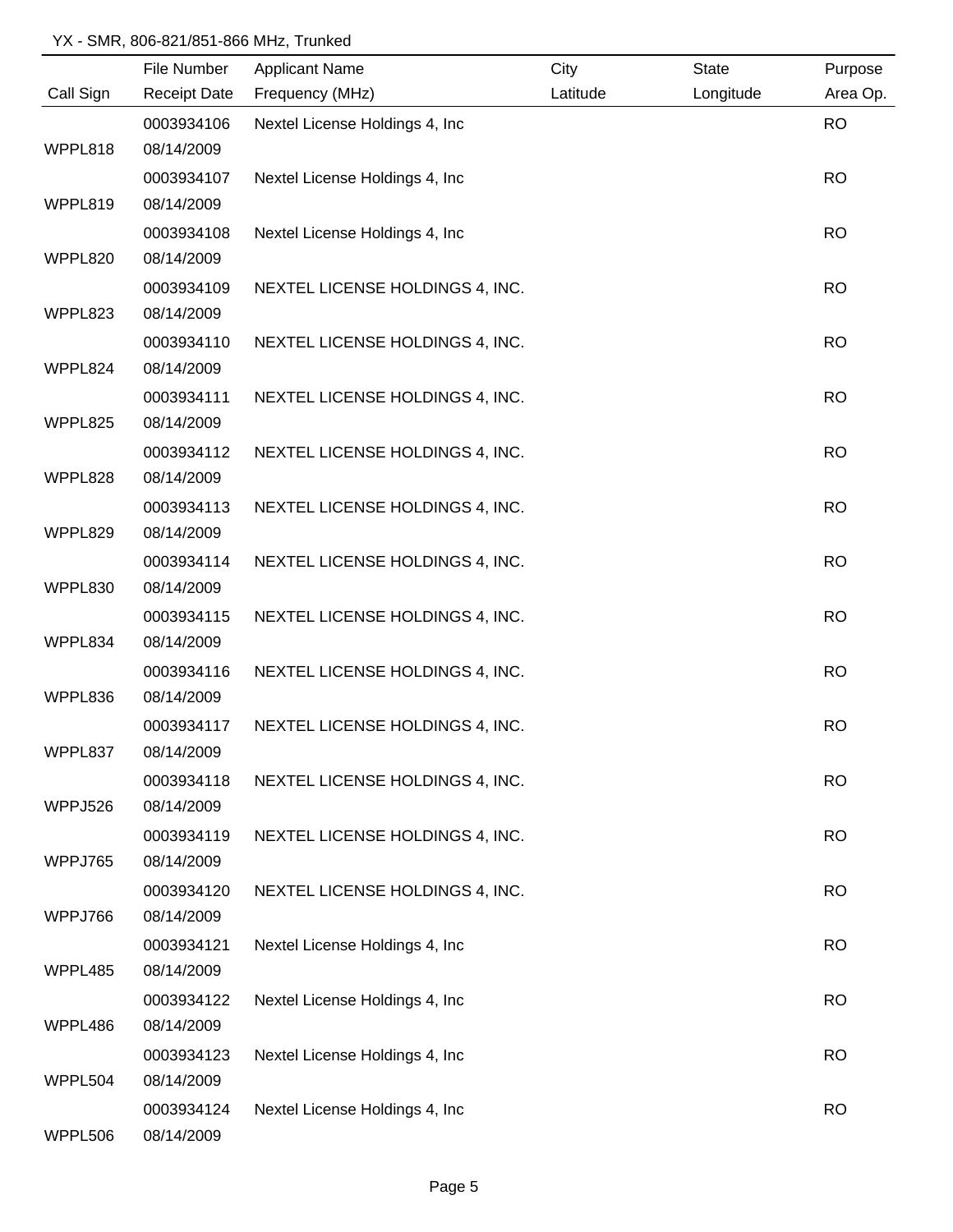|                | File Number              | <b>Applicant Name</b>           | City     | <b>State</b> | Purpose   |
|----------------|--------------------------|---------------------------------|----------|--------------|-----------|
| Call Sign      | <b>Receipt Date</b>      | Frequency (MHz)                 | Latitude | Longitude    | Area Op.  |
|                | 0003934125               | Nextel License Holdings 4, Inc  |          |              | <b>RO</b> |
| WPPL811        | 08/14/2009               |                                 |          |              |           |
|                | 0003934126               | NEXTEL LICENSE HOLDINGS 4, INC. |          |              | <b>RO</b> |
| WPPI970        | 08/14/2009               |                                 |          |              |           |
|                | 0003934129               | Nextel License Holdings 4, Inc. |          |              | <b>RO</b> |
| WPFT315        | 08/14/2009               |                                 |          |              |           |
|                | 0003934133               | NEXTEL LICENSE HOLDINGS 4, INC. |          |              | <b>RO</b> |
| WPPI718        | 08/14/2009               |                                 |          |              |           |
|                | 0003934134               | Nextel License Holdings 4, Inc  |          |              | <b>RO</b> |
| <b>WPPI728</b> | 08/14/2009               |                                 |          |              |           |
|                | 0003934135               | Nextel License Holdings 4, Inc  |          |              | <b>RO</b> |
| <b>WPPI739</b> | 08/14/2009               |                                 |          |              |           |
|                | 0003934136               | NEXTEL LICENSE HOLDINGS 4, INC. |          |              | <b>RO</b> |
| WPPI943        | 08/14/2009               |                                 |          |              |           |
|                | 0003934137               | NEXTEL LICENSE HOLDINGS 4, INC. |          |              | <b>RO</b> |
| <b>WPPI955</b> | 08/14/2009               |                                 |          |              |           |
|                | 0003934138               | NEXTEL LICENSE HOLDINGS 4, INC. |          |              | <b>RO</b> |
| <b>WPPI965</b> | 08/14/2009               |                                 |          |              |           |
|                | 0003934139               | NEXTEL LICENSE HOLDINGS 4, INC. |          |              | <b>RO</b> |
| WPPI918        | 08/14/2009               |                                 |          |              |           |
|                | 0003934140               | NEXTEL LICENSE HOLDINGS 4, INC. |          |              | <b>RO</b> |
| WPPJ381        | 08/14/2009               |                                 |          |              |           |
|                | 0003934141               | NEXTEL LICENSE HOLDINGS 4, INC. |          |              | <b>RO</b> |
| WPPJ391        | 08/14/2009               |                                 |          |              |           |
|                | 0003934142               | NEXTEL LICENSE HOLDINGS 4, INC. |          |              | <b>RO</b> |
| WPPJ350        | 08/14/2009               |                                 |          |              |           |
|                | 0003934143               | NEXTEL LICENSE HOLDINGS 4, INC. |          |              | <b>RO</b> |
| WPPJ361        | 08/14/2009               |                                 |          |              |           |
|                | 0003934144               | NEXTEL LICENSE HOLDINGS 4, INC. |          |              | <b>RO</b> |
| WPPJ400        | 08/14/2009               |                                 |          |              |           |
|                | 0003934145               | NEXTEL LICENSE HOLDINGS 4, INC. |          |              | <b>RO</b> |
| WPPJ411        | 08/14/2009               |                                 |          |              |           |
|                | 0003934146               | NEXTEL LICENSE HOLDINGS 4, INC. |          |              | <b>RO</b> |
| WPPJ468        | 08/14/2009               |                                 |          |              |           |
| WPPJ416        | 0003934147<br>08/14/2009 | NEXTEL LICENSE HOLDINGS 4, INC. |          |              | <b>RO</b> |
|                |                          |                                 |          |              | <b>RO</b> |
| WPPJ438        | 0003934148<br>08/14/2009 | NEXTEL LICENSE HOLDINGS 4, INC. |          |              |           |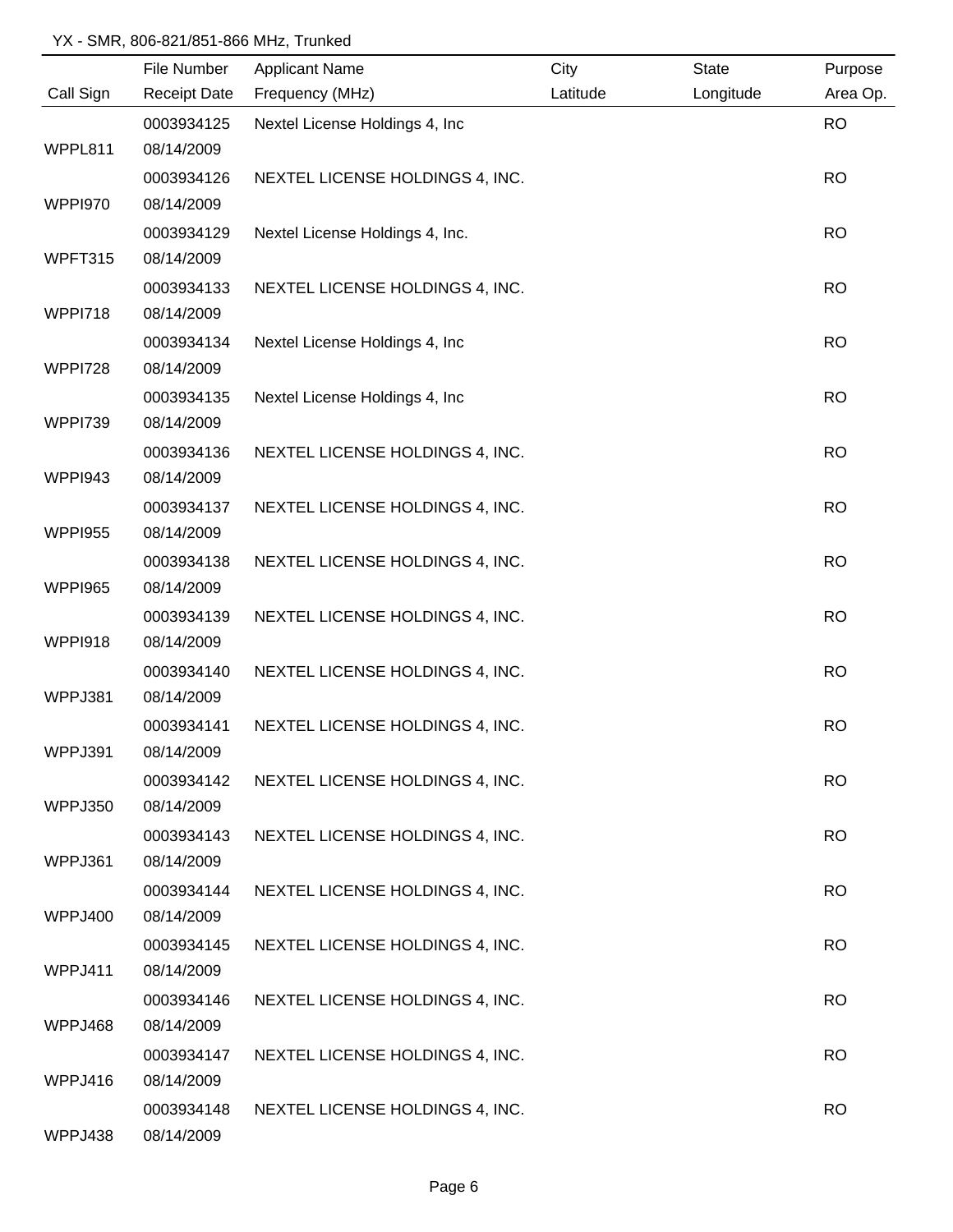|           | File Number              | <b>Applicant Name</b>           | City     | <b>State</b> | Purpose   |
|-----------|--------------------------|---------------------------------|----------|--------------|-----------|
| Call Sign | <b>Receipt Date</b>      | Frequency (MHz)                 | Latitude | Longitude    | Area Op.  |
|           | 0003934149               | NEXTEL LICENSE HOLDINGS 4, INC. |          |              | <b>RO</b> |
| WPPJ527   | 08/14/2009               |                                 |          |              |           |
|           | 0003934150               | NEXTEL LICENSE HOLDINGS 4, INC. |          |              | <b>RO</b> |
| WPPJ537   | 08/14/2009               |                                 |          |              |           |
|           | 0003934151               | NEXTEL LICENSE HOLDINGS 4, INC. |          |              | <b>RO</b> |
| WPPJ548   | 08/14/2009               |                                 |          |              |           |
|           | 0003934152               | NEXTEL LICENSE HOLDINGS 4, INC. |          |              | <b>RO</b> |
| WPPJ559   | 08/14/2009               |                                 |          |              |           |
|           | 0003934153               | NEXTEL LICENSE HOLDINGS 4, INC. |          |              | <b>RO</b> |
| WPPJ568   | 08/14/2009               |                                 |          |              |           |
|           | 0003934154               | Nextel License Holdings 4, Inc  |          |              | <b>RO</b> |
| WPPJ667   | 08/14/2009               |                                 |          |              |           |
|           | 0003934155               | NEXTEL LICENSE HOLDINGS 4, INC. |          |              | <b>RO</b> |
| WPPJ677   | 08/14/2009               |                                 |          |              |           |
| WPPJ706   | 0003934156<br>08/14/2009 | NEXTEL LICENSE HOLDINGS 4, INC. |          |              | <b>RO</b> |
|           |                          |                                 |          |              |           |
| WPPJ718   | 0003934157<br>08/14/2009 | NEXTEL LICENSE HOLDINGS 4, INC. |          |              | <b>RO</b> |
|           | 0003934158               | NEXTEL LICENSE HOLDINGS 4, INC. |          |              | <b>RO</b> |
| WPPJ768   | 08/14/2009               |                                 |          |              |           |
|           | 0003934159               | NEXTEL LICENSE HOLDINGS 4, INC. |          |              | <b>RO</b> |
| WPPJ732   | 08/14/2009               |                                 |          |              |           |
|           | 0003934160               | NEXTEL LICENSE HOLDINGS 4, INC. |          |              | <b>RO</b> |
| WPPJ743   | 08/14/2009               |                                 |          |              |           |
|           | 0003934161               | NEXTEL LICENSE HOLDINGS 4, INC. |          |              | <b>RO</b> |
| WPPJ756   | 08/14/2009               |                                 |          |              |           |
|           | 0003934162               | NEXTEL LICENSE HOLDINGS 4, INC. |          |              | <b>RO</b> |
| WPPJ798   | 08/14/2009               |                                 |          |              |           |
|           | 0003934163               | NEXTEL LICENSE HOLDINGS 4, INC. |          |              | <b>RO</b> |
| WPPK462   | 08/14/2009               |                                 |          |              |           |
|           | 0003934164               | NEXTEL LICENSE HOLDINGS 4, INC. |          |              | <b>RO</b> |
| WPPK473   | 08/14/2009               |                                 |          |              |           |
|           | 0003934165               | NEXTEL LICENSE HOLDINGS 4, INC. |          |              | <b>RO</b> |
| WPPK524   | 08/14/2009               |                                 |          |              |           |
|           | 0003934166               | NEXTEL LICENSE HOLDINGS 4, INC. |          |              | <b>RO</b> |
| WPPK578   | 08/14/2009               |                                 |          |              |           |
|           | 0003934167               | NEXTEL LICENSE HOLDINGS 4, INC. |          |              | <b>RO</b> |
| WPPK596   | 08/14/2009               |                                 |          |              |           |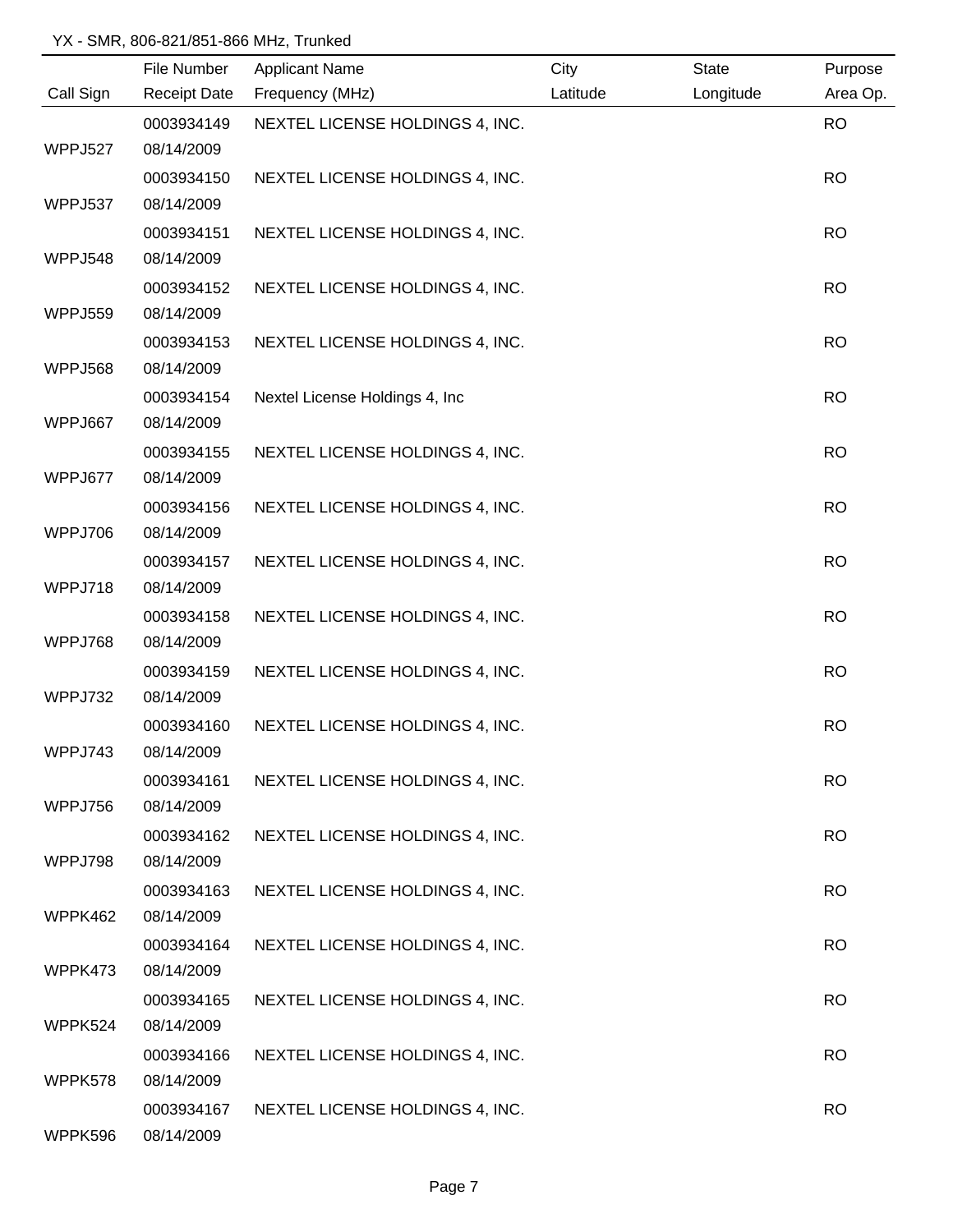|           | File Number         | <b>Applicant Name</b>           | City     | <b>State</b> | Purpose   |
|-----------|---------------------|---------------------------------|----------|--------------|-----------|
| Call Sign | <b>Receipt Date</b> | Frequency (MHz)                 | Latitude | Longitude    | Area Op.  |
|           | 0003934168          | NEXTEL LICENSE HOLDINGS 4, INC. |          |              | <b>RO</b> |
| WPPK540   | 08/14/2009          |                                 |          |              |           |
|           | 0003934169          | NEXTEL LICENSE HOLDINGS 4, INC. |          |              | <b>RO</b> |
| WPPK555   | 08/14/2009          |                                 |          |              |           |
|           | 0003934170          | NEXTEL LICENSE HOLDINGS 4, INC. |          |              | <b>RO</b> |
| WPPK610   | 08/14/2009          |                                 |          |              |           |
|           | 0003934171          | Nextel License Holdings 4, Inc. |          |              | <b>RO</b> |
| WPPK803   | 08/14/2009          |                                 |          |              |           |
|           | 0003934172          | Nextel License Holdings 4, Inc. |          |              | <b>RO</b> |
| WPPL344   | 08/14/2009          |                                 |          |              |           |
|           | 0003934173          | Nextel License Holdings 4, Inc. |          |              | <b>RO</b> |
| WPPL354   | 08/14/2009          |                                 |          |              |           |
|           | 0003934174          | Nextel License Holdings 4, Inc  |          |              | <b>RO</b> |
| WPPL365   | 08/14/2009          |                                 |          |              |           |
|           | 0003934175          | Nextel License Holdings 4, Inc  |          |              | <b>RO</b> |
| WPPL375   | 08/14/2009          |                                 |          |              |           |
|           | 0003934176          | Nextel License Holdings 4, Inc  |          |              | <b>RO</b> |
| WPPL395   | 08/14/2009          |                                 |          |              |           |
|           | 0003934177          | Nextel License Holdings 4, Inc  |          |              | <b>RO</b> |
| WPPL416   | 08/14/2009          |                                 |          |              |           |
|           | 0003934178          | Nextel License Holdings 4, Inc  |          |              | <b>RO</b> |
| WPPL426   | 08/14/2009          |                                 |          |              |           |
|           | 0003934179          | Nextel License Holdings 4, Inc. |          |              | <b>RO</b> |
| WPPL487   | 08/14/2009          |                                 |          |              |           |
|           | 0003934180          | Nextel License Holdings 4, Inc. |          |              | <b>RO</b> |
| WPPL497   | 08/14/2009          |                                 |          |              |           |
|           | 0003934181          | NEXTEL LICENSE HOLDINGS 4, INC. |          |              | <b>RO</b> |
| WPPL451   | 08/14/2009          |                                 |          |              |           |
|           | 0003934259          | NEXTEL LICENSE HOLDINGS 4, INC. |          |              | <b>RO</b> |
| WPPJ352   | 08/14/2009          |                                 |          |              |           |
|           | 0003934260          | NEXTEL LICENSE HOLDINGS 4, INC. |          |              | <b>RO</b> |
| WPPJ363   | 08/14/2009          |                                 |          |              |           |
|           | 0003934261          | Nextel License Holdings 4, Inc  |          |              | <b>RO</b> |
| WPPL519   | 08/14/2009          |                                 |          |              |           |
|           | 0003934262          | Nextel License Holdings 4, Inc  |          |              | <b>RO</b> |
| WPPL551   | 08/14/2009          |                                 |          |              |           |
|           | 0003934263          | Nextel License Holdings 4, Inc  |          |              | <b>RO</b> |
| WPPL803   | 08/14/2009          |                                 |          |              |           |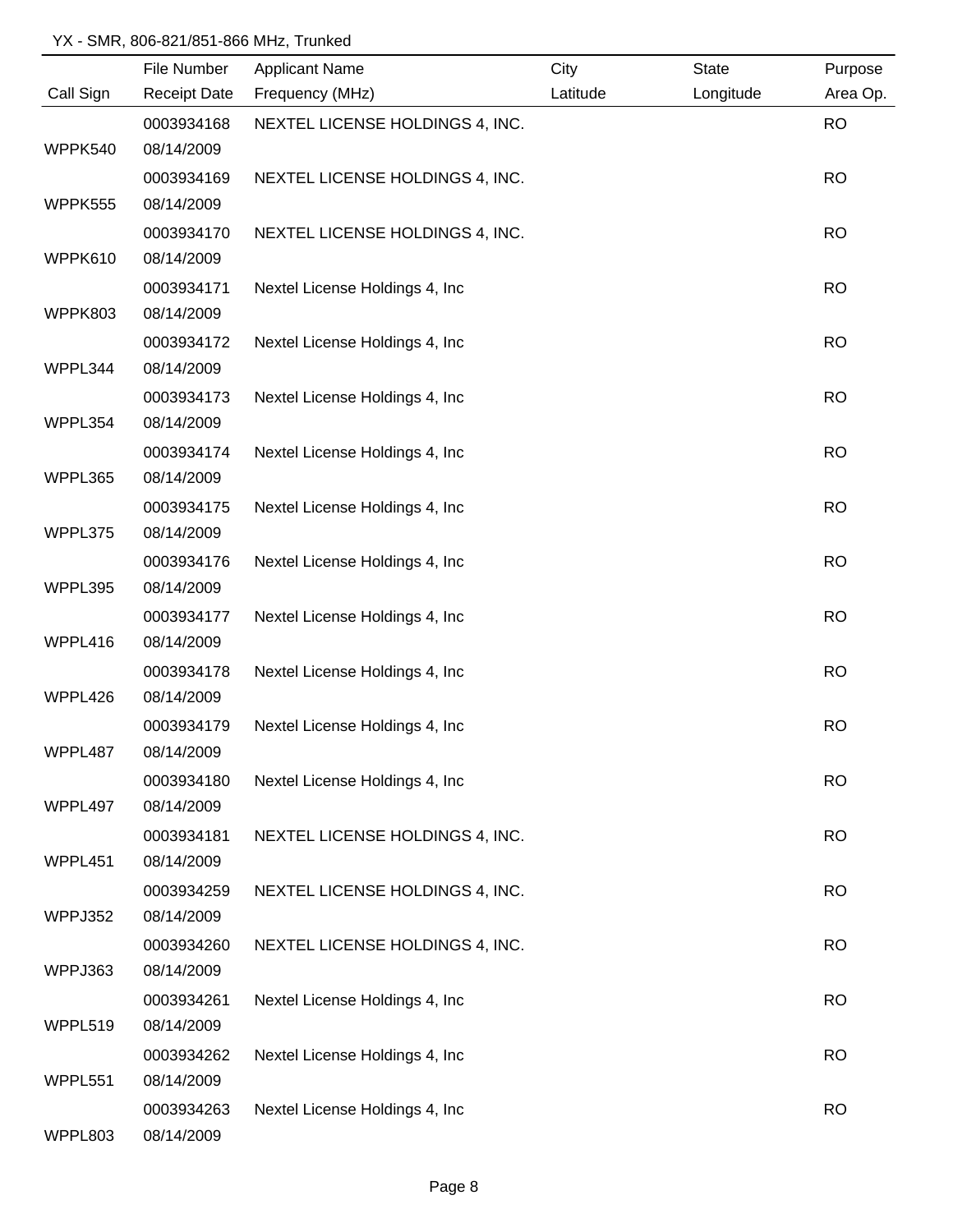| File Number              | <b>Applicant Name</b>                                                                                                                                                                                          | City                                                                                                                                                                                                                                             | <b>State</b> | Purpose   |
|--------------------------|----------------------------------------------------------------------------------------------------------------------------------------------------------------------------------------------------------------|--------------------------------------------------------------------------------------------------------------------------------------------------------------------------------------------------------------------------------------------------|--------------|-----------|
| <b>Receipt Date</b>      | Frequency (MHz)                                                                                                                                                                                                | Latitude                                                                                                                                                                                                                                         | Longitude    | Area Op.  |
| 0003934264               | Nextel License Holdings 4, Inc                                                                                                                                                                                 |                                                                                                                                                                                                                                                  |              | <b>RO</b> |
| 08/14/2009               |                                                                                                                                                                                                                |                                                                                                                                                                                                                                                  |              |           |
| 0003934265               | NEXTEL LICENSE HOLDINGS 4, INC.                                                                                                                                                                                |                                                                                                                                                                                                                                                  |              | <b>RO</b> |
| 08/14/2009               |                                                                                                                                                                                                                |                                                                                                                                                                                                                                                  |              |           |
| 0003934266               | Nextel License Holdings 4, Inc.                                                                                                                                                                                |                                                                                                                                                                                                                                                  |              | <b>RO</b> |
| 08/14/2009               |                                                                                                                                                                                                                |                                                                                                                                                                                                                                                  |              |           |
| 0003934267               | NEXTEL LICENSE HOLDINGS 4, INC.                                                                                                                                                                                |                                                                                                                                                                                                                                                  |              | <b>RO</b> |
| 08/14/2009               |                                                                                                                                                                                                                |                                                                                                                                                                                                                                                  |              |           |
| 0003934268               | NEXTEL LICENSE HOLDINGS 4, INC.                                                                                                                                                                                |                                                                                                                                                                                                                                                  |              | <b>RO</b> |
| 08/14/2009               |                                                                                                                                                                                                                |                                                                                                                                                                                                                                                  |              |           |
| 0003934269               | NEXTEL LICENSE HOLDINGS 4, INC.                                                                                                                                                                                |                                                                                                                                                                                                                                                  |              | <b>RO</b> |
| 08/14/2009               |                                                                                                                                                                                                                |                                                                                                                                                                                                                                                  |              |           |
| 0003934270               | Nextel License Holdings 4, Inc                                                                                                                                                                                 |                                                                                                                                                                                                                                                  |              | <b>RO</b> |
| 08/14/2009               |                                                                                                                                                                                                                |                                                                                                                                                                                                                                                  |              |           |
| 0003934271               | Nextel License Holdings 4, Inc                                                                                                                                                                                 |                                                                                                                                                                                                                                                  |              | <b>RO</b> |
| 08/14/2009               |                                                                                                                                                                                                                |                                                                                                                                                                                                                                                  |              |           |
| 0003934272               | Nextel License Holdings 4, Inc                                                                                                                                                                                 |                                                                                                                                                                                                                                                  |              | <b>RO</b> |
|                          |                                                                                                                                                                                                                |                                                                                                                                                                                                                                                  |              |           |
| 0003934273               | NEXTEL LICENSE HOLDINGS 4, INC.                                                                                                                                                                                |                                                                                                                                                                                                                                                  |              | <b>RO</b> |
|                          |                                                                                                                                                                                                                |                                                                                                                                                                                                                                                  |              |           |
| 0003934274               |                                                                                                                                                                                                                |                                                                                                                                                                                                                                                  |              | <b>RO</b> |
|                          |                                                                                                                                                                                                                |                                                                                                                                                                                                                                                  |              |           |
|                          |                                                                                                                                                                                                                |                                                                                                                                                                                                                                                  |              | <b>RO</b> |
|                          |                                                                                                                                                                                                                |                                                                                                                                                                                                                                                  |              |           |
|                          |                                                                                                                                                                                                                |                                                                                                                                                                                                                                                  |              | <b>RO</b> |
|                          |                                                                                                                                                                                                                |                                                                                                                                                                                                                                                  |              |           |
|                          |                                                                                                                                                                                                                |                                                                                                                                                                                                                                                  |              | <b>RO</b> |
|                          |                                                                                                                                                                                                                |                                                                                                                                                                                                                                                  |              |           |
|                          |                                                                                                                                                                                                                |                                                                                                                                                                                                                                                  |              | <b>RO</b> |
|                          |                                                                                                                                                                                                                |                                                                                                                                                                                                                                                  |              |           |
|                          |                                                                                                                                                                                                                |                                                                                                                                                                                                                                                  |              | <b>RO</b> |
|                          |                                                                                                                                                                                                                |                                                                                                                                                                                                                                                  |              |           |
|                          |                                                                                                                                                                                                                |                                                                                                                                                                                                                                                  |              | <b>RO</b> |
|                          |                                                                                                                                                                                                                |                                                                                                                                                                                                                                                  |              |           |
|                          |                                                                                                                                                                                                                |                                                                                                                                                                                                                                                  |              |           |
| 0003934282               | Nextel License Holdings 4, Inc                                                                                                                                                                                 |                                                                                                                                                                                                                                                  |              | <b>RO</b> |
| 08/14/2009<br>0003934283 | Nextel License Holdings 4, Inc                                                                                                                                                                                 |                                                                                                                                                                                                                                                  |              | <b>RO</b> |
|                          | 08/14/2009<br>08/14/2009<br>08/14/2009<br>0003934275<br>08/14/2009<br>0003934276<br>08/14/2009<br>0003934277<br>08/14/2009<br>0003934279<br>08/14/2009<br>0003934280<br>08/14/2009<br>0003934281<br>08/14/2009 | NEXTEL LICENSE HOLDINGS 4, INC.<br>Nextel License Holdings 4, Inc.<br>NEXTEL LICENSE HOLDINGS 4, INC.<br>NEXTEL LICENSE HOLDINGS 4, INC.<br>Nextel License Holdings 4, Inc<br>Nextel License Holdings 4, Inc.<br>NEXTEL LICENSE HOLDINGS 4, INC. |              |           |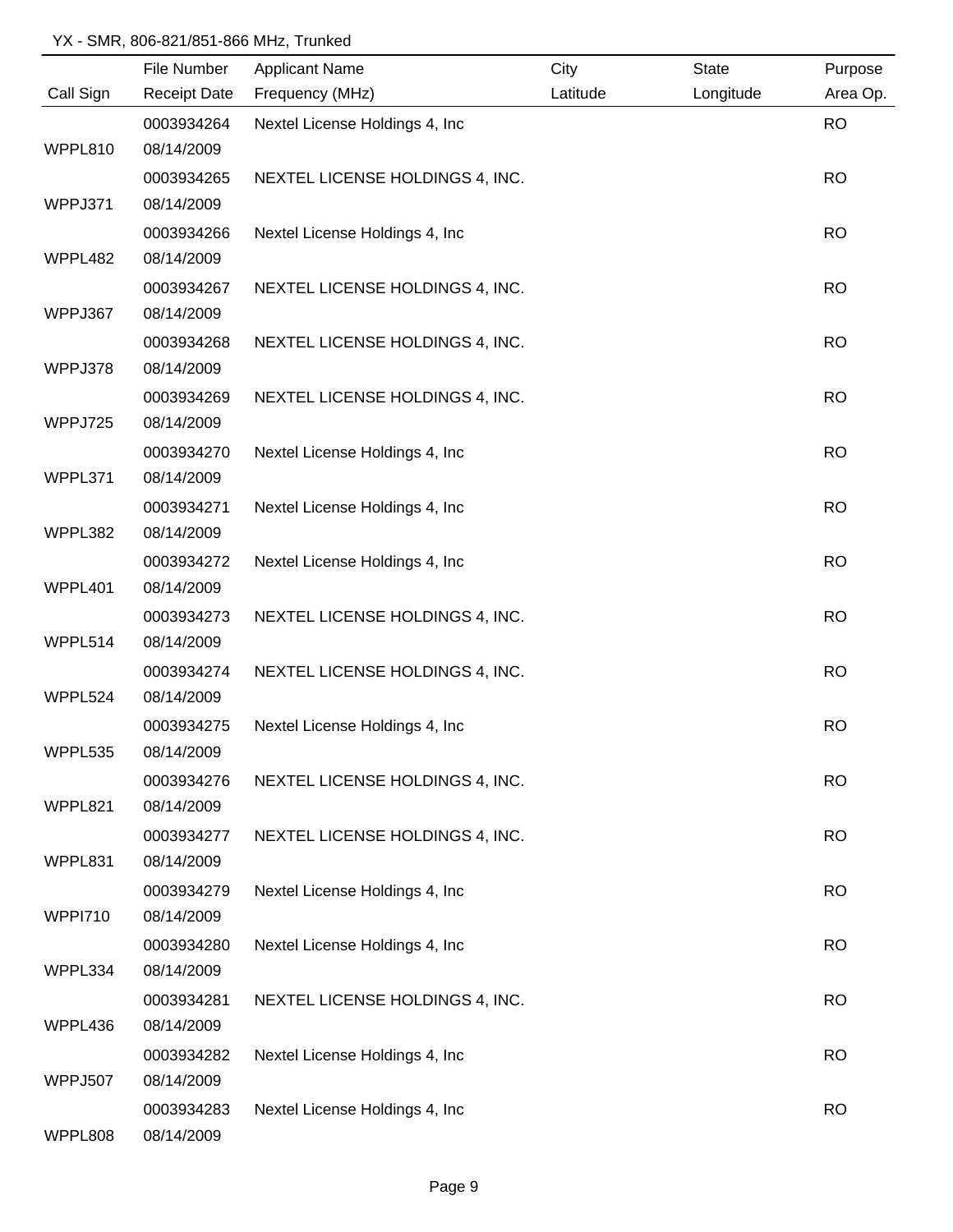|                | File Number         | <b>Applicant Name</b>           | City     | <b>State</b> | Purpose   |
|----------------|---------------------|---------------------------------|----------|--------------|-----------|
| Call Sign      | <b>Receipt Date</b> | Frequency (MHz)                 | Latitude | Longitude    | Area Op.  |
|                | 0003934284          | NEXTEL LICENSE HOLDINGS 4, INC. |          |              | <b>RO</b> |
| <b>WPPI920</b> | 08/14/2009          |                                 |          |              |           |
|                | 0003934285          | NEXTEL LICENSE HOLDINGS 4, INC. |          |              | <b>RO</b> |
| WPPK574        | 08/14/2009          |                                 |          |              |           |
|                | 0003934286          | Nextel License Holdings 4, Inc. |          |              | <b>RO</b> |
| WPPL564        | 08/14/2009          |                                 |          |              |           |
|                | 0003934288          | NEXTEL LICENSE HOLDINGS 4, INC. |          |              | <b>RO</b> |
| WPPJ786        | 08/14/2009          |                                 |          |              |           |
|                | 0003934289          | NEXTEL LICENSE HOLDINGS 4, INC. |          |              | <b>RO</b> |
| WPPK543        | 08/14/2009          |                                 |          |              |           |
|                | 0003934292          | NEXTEL LICENSE HOLDINGS 4, INC. |          |              | <b>RO</b> |
| WPPI715        | 08/14/2009          |                                 |          |              |           |
|                | 0003934293          | Nextel License Holdings 4, Inc  |          |              | <b>RO</b> |
| <b>WPPI724</b> | 08/14/2009          |                                 |          |              |           |
|                | 0003934294          | Nextel License Holdings 4, Inc  |          |              | <b>RO</b> |
| <b>WPPI734</b> | 08/14/2009          |                                 |          |              |           |
|                | 0003934295          | Nextel License Holdings 4, Inc  |          |              | <b>RO</b> |
| <b>WPPI745</b> | 08/14/2009          |                                 |          |              |           |
|                | 0003934296          | NEXTEL LICENSE HOLDINGS 4, INC. |          |              | <b>RO</b> |
| <b>WPPI929</b> | 08/14/2009          |                                 |          |              |           |
|                | 0003934297          | Nextel License Holdings 4, Inc  |          |              | <b>RO</b> |
| WPPL809        | 08/14/2009          |                                 |          |              |           |
|                | 0003934298          | NEXTEL LICENSE HOLDINGS 4, INC. |          |              | <b>RO</b> |
| WPPL822        | 08/14/2009          |                                 |          |              |           |
|                | 0003934299          | NEXTEL LICENSE HOLDINGS 4, INC. |          |              | <b>RO</b> |
| WPPL835        | 08/14/2009          |                                 |          |              |           |
|                | 0003934300          | NEXTEL LICENSE HOLDINGS 4, INC. |          |              | <b>RO</b> |
| <b>WPPI969</b> | 08/14/2009          |                                 |          |              |           |
|                | 0003934301          | NEXTEL LICENSE HOLDINGS 4, INC. |          |              | <b>RO</b> |
| WPOG624        | 08/14/2009          |                                 |          |              |           |
|                | 0003934302          | NEXTEL LICENSE HOLDINGS 4, INC. |          |              | <b>RO</b> |
| WPPI974        | 08/14/2009          |                                 |          |              |           |
|                | 0003934303          | Nextel License Holdings 4, Inc  |          |              | <b>RO</b> |
| WPPJ499        | 08/14/2009          |                                 |          |              |           |
|                | 0003934304          | Nextel License Holdings 4, Inc  |          |              | <b>RO</b> |
| WPPJ696        | 08/14/2009          |                                 |          |              |           |
|                | 0003934305          | NEXTEL LICENSE HOLDINGS 4, INC. |          |              | <b>RO</b> |
| WPPK425        | 08/14/2009          |                                 |          |              |           |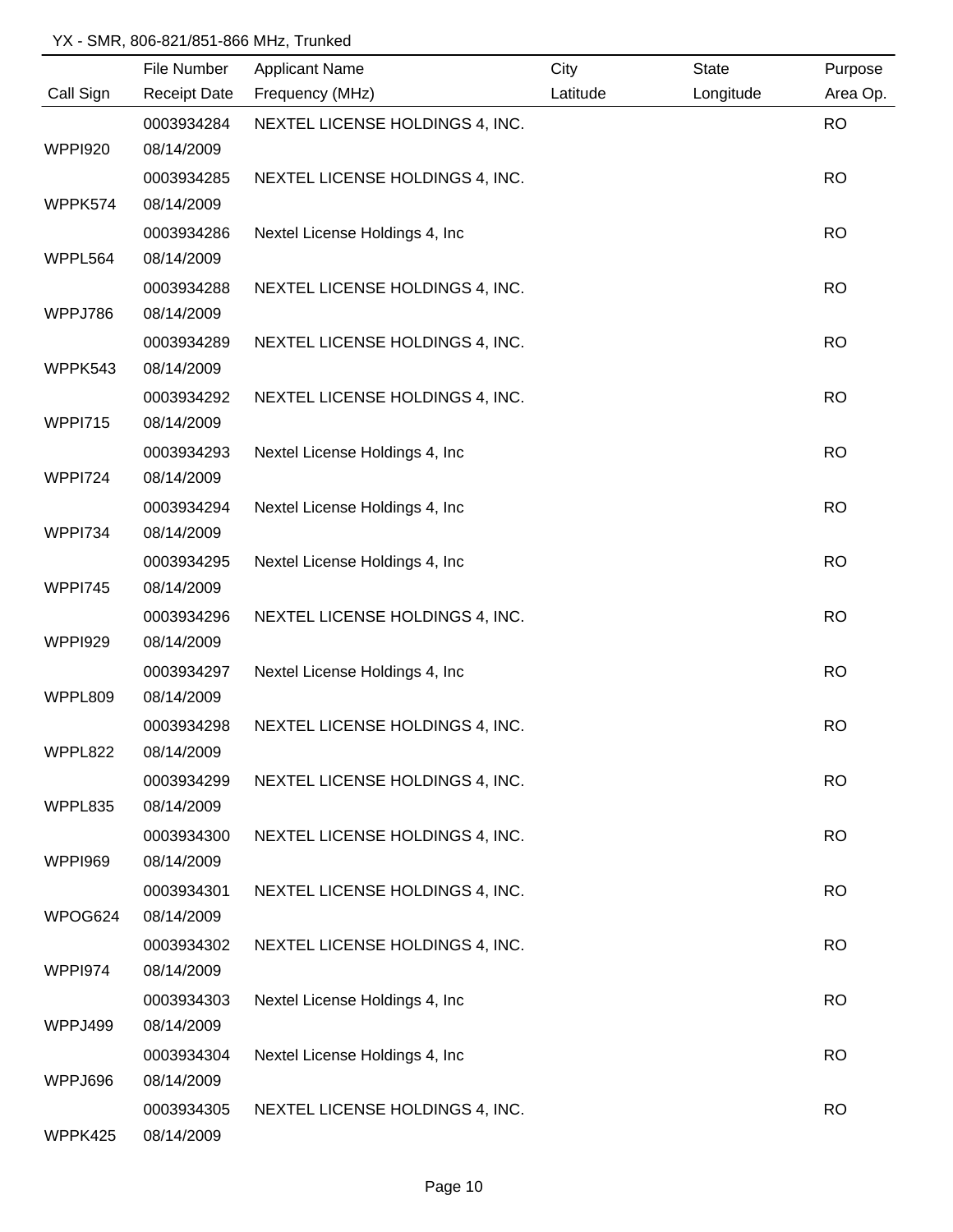|                | File Number         | <b>Applicant Name</b>           | City     | <b>State</b> | Purpose   |
|----------------|---------------------|---------------------------------|----------|--------------|-----------|
| Call Sign      | <b>Receipt Date</b> | Frequency (MHz)                 | Latitude | Longitude    | Area Op.  |
|                | 0003934306          | NEXTEL LICENSE HOLDINGS 4, INC. |          |              | <b>RO</b> |
| WPPK513        | 08/14/2009          |                                 |          |              |           |
|                | 0003934307          | NEXTEL LICENSE HOLDINGS 4, INC. |          |              | <b>RO</b> |
| <b>WPPI950</b> | 08/14/2009          |                                 |          |              |           |
|                | 0003934308          | NEXTEL LICENSE HOLDINGS 4, INC. |          |              | <b>RO</b> |
| WPPI915        | 08/14/2009          |                                 |          |              |           |
|                | 0003934309          | NEXTEL LICENSE HOLDINGS 4, INC. |          |              | <b>RO</b> |
| <b>WPPI967</b> | 08/14/2009          |                                 |          |              |           |
|                | 0003934310          | NEXTEL LICENSE HOLDINGS 4, INC. |          |              | <b>RO</b> |
| WPPJ223        | 08/14/2009          |                                 |          |              |           |
|                | 0003934311          | Nextel License Holdings 4, Inc  |          |              | <b>RO</b> |
| WPPL330        | 08/14/2009          |                                 |          |              |           |
|                | 0003934312          | Nextel License Holdings 4, Inc  |          |              | <b>RO</b> |
| WPPL341        | 08/14/2009          |                                 |          |              |           |
|                | 0003934313          | Nextel License Holdings 4, Inc  |          |              | <b>RO</b> |
| WPPL350        | 08/14/2009          |                                 |          |              |           |
|                | 0003934314          | NEXTEL LICENSE HOLDINGS 4, INC. |          |              | <b>RO</b> |
| WPPL360        | 08/14/2009          |                                 |          |              |           |
|                | 0003934315          | NEXTEL LICENSE HOLDINGS 4, INC. |          |              | <b>RO</b> |
| WPPJ529        | 08/14/2009          |                                 |          |              |           |
|                | 0003934316          | NEXTEL LICENSE HOLDINGS 4, INC. |          |              | <b>RO</b> |
| WPPL463        | 08/14/2009          |                                 |          |              |           |
|                | 0003934317          | NEXTEL LICENSE HOLDINGS 4, INC. |          |              | <b>RO</b> |
| WPPL464        | 08/14/2009          |                                 |          |              |           |
|                | 0003934318          | NEXTEL LICENSE HOLDINGS 4, INC. |          |              | <b>RO</b> |
| WPPL465        | 08/14/2009          |                                 |          |              |           |
|                | 0003934319          | NEXTEL LICENSE HOLDINGS 4, INC. |          |              | <b>RO</b> |
| WPPL466        | 08/14/2009          |                                 |          |              |           |
|                | 0003934320          | NEXTEL LICENSE HOLDINGS 4, INC. |          |              | <b>RO</b> |
| WPPL469        | 08/14/2009          |                                 |          |              |           |
|                | 0003934321          | NEXTEL LICENSE HOLDINGS 4, INC. |          |              | <b>RO</b> |
| WPPL470        | 08/14/2009          |                                 |          |              |           |
|                | 0003934322          | NEXTEL LICENSE HOLDINGS 4, INC. |          |              | <b>RO</b> |
| WPPL471        | 08/14/2009          |                                 |          |              |           |
|                | 0003934323          | Nextel License Holdings 4, Inc  |          |              | <b>RO</b> |
| WPPL475        | 08/14/2009          |                                 |          |              |           |
|                | 0003934324          | Nextel License Holdings 4, Inc  |          |              | <b>RO</b> |
| WPPL476        | 08/14/2009          |                                 |          |              |           |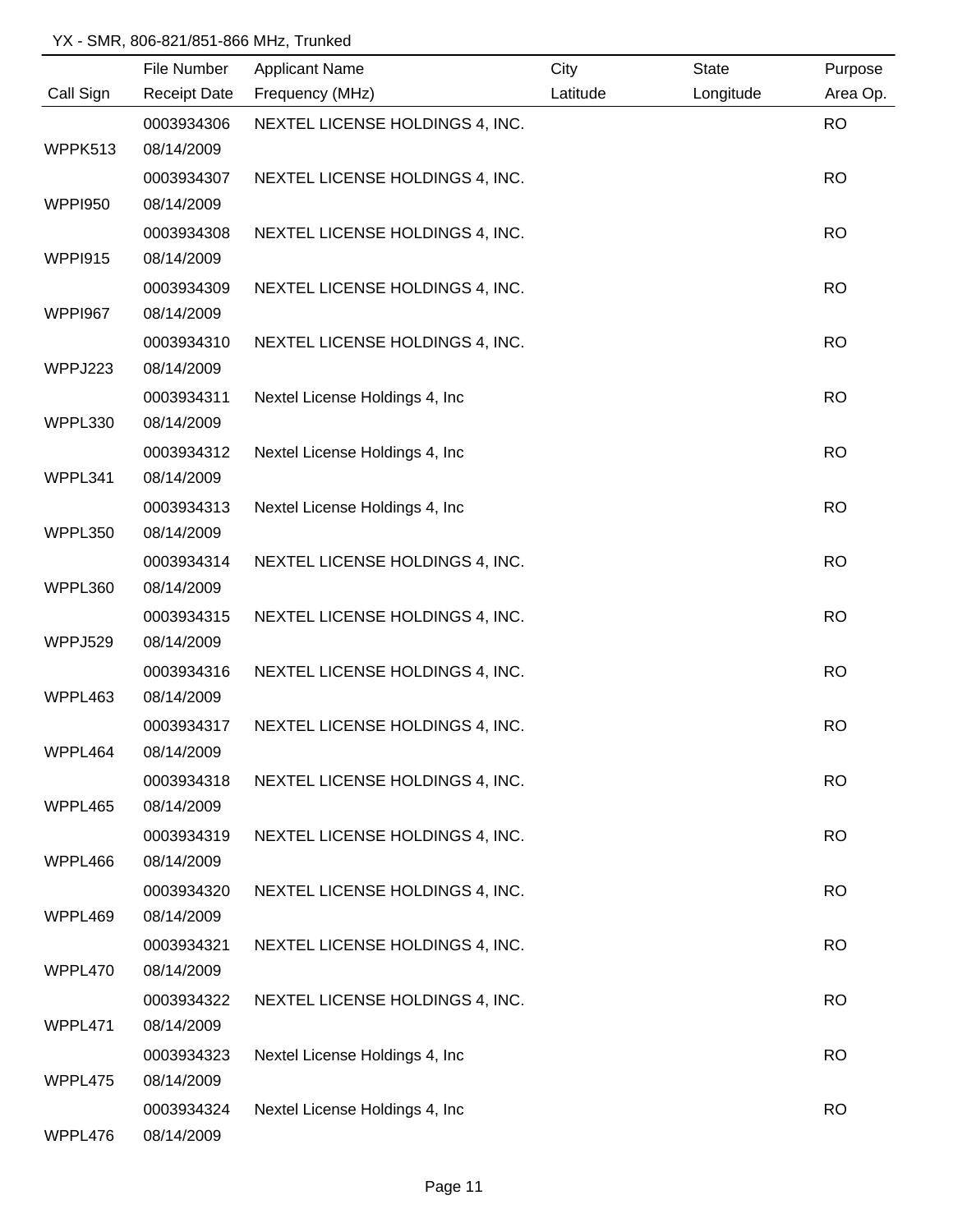|                | File Number         | <b>Applicant Name</b>           | City     | State     | Purpose   |
|----------------|---------------------|---------------------------------|----------|-----------|-----------|
| Call Sign      | <b>Receipt Date</b> | Frequency (MHz)                 | Latitude | Longitude | Area Op.  |
|                | 0003934325          | Nextel License Holdings 4, Inc  |          |           | <b>RO</b> |
| WPPL479        | 08/14/2009          |                                 |          |           |           |
|                | 0003934326          | Nextel License Holdings 4, Inc  |          |           | <b>RO</b> |
| WPPL480        | 08/14/2009          |                                 |          |           |           |
|                | 0003934327          | Nextel License Holdings 4, Inc. |          |           | <b>RO</b> |
| WPPL481        | 08/14/2009          |                                 |          |           |           |
|                | 0003934328          | NEXTEL LICENSE HOLDINGS 4, INC. |          |           | <b>RO</b> |
| WPPL507        | 08/14/2009          |                                 |          |           |           |
|                | 0003934329          | Nextel License Holdings 4, Inc  |          |           | <b>RO</b> |
| WPPL509        | 08/14/2009          |                                 |          |           |           |
|                | 0003934330          | NEXTEL LICENSE HOLDINGS 4, INC. |          |           | <b>RO</b> |
| WPPL510        | 08/14/2009          |                                 |          |           |           |
|                | 0003934331          | Nextel License Holdings 4, Inc  |          |           | <b>RO</b> |
| WPPL512        | 08/14/2009          |                                 |          |           |           |
|                | 0003934332          | NEXTEL LICENSE HOLDINGS 4, INC. |          |           | <b>RO</b> |
| WPPL513        | 08/14/2009          |                                 |          |           |           |
|                | 0003934333          | NEXTEL LICENSE HOLDINGS 4, INC. |          |           | <b>RO</b> |
| WPPL515        | 08/14/2009          |                                 |          |           |           |
|                | 0003934334          | Nextel License Holdings 4, Inc  |          |           | <b>RO</b> |
| WPPL517        | 08/14/2009          |                                 |          |           |           |
|                | 0003934335          | NEXTEL LICENSE HOLDINGS 4, INC. |          |           | <b>RO</b> |
| WPPL518        | 08/14/2009          |                                 |          |           |           |
|                | 0003934336          | NEXTEL LICENSE HOLDINGS 4, INC. |          |           | <b>RO</b> |
| WPPL521        | 08/14/2009          |                                 |          |           |           |
|                | 0003934337          | NEXTEL LICENSE HOLDINGS 4, INC. |          |           | <b>RO</b> |
| WPPJ440        | 08/14/2009          |                                 |          |           |           |
|                | 0003934338          | Nextel License Holdings 4, Inc  |          |           | <b>RO</b> |
| WPPJ495        | 08/14/2009          |                                 |          |           |           |
|                | 0003934339          | NEXTEL LICENSE HOLDINGS 4, INC. |          |           | <b>RO</b> |
| <b>WPPJ555</b> | 08/14/2009          |                                 |          |           |           |
|                | 0003934340          | NEXTEL LICENSE HOLDINGS 4, INC. |          |           | <b>RO</b> |
| WPPJ573        | 08/14/2009          |                                 |          |           |           |
|                | 0003934341          | NEXTEL LICENSE HOLDINGS 4, INC. |          |           | <b>RO</b> |
| WPPJ695        | 08/14/2009          |                                 |          |           |           |
|                | 0003934342          | NEXTEL LICENSE HOLDINGS 4, INC. |          |           | <b>RO</b> |
| WPPJ679        | 08/14/2009          |                                 |          |           |           |
|                | 0003934343          | NEXTEL LICENSE HOLDINGS 4, INC. |          |           | <b>RO</b> |
| WPPJ698        | 08/14/2009          |                                 |          |           |           |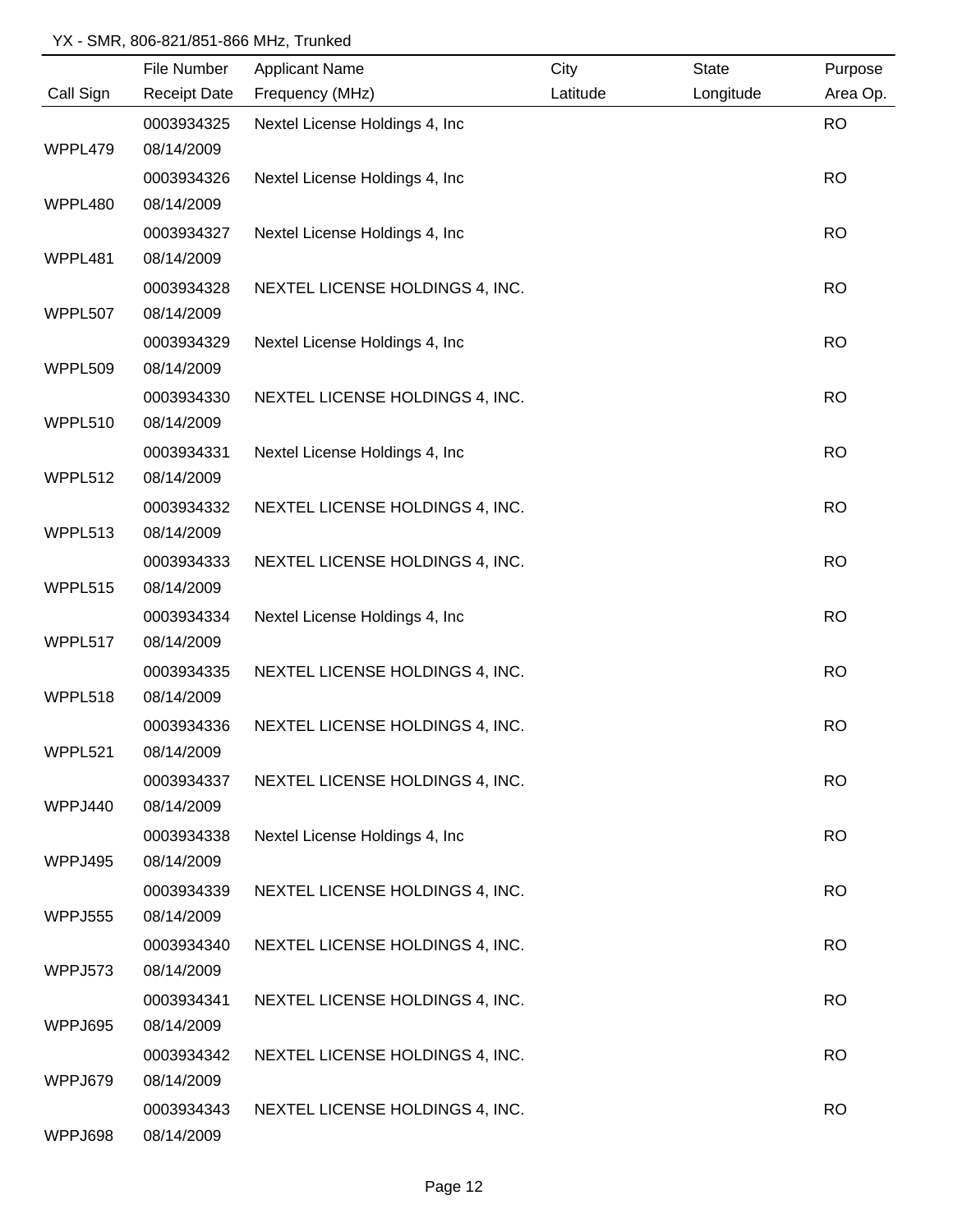|           | File Number         | <b>Applicant Name</b>           | City     | State     | Purpose   |
|-----------|---------------------|---------------------------------|----------|-----------|-----------|
| Call Sign | <b>Receipt Date</b> | Frequency (MHz)                 | Latitude | Longitude | Area Op.  |
|           | 0003934344          | NEXTEL LICENSE HOLDINGS 4, INC. |          |           | <b>RO</b> |
| WPPJ780   | 08/14/2009          |                                 |          |           |           |
|           | 0003934345          | NEXTEL LICENSE HOLDINGS 4, INC. |          |           | <b>RO</b> |
| WPPJ745   | 08/14/2009          |                                 |          |           |           |
|           | 0003934346          | NEXTEL LICENSE HOLDINGS 4, INC. |          |           | <b>RO</b> |
| WPPJ758   | 08/14/2009          |                                 |          |           |           |
|           | 0003934347          | NEXTEL LICENSE HOLDINGS 4, INC. |          |           | <b>RO</b> |
| WPPK417   | 08/14/2009          |                                 |          |           |           |
|           | 0003934348          | NEXTEL LICENSE HOLDINGS 4, INC. |          |           | <b>RO</b> |
| WPPK440   | 08/14/2009          |                                 |          |           |           |
|           | 0003934349          | NEXTEL LICENSE HOLDINGS 4, INC. |          |           | <b>RO</b> |
| WPPK450   | 08/14/2009          |                                 |          |           |           |
|           | 0003934350          | NEXTEL LICENSE HOLDINGS 4, INC. |          |           | <b>RO</b> |
| WPPK504   | 08/14/2009          |                                 |          |           |           |
|           | 0003934351          | NEXTEL LICENSE HOLDINGS 4, INC. |          |           | <b>RO</b> |
| WPPK516   | 08/14/2009          |                                 |          |           |           |
|           | 0003934352          | NEXTEL LICENSE HOLDINGS 4, INC. |          |           | <b>RO</b> |
| WPPK562   | 08/14/2009          |                                 |          |           |           |
|           | 0003934353          | NEXTEL LICENSE HOLDINGS 4, INC. |          |           | <b>RO</b> |
| WPPK612   | 08/14/2009          |                                 |          |           |           |
|           | 0003934354          | Nextel License Holdings 4, Inc  |          |           | <b>RO</b> |
| WPPK756   | 08/14/2009          |                                 |          |           |           |
|           | 0003934355          | NEXTEL LICENSE HOLDINGS 4, INC. |          |           | <b>RO</b> |
| WPPK810   | 08/14/2009          |                                 |          |           |           |
|           | 0003934356          | Nextel License Holdings 4, Inc. |          |           | <b>RO</b> |
| WPPL346   | 08/14/2009          |                                 |          |           |           |
|           | 0003934357          | NEXTEL LICENSE HOLDINGS 4, INC. |          |           | <b>RO</b> |
| WPPL361   | 08/14/2009          |                                 |          |           |           |
|           | 0003934358          | Nextel License Holdings 4, Inc  |          |           | <b>RO</b> |
| WPPL377   | 08/14/2009          |                                 |          |           |           |
|           | 0003934359          | NEXTEL LICENSE HOLDINGS 4, INC. |          |           | <b>RO</b> |
| WPPL402   | 08/14/2009          |                                 |          |           |           |
|           | 0003934360          | NEXTEL LICENSE HOLDINGS 4, INC. |          |           | <b>RO</b> |
| WPPL418   | 08/14/2009          |                                 |          |           |           |
|           | 0003934361          | NEXTEL LICENSE HOLDINGS 4, INC. |          |           | <b>RO</b> |
| WPPL428   | 08/14/2009          |                                 |          |           |           |
|           | 0003934362          | Nextel License Holdings 4, Inc  |          |           | <b>RO</b> |
| WPPL499   | 08/14/2009          |                                 |          |           |           |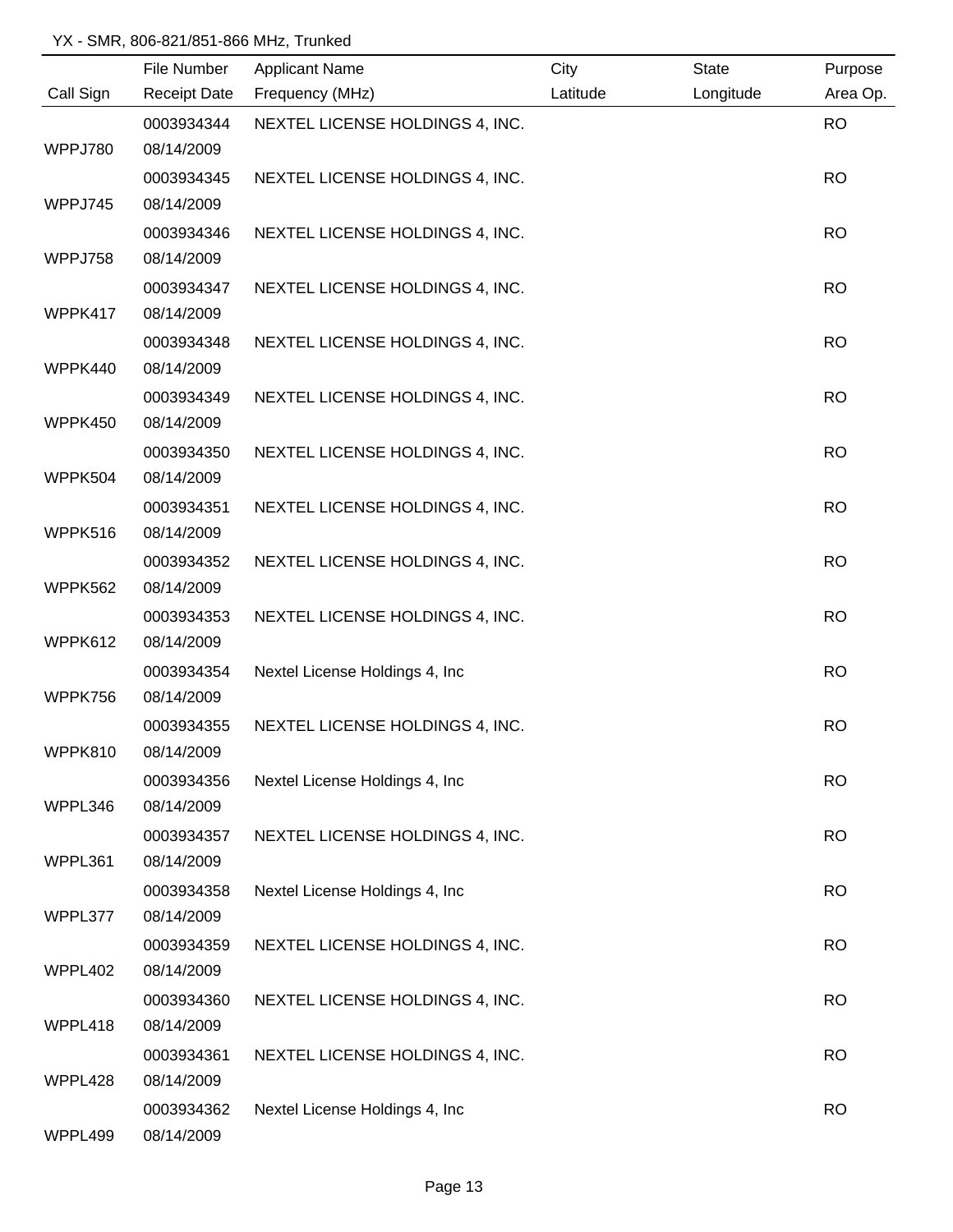|           | File Number         | <b>Applicant Name</b>           | City     | <b>State</b> | Purpose   |
|-----------|---------------------|---------------------------------|----------|--------------|-----------|
| Call Sign | <b>Receipt Date</b> | Frequency (MHz)                 | Latitude | Longitude    | Area Op.  |
|           | 0003934363          | NEXTEL LICENSE HOLDINGS 4, INC. |          |              | <b>RO</b> |
| WPPL468   | 08/14/2009          |                                 |          |              |           |
|           | 0003934364          | Nextel License Holdings 4, Inc. |          |              | <b>RO</b> |
| WPPL484   | 08/14/2009          |                                 |          |              |           |
|           | 0003934365          | Nextel License Holdings 4, Inc. |          |              | <b>RO</b> |
| WPPL516   | 08/14/2009          |                                 |          |              |           |
|           | 0003934366          | Nextel License Holdings 4, Inc  |          |              | <b>RO</b> |
| WPPL531   | 08/14/2009          |                                 |          |              |           |
|           | 0003934367          | Nextel License Holdings 4, Inc  |          |              | <b>RO</b> |
| WPPL817   | 08/14/2009          |                                 |          |              |           |
|           | 0003934368          | NEXTEL LICENSE HOLDINGS 4, INC. |          |              | <b>RO</b> |
| WPPL833   | 08/14/2009          |                                 |          |              |           |
|           | 0003934369          | Nextel License Holdings 4, Inc  |          |              | <b>RO</b> |
| WNAR350   | 08/14/2009          |                                 |          |              |           |
|           | 0003934375          | NEXTEL LICENSE HOLDINGS 4, INC. |          |              | <b>RO</b> |
| WPPJ422   | 08/14/2009          |                                 |          |              |           |
|           | 0003934376          | NEXTEL LICENSE HOLDINGS 4, INC. |          |              | <b>RO</b> |
| WPPJ446   | 08/14/2009          |                                 |          |              |           |
|           | 0003934377          | NEXTEL LICENSE HOLDINGS 4, INC. |          |              | <b>RO</b> |
| WPPJ546   | 08/14/2009          |                                 |          |              |           |
|           | 0003934378          | NEXTEL LICENSE HOLDINGS 4, INC. |          |              | <b>RO</b> |
| WPPJ564   | 08/14/2009          |                                 |          |              |           |
|           | 0003934379          | NEXTEL LICENSE HOLDINGS 4, INC. |          |              | <b>RO</b> |
| WPPJ579   | 08/14/2009          |                                 |          |              |           |
|           | 0003934380          | NEXTEL LICENSE HOLDINGS 4, INC. |          |              | <b>RO</b> |
| WPPJ672   | 08/14/2009          |                                 |          |              |           |
|           | 0003934381          | NEXTEL LICENSE HOLDINGS 4, INC. |          |              | <b>RO</b> |
| WPPJ723   | 08/14/2009          |                                 |          |              |           |
|           | 0003934382          | NEXTEL LICENSE HOLDINGS 4, INC. |          |              | <b>RO</b> |
| WPPJ738   | 08/14/2009          |                                 |          |              |           |
|           | 0003934383          | NEXTEL LICENSE HOLDINGS 4, INC. |          |              | <b>RO</b> |
| WPPK433   | 08/14/2009          |                                 |          |              |           |
|           | 0003934384          | NEXTEL LICENSE HOLDINGS 4, INC. |          |              | <b>RO</b> |
| WPPK460   | 08/14/2009          |                                 |          |              |           |
|           | 0003934385          | NEXTEL LICENSE HOLDINGS 4, INC. |          |              | <b>RO</b> |
| WPPK479   | 08/14/2009          |                                 |          |              |           |
|           | 0003934386          | NEXTEL LICENSE HOLDINGS 4, INC. |          |              | <b>RO</b> |
| WPPK522   | 08/14/2009          |                                 |          |              |           |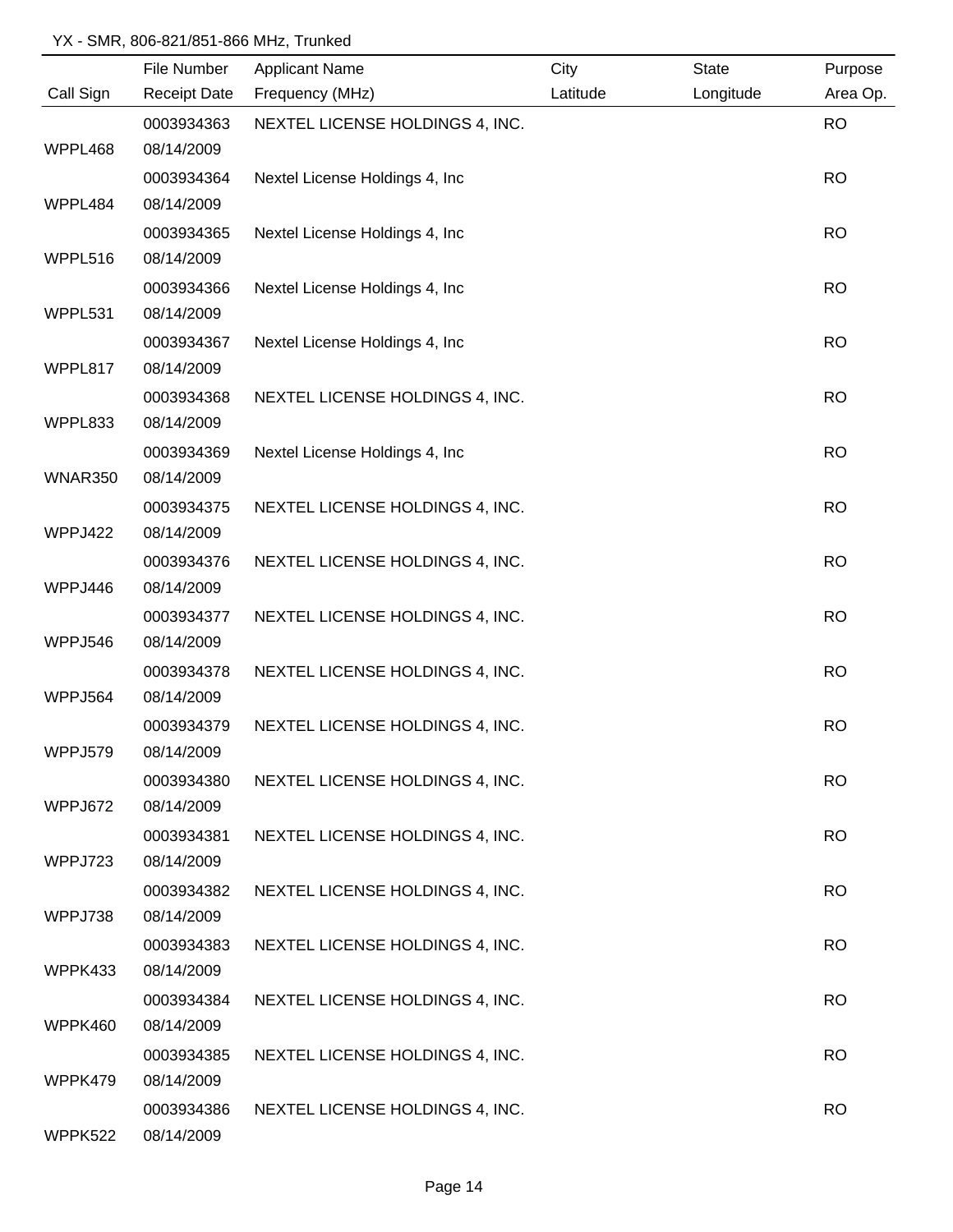|                | File Number         | <b>Applicant Name</b>           | City     | <b>State</b> | Purpose   |
|----------------|---------------------|---------------------------------|----------|--------------|-----------|
| Call Sign      | <b>Receipt Date</b> | Frequency (MHz)                 | Latitude | Longitude    | Area Op.  |
|                | 0003934387          | NEXTEL LICENSE HOLDINGS 4, INC. |          |              | <b>RO</b> |
| WPPK587        | 08/14/2009          |                                 |          |              |           |
|                | 0003934388          | NEXTEL LICENSE HOLDINGS 4, INC. |          |              | <b>RO</b> |
| WPPK605        | 08/14/2009          |                                 |          |              |           |
|                | 0003934389          | NEXTEL LICENSE HOLDINGS 4, INC. |          |              | <b>RO</b> |
| WPPK801        | 08/14/2009          |                                 |          |              |           |
|                | 0003934390          | Nextel License Holdings 4, Inc. |          |              | <b>RO</b> |
| WPPL370        | 08/14/2009          |                                 |          |              |           |
|                | 0003934391          | NEXTEL LICENSE HOLDINGS 4, INC. |          |              | <b>RO</b> |
| WPPJ389        | 08/14/2009          |                                 |          |              |           |
|                | 0003934392          | NEXTEL LICENSE HOLDINGS 4, INC. |          |              | <b>RO</b> |
| WPPJ345        | 08/14/2009          |                                 |          |              |           |
|                | 0003934393          | NEXTEL LICENSE HOLDINGS 4, INC. |          |              | <b>RO</b> |
| WPPJ397        | 08/14/2009          |                                 |          |              |           |
|                | 0003934394          | NEXTEL LICENSE HOLDINGS 4, INC. |          |              | <b>RO</b> |
| WPPJ476        | 08/14/2009          |                                 |          |              |           |
|                | 0003934404          | Nextel License Holdings 4, Inc  |          |              | <b>RO</b> |
| WPPJ498        | 08/14/2009          |                                 |          |              |           |
|                | 0003934405          | Nextel License Holdings 4, Inc  |          |              | <b>RO</b> |
| <b>WPPJ506</b> | 08/14/2009          |                                 |          |              |           |
|                | 0003934406          | Nextel License Holdings 4, Inc  |          |              | <b>RO</b> |
| <b>WPPJ508</b> | 08/14/2009          |                                 |          |              |           |
|                | 0003934407          | Nextel License Holdings 4, Inc  |          |              | <b>RO</b> |
| WPPJ511        | 08/14/2009          |                                 |          |              |           |
|                | 0003934408          | NEXTEL LICENSE HOLDINGS 4, INC. |          |              | <b>RO</b> |
| WPPJ512        | 08/14/2009          |                                 |          |              |           |
|                | 0003934409          | NEXTEL LICENSE HOLDINGS 4, INC. |          |              | <b>RO</b> |
| WPPJ513        | 08/14/2009          |                                 |          |              |           |
|                | 0003934410          | NEXTEL LICENSE HOLDINGS 4, INC. |          |              | <b>RO</b> |
| WPPJ530        | 08/14/2009          |                                 |          |              |           |
|                | 0003934411          | NEXTEL LICENSE HOLDINGS 4, INC. |          |              | <b>RO</b> |
| WPPJ532        | 08/14/2009          |                                 |          |              |           |
|                | 0003934412          | NEXTEL LICENSE HOLDINGS 4, INC. |          |              | <b>RO</b> |
| WPPJ533        | 08/14/2009          |                                 |          |              |           |
|                | 0003934413          | NEXTEL LICENSE HOLDINGS 4, INC. |          |              | <b>RO</b> |
| <b>WPPJ535</b> | 08/14/2009          |                                 |          |              |           |
|                | 0003934414          | NEXTEL LICENSE HOLDINGS 4, INC. |          |              | <b>RO</b> |
| WPPJ536        | 08/14/2009          |                                 |          |              |           |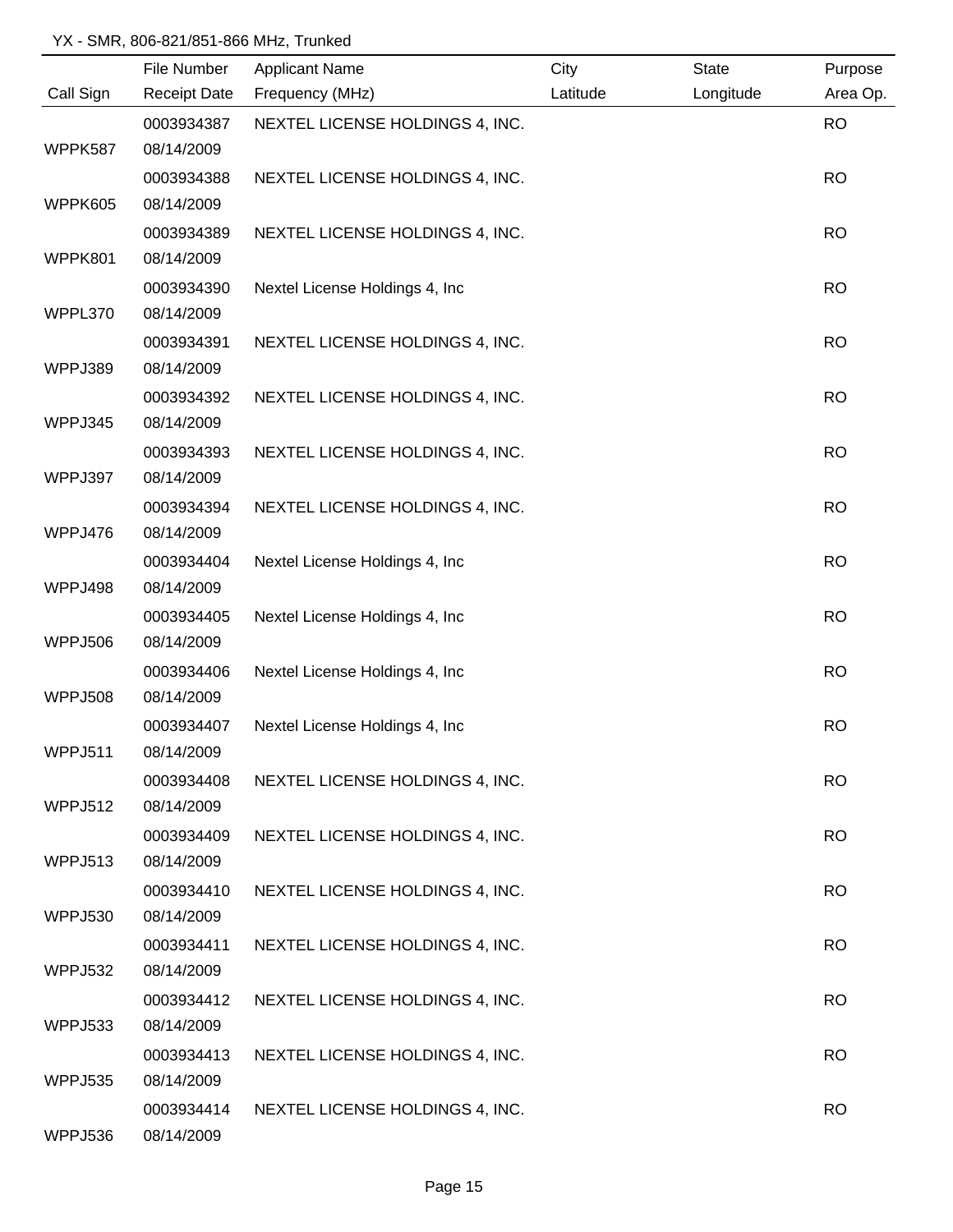|                | File Number              | <b>Applicant Name</b>           | City     | <b>State</b> | Purpose   |
|----------------|--------------------------|---------------------------------|----------|--------------|-----------|
| Call Sign      | <b>Receipt Date</b>      | Frequency (MHz)                 | Latitude | Longitude    | Area Op.  |
|                | 0003934415               | NEXTEL LICENSE HOLDINGS 4, INC. |          |              | <b>RO</b> |
| WPPJ538        | 08/14/2009               |                                 |          |              |           |
|                | 0003934416               | NEXTEL LICENSE HOLDINGS 4, INC. |          |              | <b>RO</b> |
| <b>WPPJ540</b> | 08/14/2009               |                                 |          |              |           |
|                | 0003934417               | NEXTEL LICENSE HOLDINGS 4, INC. |          |              | <b>RO</b> |
| WPPJ541        | 08/14/2009               |                                 |          |              |           |
|                | 0003934418               | NEXTEL LICENSE HOLDINGS 4, INC. |          |              | <b>RO</b> |
| WPPJ545        | 08/14/2009               |                                 |          |              |           |
|                | 0003934419               | NEXTEL LICENSE HOLDINGS 4, INC. |          |              | <b>RO</b> |
| WPPJ547        | 08/14/2009               |                                 |          |              |           |
|                | 0003934420               | NEXTEL LICENSE HOLDINGS 4, INC. |          |              | <b>RO</b> |
| WPPJ550        | 08/14/2009               |                                 |          |              |           |
|                | 0003934421               | NEXTEL LICENSE HOLDINGS 4, INC. |          |              | <b>RO</b> |
| WPPJ551        | 08/14/2009               |                                 |          |              |           |
|                | 0003934422               | NEXTEL LICENSE HOLDINGS 4, INC. |          |              | <b>RO</b> |
| <b>WPPJ552</b> | 08/14/2009               |                                 |          |              |           |
|                | 0003934423               | NEXTEL LICENSE HOLDINGS 4, INC. |          |              | <b>RO</b> |
| <b>WPPJ553</b> | 08/14/2009               |                                 |          |              |           |
|                | 0003934424               | NEXTEL LICENSE HOLDINGS 4, INC. |          |              | <b>RO</b> |
| <b>WPPJ556</b> | 08/14/2009               |                                 |          |              |           |
|                | 0003934425               | NEXTEL LICENSE HOLDINGS 4, INC. |          |              | <b>RO</b> |
| <b>WPPJ557</b> | 08/14/2009               |                                 |          |              |           |
|                | 0003934426               | NEXTEL LICENSE HOLDINGS 4, INC. |          |              | <b>RO</b> |
| WPPJ558        | 08/14/2009               |                                 |          |              |           |
|                | 0003934427               | NEXTEL LICENSE HOLDINGS 4, INC. |          |              | <b>RO</b> |
| WPPJ561        | 08/14/2009               |                                 |          |              |           |
|                | 0003934428               | NEXTEL LICENSE HOLDINGS 4, INC. |          |              | <b>RO</b> |
| <b>WPPJ562</b> | 08/14/2009               |                                 |          |              |           |
| WPPJ563        | 0003934429<br>08/14/2009 | NEXTEL LICENSE HOLDINGS 4, INC. |          |              | <b>RO</b> |
|                | 0003934430               |                                 |          |              |           |
| WPPJ566        | 08/14/2009               | NEXTEL LICENSE HOLDINGS 4, INC. |          |              | <b>RO</b> |
|                | 0003934431               | NEXTEL LICENSE HOLDINGS 4, INC. |          |              | <b>RO</b> |
| WPPJ514        | 08/14/2009               |                                 |          |              |           |
|                | 0003934432               | NEXTEL LICENSE HOLDINGS 4, INC. |          |              | <b>RO</b> |
| <b>WPPJ515</b> | 08/14/2009               |                                 |          |              |           |
|                | 0003934433               | NEXTEL LICENSE HOLDINGS 4, INC. |          |              | <b>RO</b> |
| WPPJ519        | 08/14/2009               |                                 |          |              |           |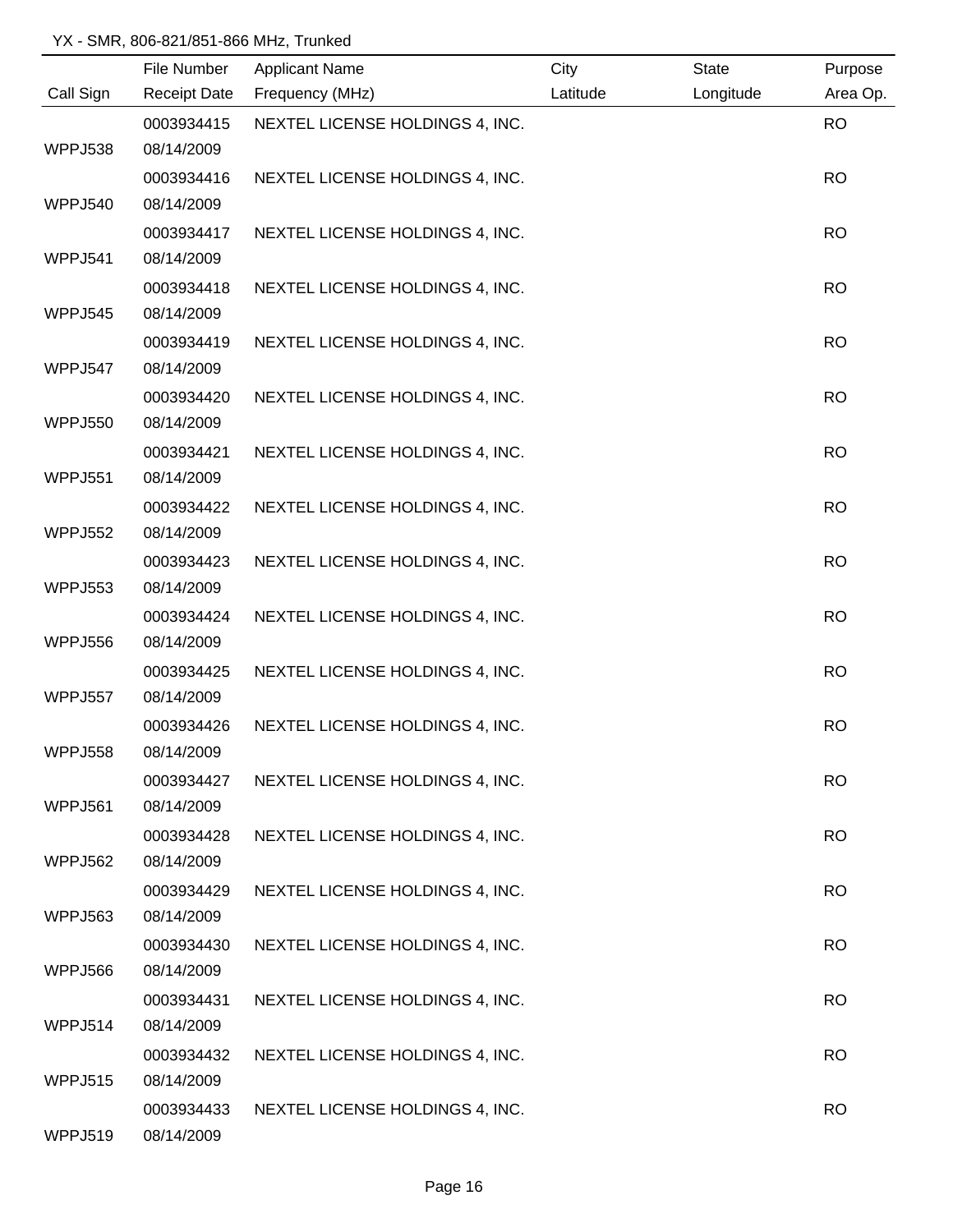|                | File Number         | <b>Applicant Name</b>           | City     | State     | Purpose   |
|----------------|---------------------|---------------------------------|----------|-----------|-----------|
| Call Sign      | <b>Receipt Date</b> | Frequency (MHz)                 | Latitude | Longitude | Area Op.  |
|                | 0003934434          | NEXTEL LICENSE HOLDINGS 4, INC. |          |           | <b>RO</b> |
| WPPJ521        | 08/14/2009          |                                 |          |           |           |
|                | 0003934435          | NEXTEL LICENSE HOLDINGS 4, INC. |          |           | <b>RO</b> |
| <b>WPPJ522</b> | 08/14/2009          |                                 |          |           |           |
|                | 0003934436          | NEXTEL LICENSE HOLDINGS 4, INC. |          |           | <b>RO</b> |
| WPPJ524        | 08/14/2009          |                                 |          |           |           |
|                | 0003934437          | NEXTEL LICENSE HOLDINGS 4, INC. |          |           | <b>RO</b> |
| WPPJ567        | 08/14/2009          |                                 |          |           |           |
|                | 0003934438          | NEXTEL LICENSE HOLDINGS 4, INC. |          |           | <b>RO</b> |
| WPPJ569        | 08/14/2009          |                                 |          |           |           |
|                | 0003934439          | NEXTEL LICENSE HOLDINGS 4, INC. |          |           | <b>RO</b> |
| WPPJ574        | 08/14/2009          |                                 |          |           |           |
|                | 0003934440          | NEXTEL LICENSE HOLDINGS 4, INC. |          |           | <b>RO</b> |
| WPPJ575        | 08/14/2009          |                                 |          |           |           |
|                | 0003934441          | NEXTEL LICENSE HOLDINGS 4, INC. |          |           | <b>RO</b> |
| WPPJ578        | 08/14/2009          |                                 |          |           |           |
|                | 0003934442          | NEXTEL LICENSE HOLDINGS 4, INC. |          |           | <b>RO</b> |
| WPPJ687        | 08/14/2009          |                                 |          |           |           |
|                | 0003934443          | NEXTEL LICENSE HOLDINGS 4, INC. |          |           | <b>RO</b> |
| WPPJ692        | 08/14/2009          |                                 |          |           |           |
|                | 0003934444          | NEXTEL LICENSE HOLDINGS 4, INC. |          |           | <b>RO</b> |
| WPPJ693        | 08/14/2009          |                                 |          |           |           |
|                | 0003934445          | NEXTEL LICENSE HOLDINGS 4, INC. |          |           | <b>RO</b> |
| WPPJ664        | 08/14/2009          |                                 |          |           |           |
|                | 0003934446          | Nextel License Holdings 4, Inc. |          |           | <b>RO</b> |
| WPPJ665        | 08/14/2009          |                                 |          |           |           |
|                | 0003934447          | Nextel License Holdings 4, Inc  |          |           | <b>RO</b> |
| WPPJ666        | 08/14/2009          |                                 |          |           |           |
|                | 0003934448          | NEXTEL LICENSE HOLDINGS 4, INC. |          |           | <b>RO</b> |
| WPPJ690        | 08/14/2009          |                                 |          |           |           |
|                | 0003934449          | NEXTEL LICENSE HOLDINGS 4, INC. |          |           | <b>RO</b> |
| WPPJ691        | 08/14/2009          |                                 |          |           |           |
|                | 0003934450          | NEXTEL LICENSE HOLDINGS 4, INC. |          |           | <b>RO</b> |
| WPPJ669        | 08/14/2009          |                                 |          |           |           |
|                | 0003934451          | NEXTEL LICENSE HOLDINGS 4, INC. |          |           | <b>RO</b> |
| WPPJ670        | 08/14/2009          |                                 |          |           |           |
|                | 0003934452          | NEXTEL LICENSE HOLDINGS 4, INC. |          |           | <b>RO</b> |
| WPPJ671        | 08/14/2009          |                                 |          |           |           |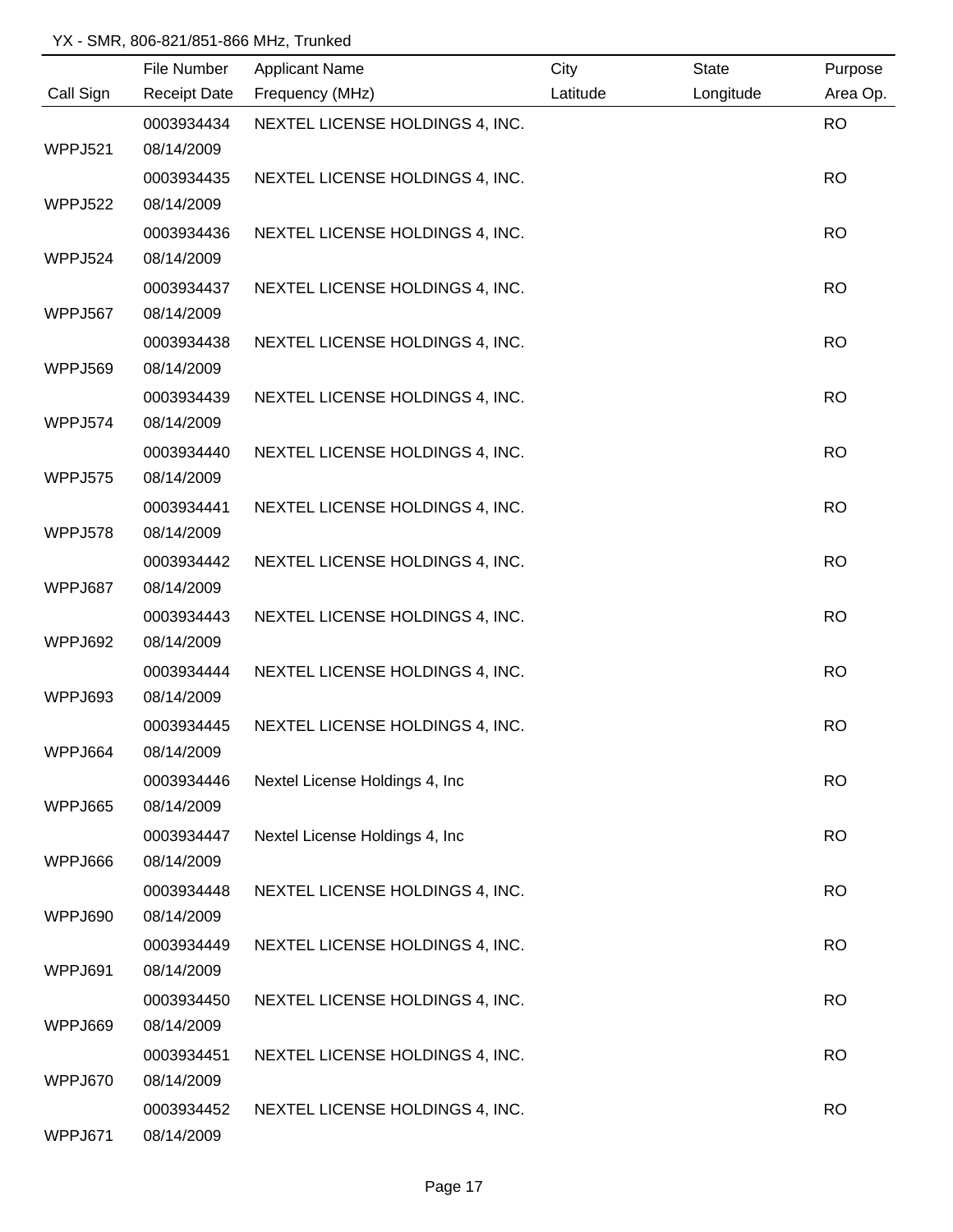|                | File Number         | <b>Applicant Name</b>           | City     | State     | Purpose   |
|----------------|---------------------|---------------------------------|----------|-----------|-----------|
| Call Sign      | <b>Receipt Date</b> | Frequency (MHz)                 | Latitude | Longitude | Area Op.  |
|                | 0003934453          | NEXTEL LICENSE HOLDINGS 4, INC. |          |           | <b>RO</b> |
| WPPJ674        | 08/14/2009          |                                 |          |           |           |
|                | 0003934454          | NEXTEL LICENSE HOLDINGS 4, INC. |          |           | <b>RO</b> |
| WPPJ675        | 08/14/2009          |                                 |          |           |           |
|                | 0003934455          | NEXTEL LICENSE HOLDINGS 4, INC. |          |           | <b>RO</b> |
| WPPJ676        | 08/14/2009          |                                 |          |           |           |
|                | 0003934456          | NEXTEL LICENSE HOLDINGS 4, INC. |          |           | <b>RO</b> |
| WPPJ680        | 08/14/2009          |                                 |          |           |           |
|                | 0003934457          | NEXTEL LICENSE HOLDINGS 4, INC. |          |           | <b>RO</b> |
| WPPJ682        | 08/14/2009          |                                 |          |           |           |
|                | 0003934458          | NEXTEL LICENSE HOLDINGS 4, INC. |          |           | <b>RO</b> |
| WPPJ683        | 08/14/2009          |                                 |          |           |           |
|                | 0003934459          | NEXTEL LICENSE HOLDINGS 4, INC. |          |           | <b>RO</b> |
| WPPJ686        | 08/14/2009          |                                 |          |           |           |
|                | 0003934460          | NEXTEL LICENSE HOLDINGS 4, INC. |          |           | <b>RO</b> |
| WPPJ685        | 08/14/2009          |                                 |          |           |           |
|                | 0003934461          | NEXTEL LICENSE HOLDINGS 4, INC. |          |           | <b>RO</b> |
| WPPJ697        | 08/14/2009          |                                 |          |           |           |
|                | 0003934462          | NEXTEL LICENSE HOLDINGS 4, INC. |          |           | <b>RO</b> |
| WPPJ699        | 08/14/2009          |                                 |          |           |           |
|                | 0003934463          | NEXTEL LICENSE HOLDINGS 4, INC. |          |           | <b>RO</b> |
| <b>WPPJ700</b> | 08/14/2009          |                                 |          |           |           |
|                | 0003934464          | NEXTEL LICENSE HOLDINGS 4, INC. |          |           | <b>RO</b> |
| WPPJ703        | 08/14/2009          |                                 |          |           |           |
|                | 0003934465          | NEXTEL LICENSE HOLDINGS 4, INC. |          |           | <b>RO</b> |
| WPPJ705        | 08/14/2009          |                                 |          |           |           |
|                | 0003934466          | NEXTEL LICENSE HOLDINGS 4, INC. |          |           | <b>RO</b> |
| WPPJ708        | 08/14/2009          |                                 |          |           |           |
|                | 0003934467          | NEXTEL LICENSE HOLDINGS 4, INC. |          |           | <b>RO</b> |
| WPPJ709        | 08/14/2009          |                                 |          |           |           |
|                | 0003934468          | NEXTEL LICENSE HOLDINGS 4, INC. |          |           | <b>RO</b> |
| WPPJ710        | 08/14/2009          |                                 |          |           |           |
|                | 0003934469          | Nextel License Holdings 4, Inc  |          |           | <b>RO</b> |
| WPPJ712        | 08/14/2009          |                                 |          |           |           |
|                | 0003934470          | NEXTEL LICENSE HOLDINGS 4, INC. |          |           | <b>RO</b> |
| WPPJ715        | 08/14/2009          |                                 |          |           |           |
|                | 0003934471          | NEXTEL LICENSE HOLDINGS 4, INC. |          |           | <b>RO</b> |
| WPPJ716        | 08/14/2009          |                                 |          |           |           |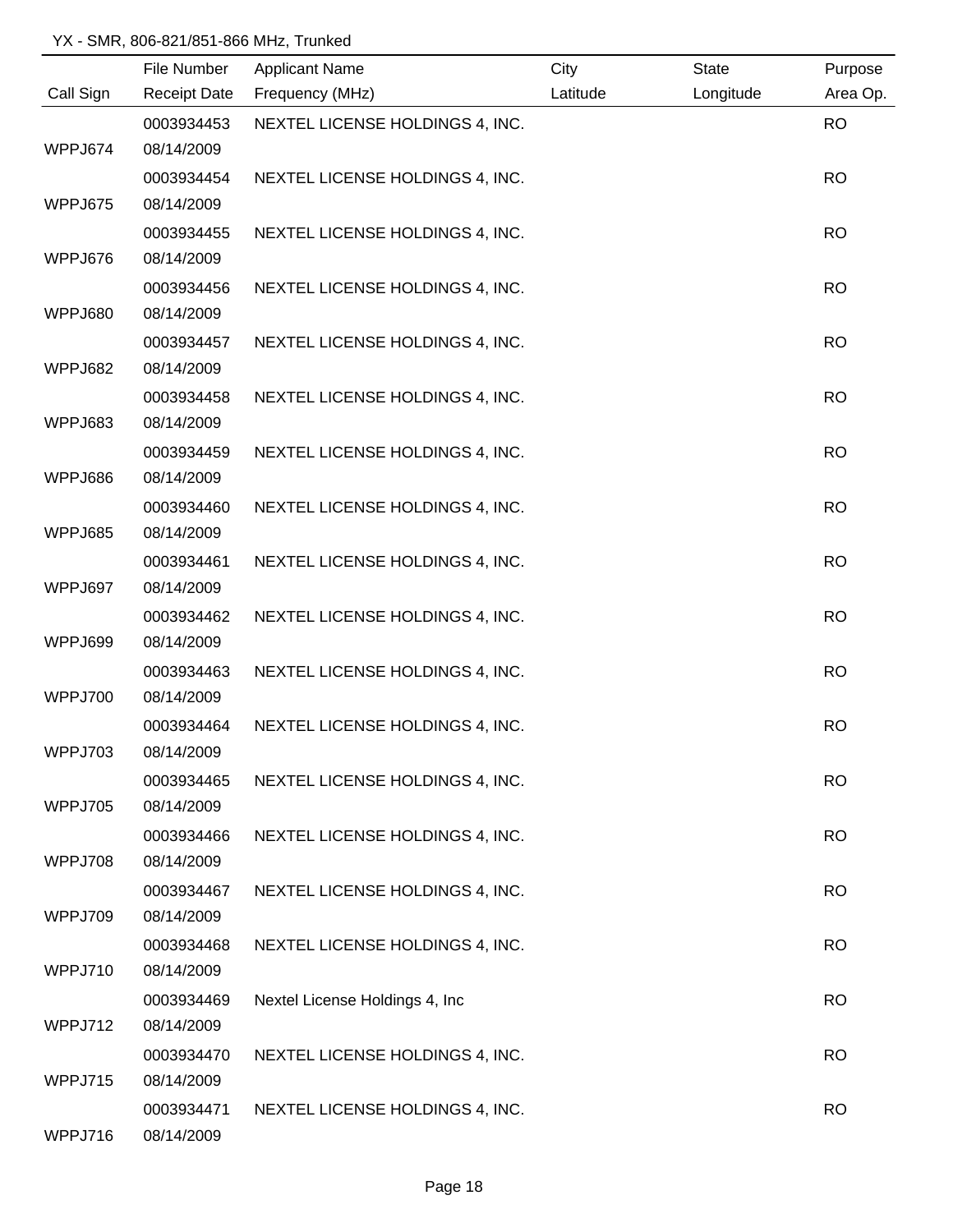|           | File Number              | <b>Applicant Name</b>           | City     | <b>State</b> | Purpose   |
|-----------|--------------------------|---------------------------------|----------|--------------|-----------|
| Call Sign | <b>Receipt Date</b>      | Frequency (MHz)                 | Latitude | Longitude    | Area Op.  |
|           | 0003934472               | NEXTEL LICENSE HOLDINGS 4, INC. |          |              | <b>RO</b> |
| WPPJ717   | 08/14/2009               |                                 |          |              |           |
|           | 0003934473               | NEXTEL LICENSE HOLDINGS 4, INC. |          |              | <b>RO</b> |
| WPPJ720   | 08/14/2009               |                                 |          |              |           |
|           | 0003934474               | NEXTEL LICENSE HOLDINGS 4, INC. |          |              | <b>RO</b> |
| WPPJ721   | 08/14/2009               |                                 |          |              |           |
|           | 0003934475               | NEXTEL LICENSE HOLDINGS 4, INC. |          |              | <b>RO</b> |
| WPPJ722   | 08/14/2009               |                                 |          |              |           |
|           | 0003934476               | NEXTEL LICENSE HOLDINGS 4, INC. |          |              | <b>RO</b> |
| WPPJ726   | 08/14/2009               |                                 |          |              |           |
|           | 0003934477               | NEXTEL LICENSE HOLDINGS 4, INC. |          |              | <b>RO</b> |
| WPPJ767   | 08/14/2009               |                                 |          |              |           |
|           | 0003934478               | NEXTEL LICENSE HOLDINGS 4, INC. |          |              | <b>RO</b> |
| WPPJ771   | 08/14/2009               |                                 |          |              |           |
|           | 0003934479               | NEXTEL LICENSE HOLDINGS 4, INC. |          |              | <b>RO</b> |
| WPPJ773   | 08/14/2009               |                                 |          |              |           |
|           | 0003934480               | NEXTEL LICENSE HOLDINGS 4, INC. |          |              | <b>RO</b> |
| WPPJ774   | 08/14/2009               |                                 |          |              |           |
|           | 0003934481               | NEXTEL LICENSE HOLDINGS 4, INC. |          |              | <b>RO</b> |
| WPPJ776   | 08/14/2009               |                                 |          |              |           |
|           | 0003934482               | NEXTEL LICENSE HOLDINGS 4, INC. |          |              | <b>RO</b> |
| WPPJ777   | 08/14/2009               |                                 |          |              |           |
| WPPJ779   | 0003934483<br>08/14/2009 | NEXTEL LICENSE HOLDINGS 4, INC. |          |              | <b>RO</b> |
|           | 0003934484               |                                 |          |              | <b>RO</b> |
| WPPJ781   | 08/14/2009               | NEXTEL LICENSE HOLDINGS 4, INC. |          |              |           |
|           | 0003934485               | NEXTEL LICENSE HOLDINGS 4, INC. |          |              | <b>RO</b> |
| WPPJ782   | 08/14/2009               |                                 |          |              |           |
|           | 0003934486               | NEXTEL LICENSE HOLDINGS 4, INC. |          |              | <b>RO</b> |
| WPPJ785   | 08/14/2009               |                                 |          |              |           |
|           | 0003934487               | NEXTEL LICENSE HOLDINGS 4, INC. |          |              | <b>RO</b> |
| WPPJ787   | 08/14/2009               |                                 |          |              |           |
|           | 0003934488               | NEXTEL LICENSE HOLDINGS 4, INC. |          |              | <b>RO</b> |
| WPPJ790   | 08/14/2009               |                                 |          |              |           |
|           | 0003934489               | NEXTEL LICENSE HOLDINGS 4, INC. |          |              | <b>RO</b> |
| WPPJ791   | 08/14/2009               |                                 |          |              |           |
|           | 0003934490               | NEXTEL LICENSE HOLDINGS 4, INC. |          |              | <b>RO</b> |
| WPPJ792   | 08/14/2009               |                                 |          |              |           |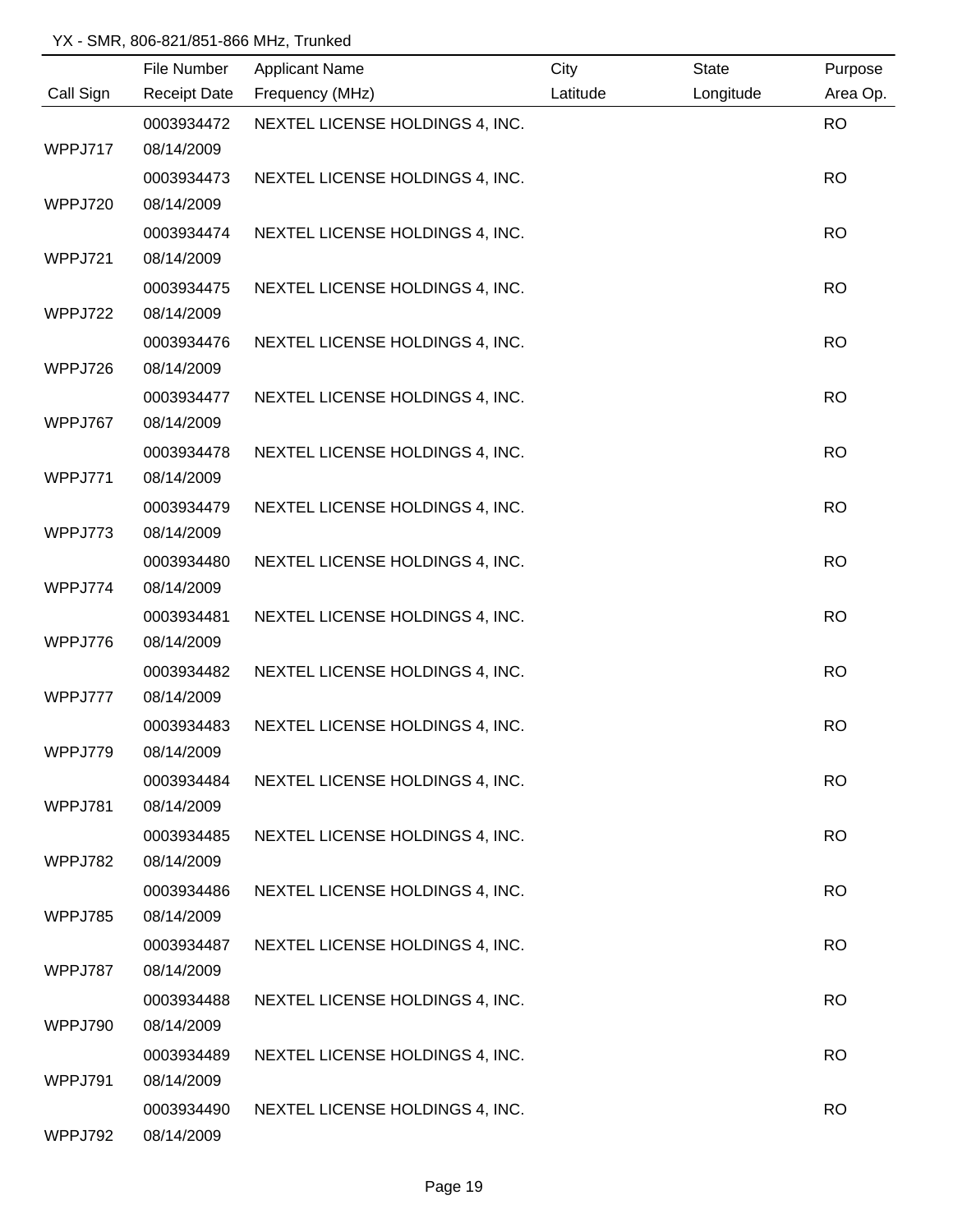|           | File Number         | <b>Applicant Name</b>           | City     | <b>State</b> | Purpose   |
|-----------|---------------------|---------------------------------|----------|--------------|-----------|
| Call Sign | <b>Receipt Date</b> | Frequency (MHz)                 | Latitude | Longitude    | Area Op.  |
|           | 0003934491          | NEXTEL LICENSE HOLDINGS 4, INC. |          |              | <b>RO</b> |
| WPPJ793   | 08/14/2009          |                                 |          |              |           |
|           | 0003934492          | NEXTEL LICENSE HOLDINGS 4, INC. |          |              | <b>RO</b> |
| WPPJ728   | 08/14/2009          |                                 |          |              |           |
|           | 0003934493          | NEXTEL LICENSE HOLDINGS 4, INC. |          |              | <b>RO</b> |
| WPPJ729   | 08/14/2009          |                                 |          |              |           |
|           | 0003934494          | NEXTEL LICENSE HOLDINGS 4, INC. |          |              | <b>RO</b> |
| WPPJ731   | 08/14/2009          |                                 |          |              |           |
|           | 0003934495          | NEXTEL LICENSE HOLDINGS 4, INC. |          |              | <b>RO</b> |
| WPPJ735   | 08/14/2009          |                                 |          |              |           |
|           | 0003934496          | NEXTEL LICENSE HOLDINGS 4, INC. |          |              | <b>RO</b> |
| WPPJ736   | 08/14/2009          |                                 |          |              |           |
|           | 0003934497          | NEXTEL LICENSE HOLDINGS 4, INC. |          |              | <b>RO</b> |
| WPPJ737   | 08/14/2009          |                                 |          |              |           |
|           | 0003934498          | NEXTEL LICENSE HOLDINGS 4, INC. |          |              | <b>RO</b> |
| WPPJ740   | 08/14/2009          |                                 |          |              |           |
|           | 0003934499          | NEXTEL LICENSE HOLDINGS 4, INC. |          |              | <b>RO</b> |
| WPPJ741   | 08/14/2009          |                                 |          |              |           |
|           | 0003934500          | NEXTEL LICENSE HOLDINGS 4, INC. |          |              | <b>RO</b> |
| WPPJ742   | 08/14/2009          |                                 |          |              |           |
|           | 0003934501          | NEXTEL LICENSE HOLDINGS 4, INC. |          |              | <b>RO</b> |
| WPPJ748   | 08/14/2009          |                                 |          |              |           |
|           | 0003934502          | NEXTEL LICENSE HOLDINGS 4, INC. |          |              | <b>RO</b> |
| WPPJ750   | 08/14/2009          |                                 |          |              |           |
|           | 0003934503          | NEXTEL LICENSE HOLDINGS 4, INC. |          |              | <b>RO</b> |
| WPPJ751   | 08/14/2009          |                                 |          |              |           |
|           | 0003934504          | NEXTEL LICENSE HOLDINGS 4, INC. |          |              | <b>RO</b> |
| WPPJ754   | 08/14/2009          |                                 |          |              |           |
|           | 0003934505          | NEXTEL LICENSE HOLDINGS 4, INC. |          |              | <b>RO</b> |
| WPPJ755   | 08/14/2009          |                                 |          |              |           |
|           | 0003934506          | NEXTEL LICENSE HOLDINGS 4, INC. |          |              | <b>RO</b> |
| WPPJ757   | 08/14/2009          |                                 |          |              |           |
|           | 0003934507          | NEXTEL LICENSE HOLDINGS 4, INC. |          |              | <b>RO</b> |
| WPPJ759   | 08/14/2009          |                                 |          |              |           |
|           | 0003934508          | NEXTEL LICENSE HOLDINGS 4, INC. |          |              | <b>RO</b> |
| WPPJ760   | 08/14/2009          |                                 |          |              |           |
|           | 0003934509          | NEXTEL LICENSE HOLDINGS 4, INC. |          |              | <b>RO</b> |
| WPPJ763   | 08/14/2009          |                                 |          |              |           |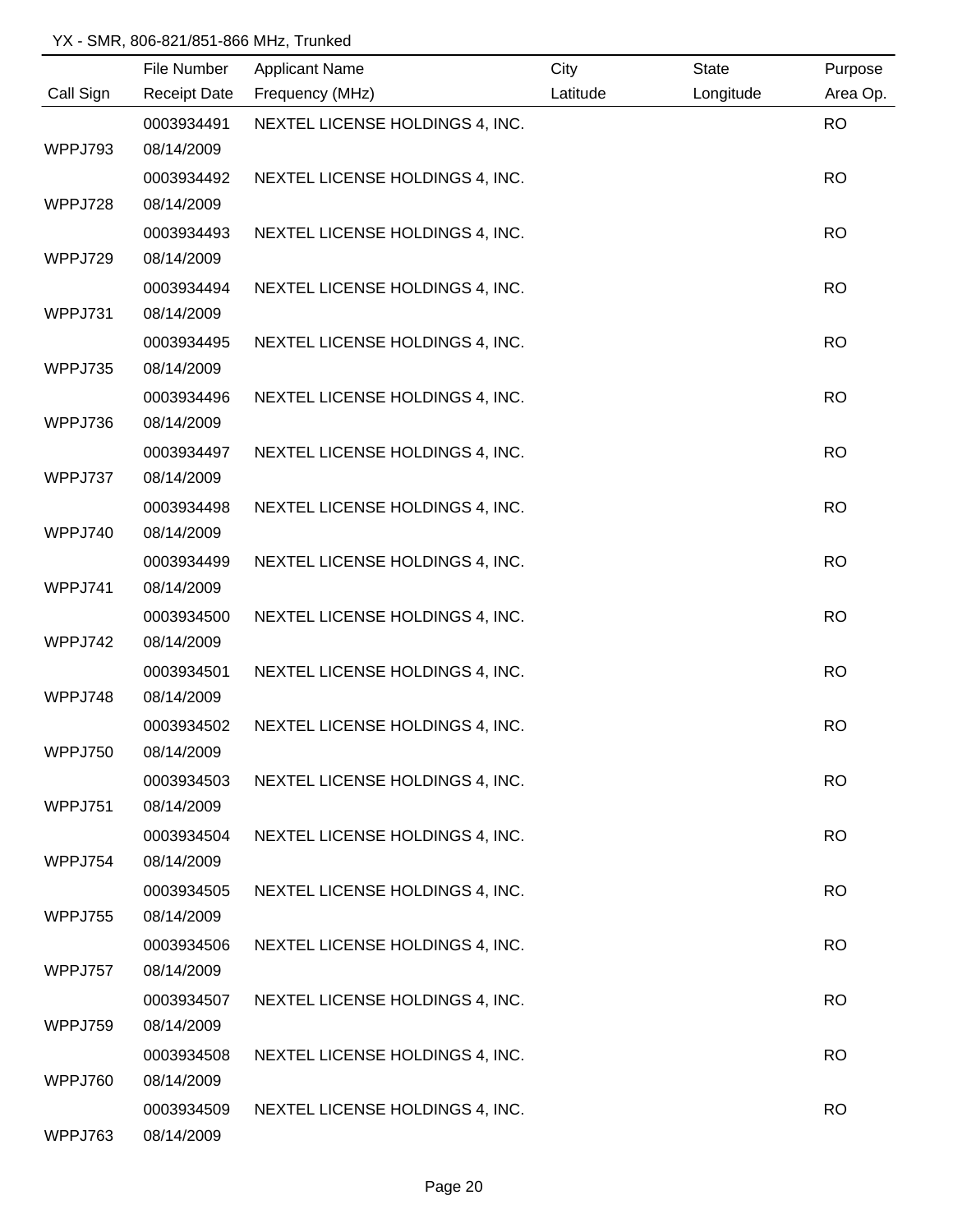|           | File Number              | <b>Applicant Name</b>           | City     | <b>State</b> | Purpose   |
|-----------|--------------------------|---------------------------------|----------|--------------|-----------|
| Call Sign | <b>Receipt Date</b>      | Frequency (MHz)                 | Latitude | Longitude    | Area Op.  |
|           | 0003934510               | NEXTEL LICENSE HOLDINGS 4, INC. |          |              | <b>RO</b> |
| WPPJ797   | 08/14/2009               |                                 |          |              |           |
|           | 0003934511               | NEXTEL LICENSE HOLDINGS 4, INC. |          |              | <b>RO</b> |
| WPPJ800   | 08/14/2009               |                                 |          |              |           |
|           | 0003934512               | NEXTEL LICENSE HOLDINGS 4, INC. |          |              | <b>RO</b> |
| WPPJ801   | 08/14/2009               |                                 |          |              |           |
|           | 0003934513               | NEXTEL LICENSE HOLDINGS 4, INC. |          |              | <b>RO</b> |
| WPPJ802   | 08/14/2009               |                                 |          |              |           |
|           | 0003934514               | NEXTEL LICENSE HOLDINGS 4, INC. |          |              | <b>RO</b> |
| WPPJ803   | 08/14/2009               |                                 |          |              |           |
|           | 0003934515               | NEXTEL LICENSE HOLDINGS 4, INC. |          |              | <b>RO</b> |
| WPPK419   | 08/14/2009               |                                 |          |              |           |
|           | 0003934516               | NEXTEL LICENSE HOLDINGS 4, INC. |          |              | <b>RO</b> |
| WPPK420   | 08/14/2009               |                                 |          |              |           |
|           | 0003934517               | NEXTEL LICENSE HOLDINGS 4, INC. |          |              | <b>RO</b> |
| WPPK423   | 08/14/2009               |                                 |          |              |           |
|           | 0003934518               | NEXTEL LICENSE HOLDINGS 4, INC. |          |              | <b>RO</b> |
| WPPK427   | 08/14/2009               |                                 |          |              |           |
|           | 0003934519               | NEXTEL LICENSE HOLDINGS 4, INC. |          |              | <b>RO</b> |
| WPPK429   | 08/14/2009               |                                 |          |              |           |
|           | 0003934520               | NEXTEL LICENSE HOLDINGS 4, INC. |          |              | <b>RO</b> |
| WPPK432   | 08/14/2009               |                                 |          |              |           |
|           | 0003934521               | NEXTEL LICENSE HOLDINGS 4, INC. |          |              | <b>RO</b> |
| WPPK435   | 08/14/2009               |                                 |          |              |           |
|           | 0003934522               | NEXTEL LICENSE HOLDINGS 4, INC. |          |              | <b>RO</b> |
| WPPK436   | 08/14/2009               |                                 |          |              |           |
|           | 0003934523               | NEXTEL LICENSE HOLDINGS 4, INC. |          |              | <b>RO</b> |
| WPPK437   | 08/14/2009               |                                 |          |              |           |
|           | 0003934524               | NEXTEL LICENSE HOLDINGS 4, INC. |          |              | <b>RO</b> |
| WPPK443   | 08/14/2009               |                                 |          |              |           |
|           | 0003934525               | NEXTEL LICENSE HOLDINGS 4, INC. |          |              | <b>RO</b> |
| WPPK445   | 08/14/2009               |                                 |          |              |           |
|           | 0003934526<br>08/14/2009 | NEXTEL LICENSE HOLDINGS 4, INC. |          |              | <b>RO</b> |
| WPPK487   |                          |                                 |          |              |           |
| WPPK497   | 0003934527<br>08/14/2009 | NEXTEL LICENSE HOLDINGS 4, INC. |          |              | <b>RO</b> |
|           | 0003934528               | NEXTEL LICENSE HOLDINGS 4, INC. |          |              | <b>RO</b> |
| WPPK498   | 08/14/2009               |                                 |          |              |           |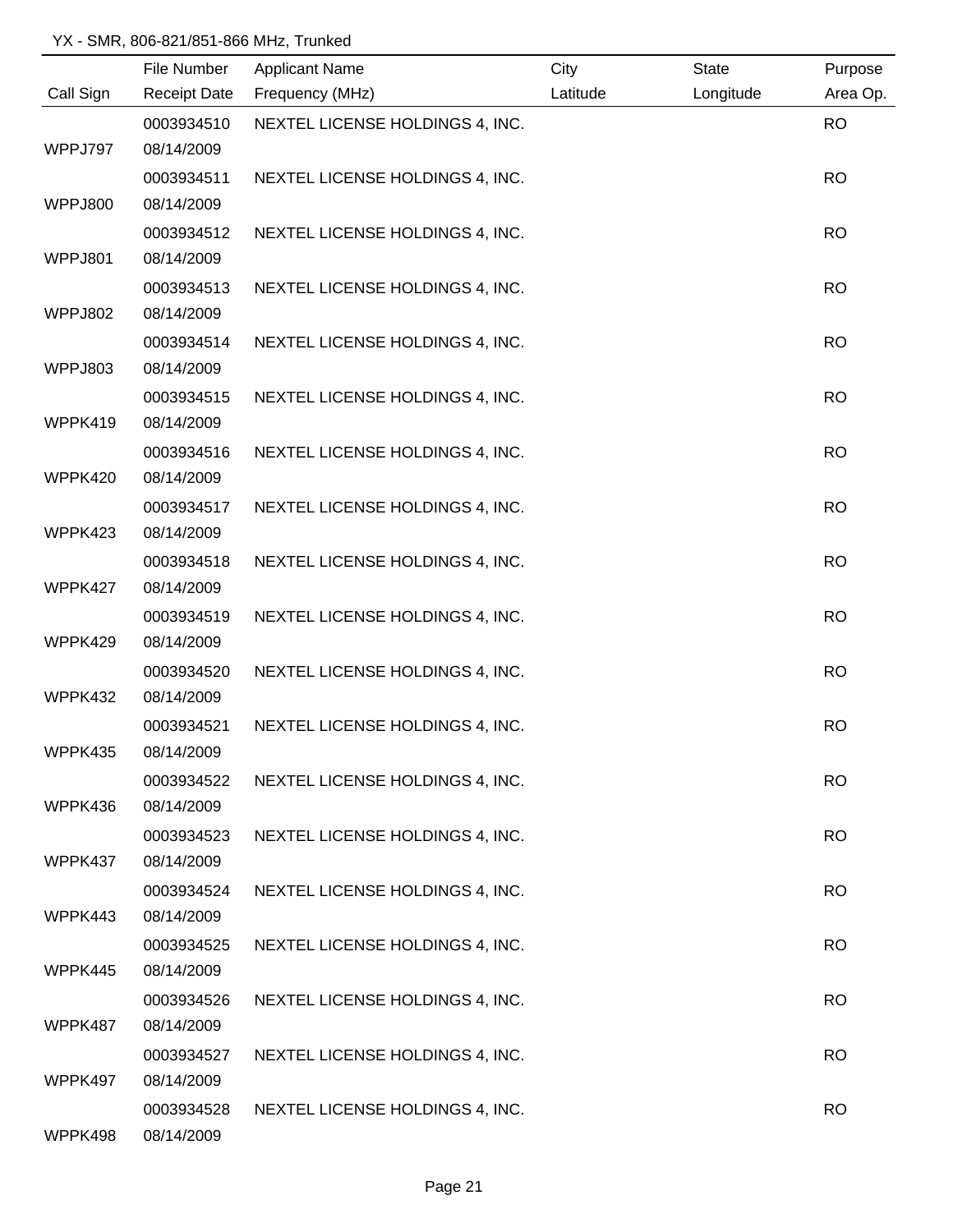|           | File Number         | <b>Applicant Name</b>           | City     | <b>State</b> | Purpose   |
|-----------|---------------------|---------------------------------|----------|--------------|-----------|
| Call Sign | <b>Receipt Date</b> | Frequency (MHz)                 | Latitude | Longitude    | Area Op.  |
|           | 0003934529          | NEXTEL LICENSE HOLDINGS 4, INC. |          |              | <b>RO</b> |
| WPPK448   | 08/14/2009          |                                 |          |              |           |
|           | 0003934530          | NEXTEL LICENSE HOLDINGS 4, INC. |          |              | <b>RO</b> |
| WPPK451   | 08/14/2009          |                                 |          |              |           |
|           | 0003934531          | NEXTEL LICENSE HOLDINGS 4, INC. |          |              | <b>RO</b> |
| WPPK456   | 08/14/2009          |                                 |          |              |           |
|           | 0003934532          | NEXTEL LICENSE HOLDINGS 4, INC. |          |              | <b>RO</b> |
| WPPK459   | 08/14/2009          |                                 |          |              |           |
|           | 0003934533          | NEXTEL LICENSE HOLDINGS 4, INC. |          |              | <b>RO</b> |
| WPPK461   | 08/14/2009          |                                 |          |              |           |
|           | 0003934534          | NEXTEL LICENSE HOLDINGS 4, INC. |          |              | <b>RO</b> |
| WPPK464   | 08/14/2009          |                                 |          |              |           |
|           | 0003934535          | NEXTEL LICENSE HOLDINGS 4, INC. |          |              | <b>RO</b> |
| WPPK465   | 08/14/2009          |                                 |          |              |           |
|           | 0003934536          | NEXTEL LICENSE HOLDINGS 4, INC. |          |              | <b>RO</b> |
| WPPK466   | 08/14/2009          |                                 |          |              |           |
|           | 0003934537          | NEXTEL LICENSE HOLDINGS 4, INC. |          |              | <b>RO</b> |
| WPPK467   | 08/14/2009          |                                 |          |              |           |
|           | 0003934538          | NEXTEL LICENSE HOLDINGS 4, INC. |          |              | <b>RO</b> |
| WPPK470   | 08/14/2009          |                                 |          |              |           |
|           | 0003934539          | NEXTEL LICENSE HOLDINGS 4, INC. |          |              | <b>RO</b> |
| WPPK471   | 08/14/2009          |                                 |          |              |           |
|           | 0003934540          | NEXTEL LICENSE HOLDINGS 4, INC. |          |              | <b>RO</b> |
| WPPK472   | 08/14/2009          |                                 |          |              |           |
|           | 0003934541          | NEXTEL LICENSE HOLDINGS 4, INC. |          |              | <b>RO</b> |
| WPPK476   | 08/14/2009          |                                 |          |              |           |
|           | 0003934542          | NEXTEL LICENSE HOLDINGS 4, INC. |          |              | <b>RO</b> |
| WPPK477   | 08/14/2009          |                                 |          |              |           |
|           | 0003934543          | NEXTEL LICENSE HOLDINGS 4, INC. |          |              | <b>RO</b> |
| WPPK478   | 08/14/2009          |                                 |          |              |           |
|           | 0003934544          | NEXTEL LICENSE HOLDINGS 4, INC. |          |              | <b>RO</b> |
| WPPK481   | 08/14/2009          |                                 |          |              |           |
|           | 0003934545          | NEXTEL LICENSE HOLDINGS 4, INC. |          |              | <b>RO</b> |
| WPPK482   | 08/14/2009          |                                 |          |              |           |
|           | 0003934546          | NEXTEL LICENSE HOLDINGS 4, INC. |          |              | <b>RO</b> |
| WPPK500   | 08/14/2009          |                                 |          |              |           |
|           | 0003934547          | NEXTEL LICENSE HOLDINGS 4, INC. |          |              | <b>RO</b> |
| WPPK505   | 08/14/2009          |                                 |          |              |           |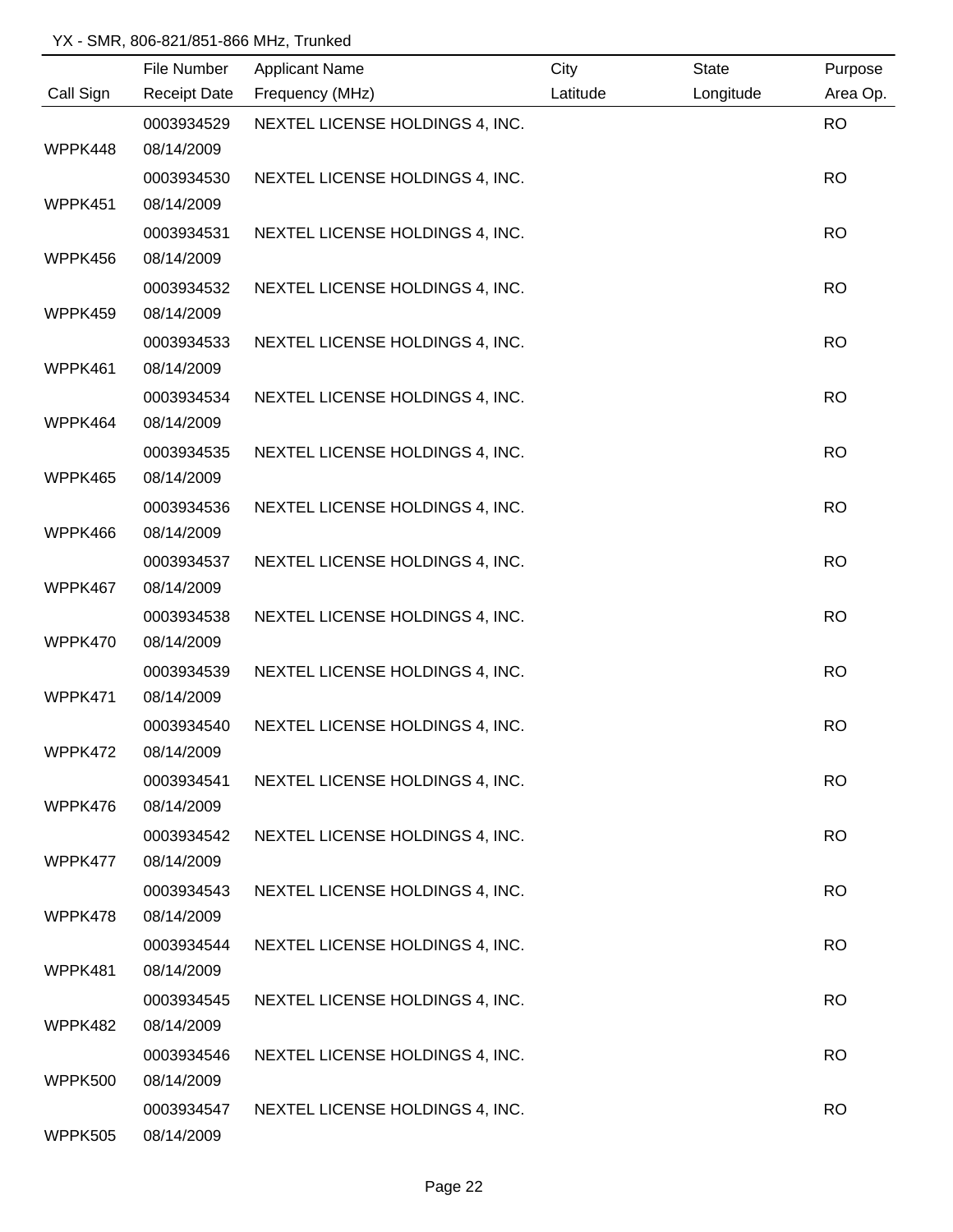|           | File Number         | <b>Applicant Name</b>           | City     | <b>State</b> | Purpose   |
|-----------|---------------------|---------------------------------|----------|--------------|-----------|
| Call Sign | <b>Receipt Date</b> | Frequency (MHz)                 | Latitude | Longitude    | Area Op.  |
|           | 0003934548          | NEXTEL LICENSE HOLDINGS 4, INC. |          |              | <b>RO</b> |
| WPPK507   | 08/14/2009          |                                 |          |              |           |
|           | 0003934549          | NEXTEL LICENSE HOLDINGS 4, INC. |          |              | <b>RO</b> |
| WPPK508   | 08/14/2009          |                                 |          |              |           |
|           | 0003934550          | NEXTEL LICENSE HOLDINGS 4, INC. |          |              | <b>RO</b> |
| WPPK510   | 08/14/2009          |                                 |          |              |           |
|           | 0003934551          | NEXTEL LICENSE HOLDINGS 4, INC. |          |              | <b>RO</b> |
| WPPK512   | 08/14/2009          |                                 |          |              |           |
|           | 0003934552          | NEXTEL LICENSE HOLDINGS 4, INC. |          |              | <b>RO</b> |
| WPPK515   | 08/14/2009          |                                 |          |              |           |
|           | 0003934553          | NEXTEL LICENSE HOLDINGS 4, INC. |          |              | <b>RO</b> |
| WPPK517   | 08/14/2009          |                                 |          |              |           |
|           | 0003934554          | NEXTEL LICENSE HOLDINGS 4, INC. |          |              | <b>RO</b> |
| WPPK518   | 08/14/2009          |                                 |          |              |           |
|           | 0003934555          | NEXTEL LICENSE HOLDINGS 4, INC. |          |              | <b>RO</b> |
| WPPK521   | 08/14/2009          |                                 |          |              |           |
|           | 0003934556          | NEXTEL LICENSE HOLDINGS 4, INC. |          |              | <b>RO</b> |
| WPPK523   | 08/14/2009          |                                 |          |              |           |
|           | 0003934557          | NEXTEL LICENSE HOLDINGS 4, INC. |          |              | <b>RO</b> |
| WPPK567   | 08/14/2009          |                                 |          |              |           |
|           | 0003934558          | NEXTEL LICENSE HOLDINGS 4, INC. |          |              | <b>RO</b> |
| WPPK568   | 08/14/2009          |                                 |          |              |           |
|           | 0003934559          | NEXTEL LICENSE HOLDINGS 4, INC. |          |              | <b>RO</b> |
| WPPK575   | 08/14/2009          |                                 |          |              |           |
|           | 0003934560          | NEXTEL LICENSE HOLDINGS 4, INC. |          |              | <b>RO</b> |
| WPPK569   | 08/14/2009          |                                 |          |              |           |
|           | 0003934561          | NEXTEL LICENSE HOLDINGS 4, INC. |          |              | <b>RO</b> |
| WPPK570   | 08/14/2009          |                                 |          |              |           |
|           | 0003934562          | NEXTEL LICENSE HOLDINGS 4, INC. |          |              | <b>RO</b> |
| WPPK576   | 08/14/2009          |                                 |          |              |           |
|           | 0003934563          | NEXTEL LICENSE HOLDINGS 4, INC. |          |              | <b>RO</b> |
| WPPK577   | 08/14/2009          |                                 |          |              |           |
|           | 0003934564          | NEXTEL LICENSE HOLDINGS 4, INC. |          |              | <b>RO</b> |
| WPPK581   | 08/14/2009          |                                 |          |              |           |
|           | 0003934565          | NEXTEL LICENSE HOLDINGS 4, INC. |          |              | <b>RO</b> |
| WPPK585   | 08/14/2009          |                                 |          |              |           |
|           | 0003934566          | NEXTEL LICENSE HOLDINGS 4, INC. |          |              | <b>RO</b> |
| WPPK586   | 08/14/2009          |                                 |          |              |           |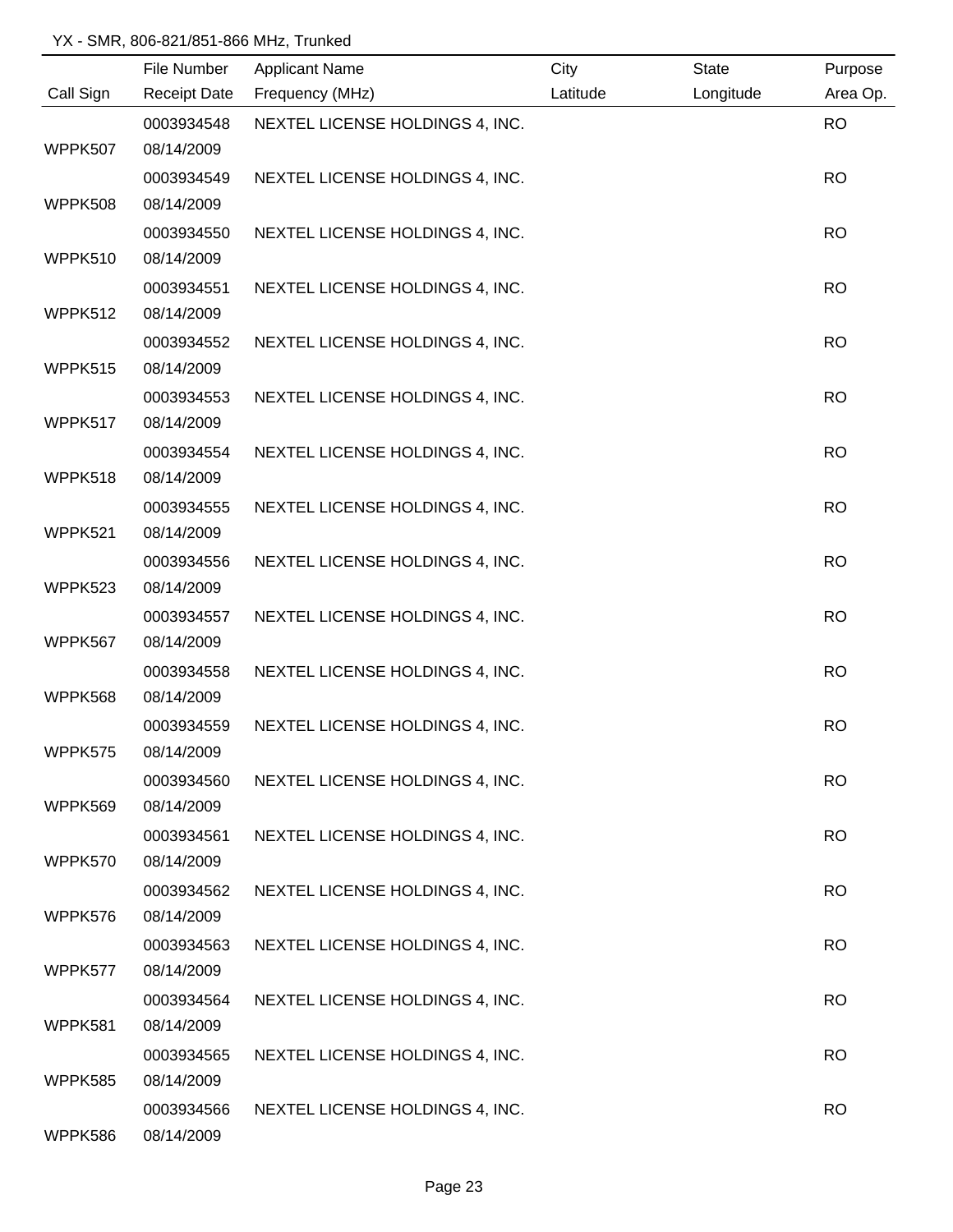|           | File Number         | <b>Applicant Name</b>           | City     | <b>State</b> | Purpose   |
|-----------|---------------------|---------------------------------|----------|--------------|-----------|
| Call Sign | <b>Receipt Date</b> | Frequency (MHz)                 | Latitude | Longitude    | Area Op.  |
|           | 0003934567          | NEXTEL LICENSE HOLDINGS 4, INC. |          |              | <b>RO</b> |
| WPPK593   | 08/14/2009          |                                 |          |              |           |
|           | 0003934568          | NEXTEL LICENSE HOLDINGS 4, INC. |          |              | <b>RO</b> |
| WPPK594   | 08/14/2009          |                                 |          |              |           |
|           | 0003934569          | NEXTEL LICENSE HOLDINGS 4, INC. |          |              | <b>RO</b> |
| WPPK595   | 08/14/2009          |                                 |          |              |           |
|           | 0003934570          | NEXTEL LICENSE HOLDINGS 4, INC. |          |              | <b>RO</b> |
| WPPK599   | 08/14/2009          |                                 |          |              |           |
|           | 0003934571          | NEXTEL LICENSE HOLDINGS 4, INC. |          |              | <b>RO</b> |
| WPPK527   | 08/14/2009          |                                 |          |              |           |
|           | 0003934572          | NEXTEL LICENSE HOLDINGS 4, INC. |          |              | <b>RO</b> |
| WPPK528   | 08/14/2009          |                                 |          |              |           |
|           | 0003934573          | NEXTEL LICENSE HOLDINGS 4, INC. |          |              | <b>RO</b> |
| WPPK530   | 08/14/2009          |                                 |          |              |           |
|           | 0003934574          | NEXTEL LICENSE HOLDINGS 4, INC. |          |              | <b>RO</b> |
| WPPK541   | 08/14/2009          |                                 |          |              |           |
|           | 0003934575          | NEXTEL LICENSE HOLDINGS 4, INC. |          |              | <b>RO</b> |
| WPPK544   | 08/14/2009          |                                 |          |              |           |
|           | 0003934576          | NEXTEL LICENSE HOLDINGS 4, INC. |          |              | <b>RO</b> |
| WPPK545   | 08/14/2009          |                                 |          |              |           |
|           | 0003934577          | NEXTEL LICENSE HOLDINGS 4, INC. |          |              | <b>RO</b> |
| WPPK550   | 08/14/2009          |                                 |          |              |           |
|           | 0003934578          | NEXTEL LICENSE HOLDINGS 4, INC. |          |              | <b>RO</b> |
| WPPK554   | 08/14/2009          |                                 |          |              |           |
|           | 0003934579          | NEXTEL LICENSE HOLDINGS 4, INC. |          |              | <b>RO</b> |
| WPPK557   | 08/14/2009          |                                 |          |              |           |
|           | 0003934580          | NEXTEL LICENSE HOLDINGS 4, INC. |          |              | <b>RO</b> |
| WPPK558   | 08/14/2009          |                                 |          |              |           |
|           | 0003934581          | NEXTEL LICENSE HOLDINGS 4, INC. |          |              | <b>RO</b> |
| WPPK559   | 08/14/2009          |                                 |          |              |           |
|           | 0003934582          | NEXTEL LICENSE HOLDINGS 4, INC. |          |              | <b>RO</b> |
| WPPK560   | 08/14/2009          |                                 |          |              |           |
|           | 0003934583          | NEXTEL LICENSE HOLDINGS 4, INC. |          |              | <b>RO</b> |
| WPPK563   | 08/14/2009          |                                 |          |              |           |
|           | 0003934584          | NEXTEL LICENSE HOLDINGS 4, INC. |          |              | <b>RO</b> |
| WPPK564   | 08/14/2009          |                                 |          |              |           |
|           | 0003934585          | NEXTEL LICENSE HOLDINGS 4, INC. |          |              | <b>RO</b> |
| WPPK565   | 08/14/2009          |                                 |          |              |           |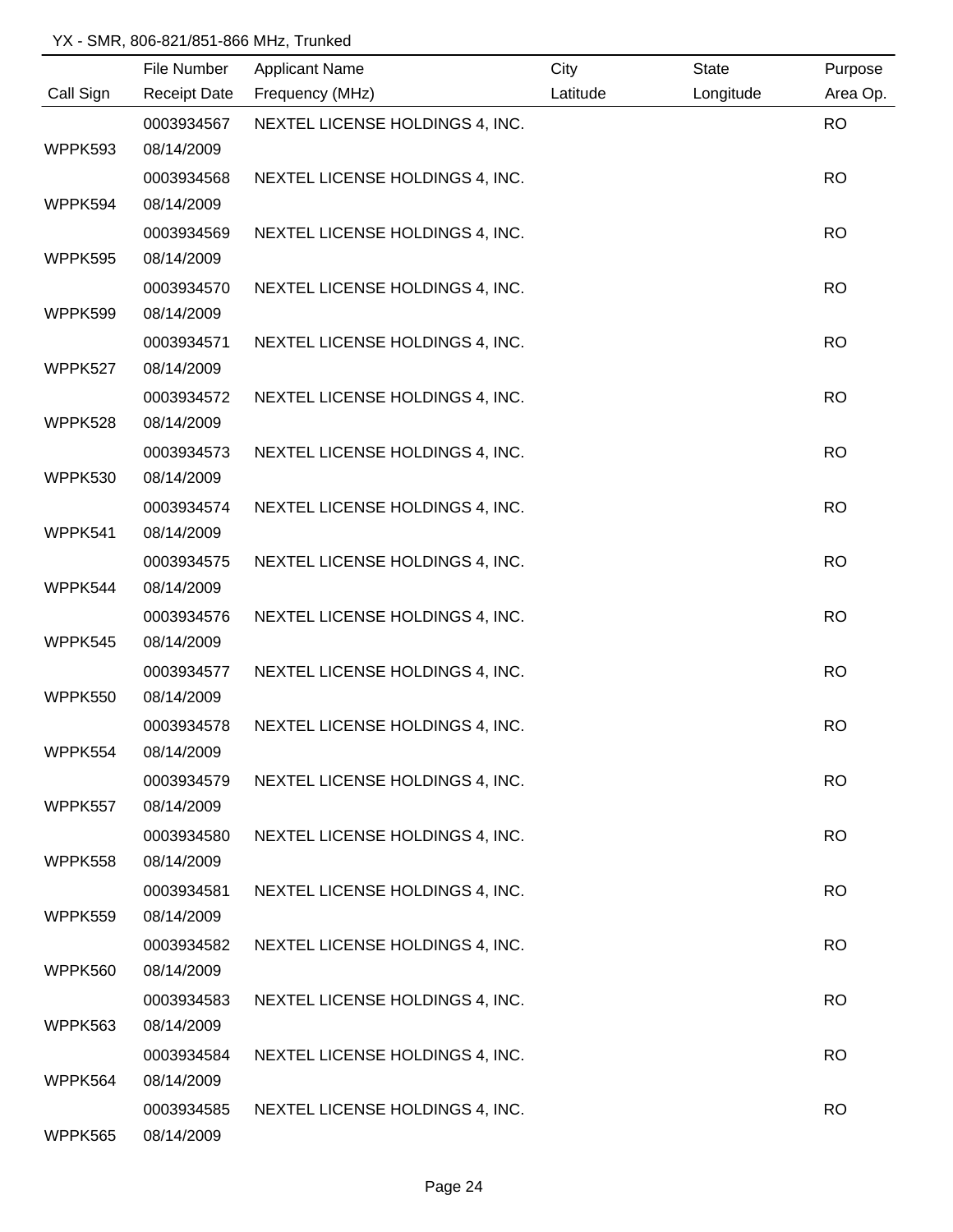|                | File Number         | <b>Applicant Name</b>           | City     | State     | Purpose   |
|----------------|---------------------|---------------------------------|----------|-----------|-----------|
| Call Sign      | <b>Receipt Date</b> | Frequency (MHz)                 | Latitude | Longitude | Area Op.  |
|                | 0003934586          | NEXTEL LICENSE HOLDINGS 4, INC. |          |           | <b>RO</b> |
| WPPK602        | 08/14/2009          |                                 |          |           |           |
|                | 0003934587          | NEXTEL LICENSE HOLDINGS 4, INC. |          |           | <b>RO</b> |
| WPPK603        | 08/14/2009          |                                 |          |           |           |
|                | 0003934588          | NEXTEL LICENSE HOLDINGS 4, INC. |          |           | <b>RO</b> |
| WPPK531        | 08/14/2009          |                                 |          |           |           |
|                | 0003934589          | NEXTEL LICENSE HOLDINGS 4, INC. |          |           | <b>RO</b> |
| WPPK604        | 08/14/2009          |                                 |          |           |           |
|                | 0003934590          | NEXTEL LICENSE HOLDINGS 4, INC. |          |           | <b>RO</b> |
| WPPK607        | 08/14/2009          |                                 |          |           |           |
|                | 0003934591          | NEXTEL LICENSE HOLDINGS 4, INC. |          |           | <b>RO</b> |
| WPPK608        | 08/14/2009          |                                 |          |           |           |
|                | 0003934592          | NEXTEL LICENSE HOLDINGS 4, INC. |          |           | <b>RO</b> |
| WPPK609        | 08/14/2009          |                                 |          |           |           |
|                | 0003934593          | NEXTEL LICENSE HOLDINGS 4, INC. |          |           | <b>RO</b> |
| WPPK613        | 08/14/2009          |                                 |          |           |           |
|                | 0003934594          | NEXTEL LICENSE HOLDINGS 4, INC. |          |           | <b>RO</b> |
| WPPK615        | 08/14/2009          |                                 |          |           |           |
|                | 0003934595          | NEXTEL LICENSE HOLDINGS 4, INC. |          |           | <b>RO</b> |
| WPPK616        | 08/14/2009          |                                 |          |           |           |
|                | 0003934596          | NEXTEL LICENSE HOLDINGS 4, INC. |          |           | <b>RO</b> |
| WPPK620        | 08/14/2009          |                                 |          |           |           |
|                | 0003934597          | NEXTEL LICENSE HOLDINGS 4, INC. |          |           | <b>RO</b> |
| WPPK621        | 08/14/2009          |                                 |          |           |           |
|                | 0003934598          | NEXTEL LICENSE HOLDINGS 4, INC. |          |           | <b>RO</b> |
| WPPK623        | 08/14/2009          |                                 |          |           |           |
|                | 0003934599          | NEXTEL LICENSE HOLDINGS 4, INC. |          |           | <b>RO</b> |
| WPPK757        | 08/14/2009          |                                 |          |           |           |
|                | 0003934600          | NEXTEL LICENSE HOLDINGS 4, INC. |          |           | <b>RO</b> |
| WPPK758        | 08/14/2009          |                                 |          |           |           |
|                | 0003934601          | NEXTEL LICENSE HOLDINGS 4, INC. |          |           | <b>RO</b> |
| WPPK800        | 08/14/2009          |                                 |          |           |           |
|                | 0003934602          | NEXTEL LICENSE HOLDINGS 4, INC. |          |           | <b>RO</b> |
| <b>WPPK802</b> | 08/14/2009          |                                 |          |           |           |
|                | 0003934603          | Nextel License Holdings 4, Inc  |          |           | <b>RO</b> |
| WPPK805        | 08/14/2009          |                                 |          |           |           |
|                | 0003934604          | Nextel License Holdings 4, Inc  |          |           | <b>RO</b> |
| WPPK806        | 08/14/2009          |                                 |          |           |           |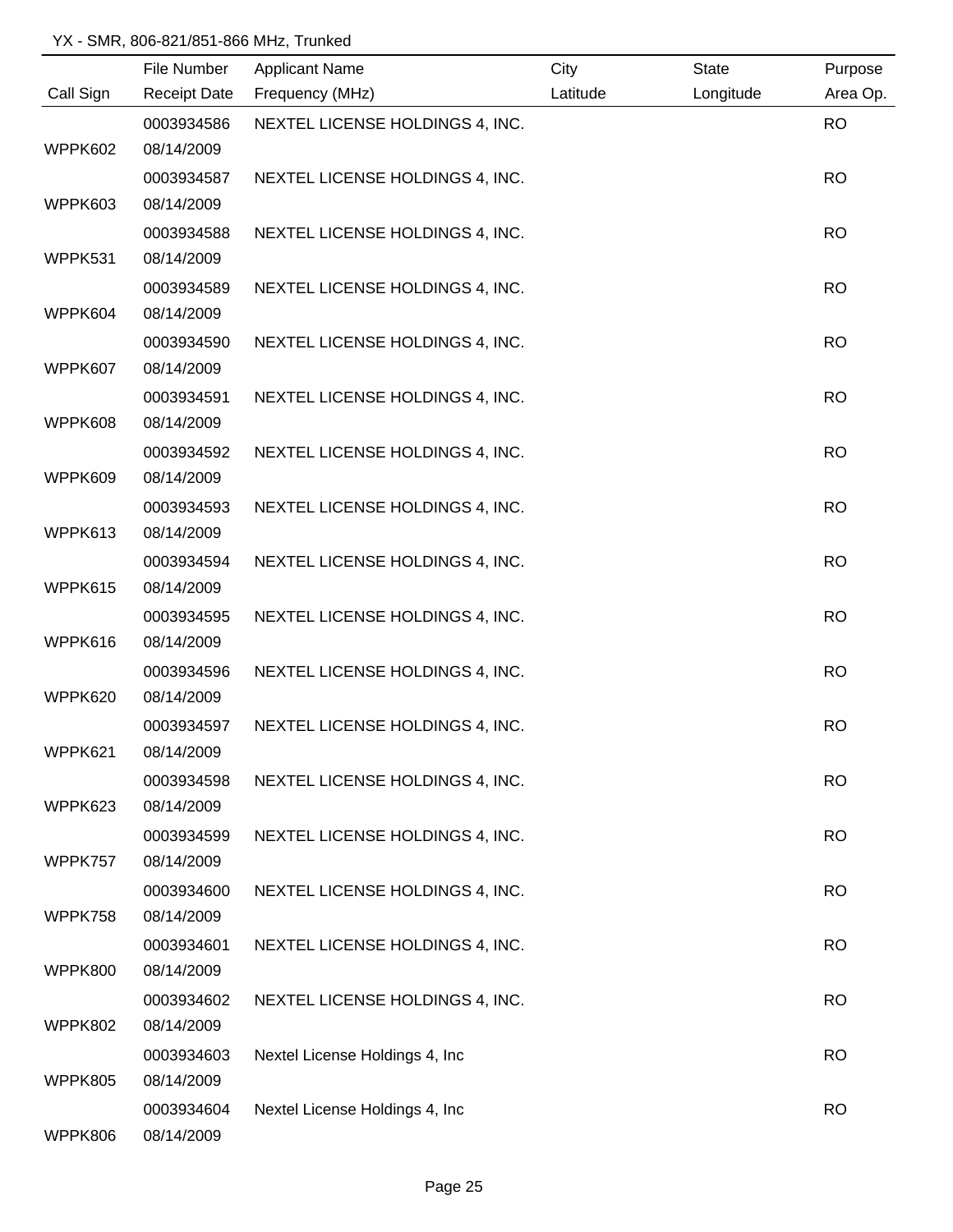|           | File Number         | <b>Applicant Name</b>           | City     | State     | Purpose   |
|-----------|---------------------|---------------------------------|----------|-----------|-----------|
| Call Sign | <b>Receipt Date</b> | Frequency (MHz)                 | Latitude | Longitude | Area Op.  |
|           | 0003934605          | Nextel License Holdings 4, Inc  |          |           | <b>RO</b> |
| WPPK807   | 08/14/2009          |                                 |          |           |           |
|           | 0003934606          | Nextel License Holdings 4, Inc  |          |           | <b>RO</b> |
| WPPK808   | 08/14/2009          |                                 |          |           |           |
|           | 0003934607          | NEXTEL LICENSE HOLDINGS 4, INC. |          |           | <b>RO</b> |
| WPPK811   | 08/14/2009          |                                 |          |           |           |
|           | 0003934608          | Nextel License Holdings 4, Inc  |          |           | <b>RO</b> |
| WPPK812   | 08/14/2009          |                                 |          |           |           |
|           | 0003934609          | Nextel License Holdings 4, Inc  |          |           | <b>RO</b> |
| WPPK813   | 08/14/2009          |                                 |          |           |           |
|           | 0003934610          | Nextel License Holdings 4, Inc  |          |           | <b>RO</b> |
| WPPK816   | 08/14/2009          |                                 |          |           |           |
|           | 0003934611          | Nextel License Holdings 4, Inc  |          |           | <b>RO</b> |
| WPPK817   | 08/14/2009          |                                 |          |           |           |
|           | 0003934612          | Nextel License Holdings 4, Inc  |          |           | <b>RO</b> |
| WPPK818   | 08/14/2009          |                                 |          |           |           |
|           | 0003934613          | NEXTEL LICENSE HOLDINGS 4, INC. |          |           | <b>RO</b> |
| WPPL331   | 08/14/2009          |                                 |          |           |           |
|           | 0003934614          | Nextel License Holdings 4, Inc  |          |           | <b>RO</b> |
| WPPL332   | 08/14/2009          |                                 |          |           |           |
|           | 0003934615          | Nextel License Holdings 4, Inc  |          |           | <b>RO</b> |
| WPPL333   | 08/14/2009          |                                 |          |           |           |
|           | 0003934616          | Nextel License Holdings 4, Inc  |          |           | <b>RO</b> |
| WPPL337   | 08/14/2009          |                                 |          |           |           |
|           | 0003934617          | Nextel License Holdings 4, Inc  |          |           | <b>RO</b> |
| WPPL339   | 08/14/2009          |                                 |          |           |           |
|           | 0003934618          | Nextel License Holdings 4, Inc  |          |           | <b>RO</b> |
| WPPL340   | 08/14/2009          |                                 |          |           |           |
|           | 0003934619          | Nextel License Holdings 4, Inc  |          |           | <b>RO</b> |
| WPPL342   | 08/14/2009          |                                 |          |           |           |
|           | 0003934620          | Nextel License Holdings 4, Inc  |          |           | <b>RO</b> |
| WPPL343   | 08/14/2009          |                                 |          |           |           |
|           | 0003934621          | NEXTEL LICENSE HOLDINGS 4, INC. |          |           | <b>RO</b> |
| WPPL345   | 08/14/2009          |                                 |          |           |           |
|           | 0003934622          | Nextel License Holdings 4, Inc  |          |           | <b>RO</b> |
| WPPL347   | 08/14/2009          |                                 |          |           |           |
|           | 0003934623          | Nextel License Holdings 4, Inc  |          |           | <b>RO</b> |
| WPPL348   | 08/14/2009          |                                 |          |           |           |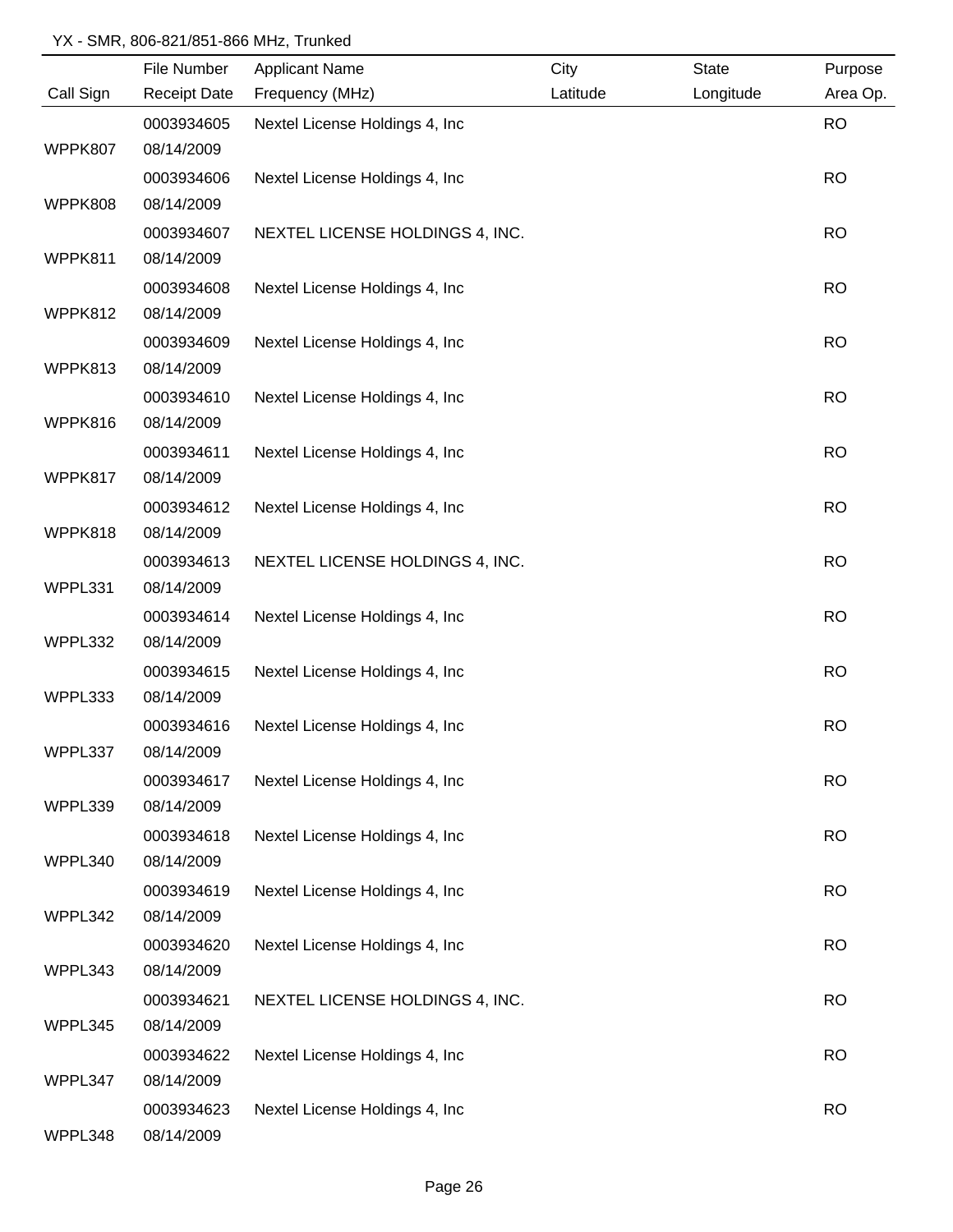| Area Op.<br><b>RO</b><br><b>RO</b><br><b>RO</b> |
|-------------------------------------------------|
|                                                 |
|                                                 |
|                                                 |
|                                                 |
|                                                 |
|                                                 |
|                                                 |
| <b>RO</b>                                       |
|                                                 |
| <b>RO</b>                                       |
|                                                 |
| <b>RO</b>                                       |
|                                                 |
| <b>RO</b>                                       |
|                                                 |
| <b>RO</b>                                       |
|                                                 |
| <b>RO</b>                                       |
|                                                 |
| <b>RO</b>                                       |
|                                                 |
| <b>RO</b>                                       |
|                                                 |
| <b>RO</b>                                       |
|                                                 |
| <b>RO</b>                                       |
|                                                 |
| <b>RO</b>                                       |
|                                                 |
| <b>RO</b>                                       |
|                                                 |
| <b>RO</b>                                       |
|                                                 |
| <b>RO</b>                                       |
|                                                 |
| <b>RO</b>                                       |
|                                                 |
| <b>RO</b>                                       |
|                                                 |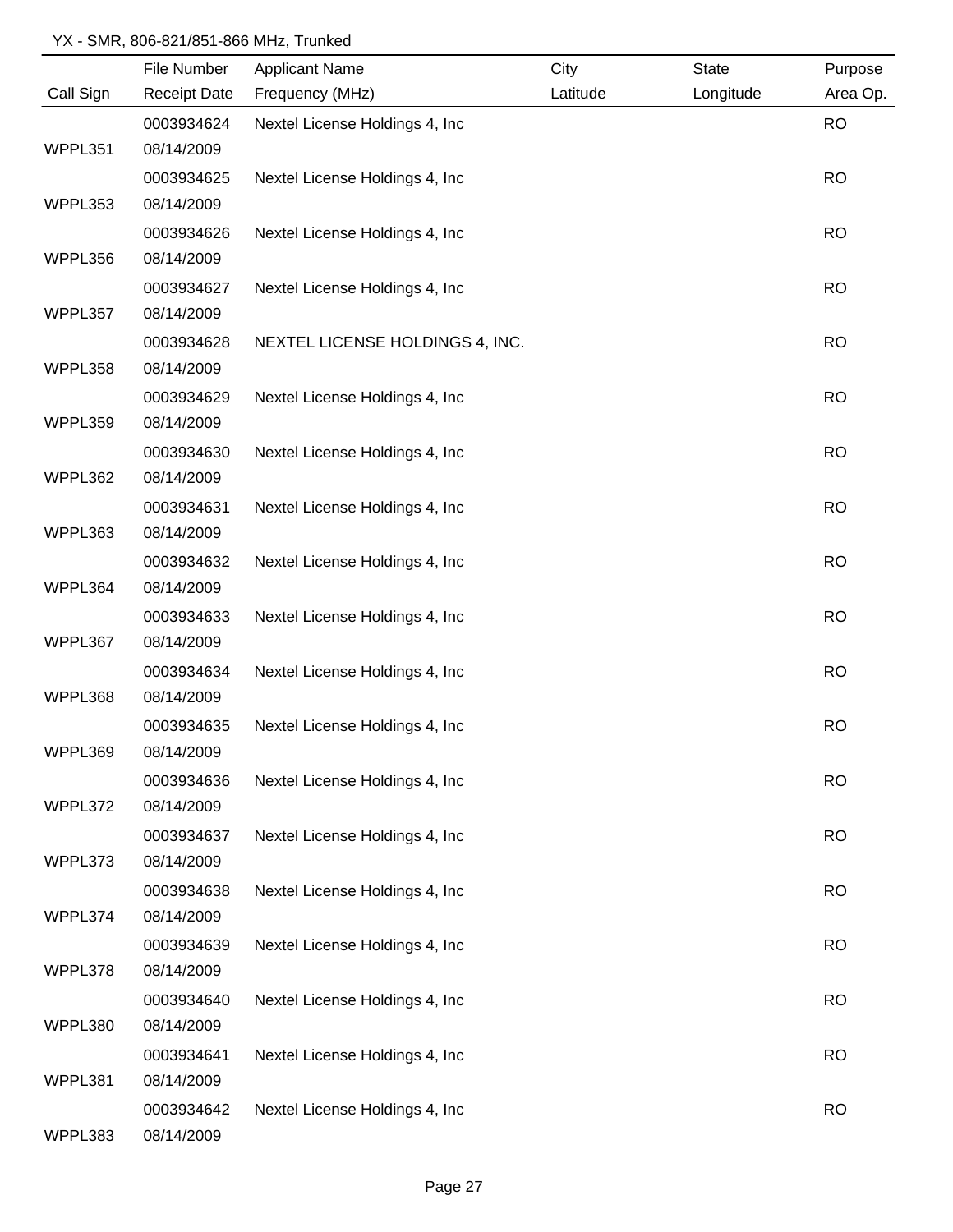|           | File Number         | <b>Applicant Name</b>           | City     | <b>State</b> | Purpose   |
|-----------|---------------------|---------------------------------|----------|--------------|-----------|
| Call Sign | <b>Receipt Date</b> | Frequency (MHz)                 | Latitude | Longitude    | Area Op.  |
|           | 0003934643          | Nextel License Holdings 4, Inc  |          |              | <b>RO</b> |
| WPPL384   | 08/14/2009          |                                 |          |              |           |
|           | 0003934644          | Nextel License Holdings 4, Inc  |          |              | <b>RO</b> |
| WPPL386   | 08/14/2009          |                                 |          |              |           |
|           | 0003934645          | Nextel License Holdings 4, Inc. |          |              | <b>RO</b> |
| WPPL388   | 08/14/2009          |                                 |          |              |           |
|           | 0003934646          | Nextel License Holdings 4, Inc  |          |              | <b>RO</b> |
| WPPL389   | 08/14/2009          |                                 |          |              |           |
|           | 0003934647          | Nextel License Holdings 4, Inc  |          |              | <b>RO</b> |
| WPPL392   | 08/14/2009          |                                 |          |              |           |
|           | 0003934648          | Nextel License Holdings 4, Inc  |          |              | <b>RO</b> |
| WPPL394   | 08/14/2009          |                                 |          |              |           |
|           | 0003934649          | Nextel License Holdings 4, Inc  |          |              | <b>RO</b> |
| WPPL397   | 08/14/2009          |                                 |          |              |           |
|           | 0003934650          | Nextel License Holdings 4, Inc  |          |              | <b>RO</b> |
| WPPL398   | 08/14/2009          |                                 |          |              |           |
|           | 0003934651          | Nextel License Holdings 4, Inc  |          |              | <b>RO</b> |
| WPPL399   | 08/14/2009          |                                 |          |              |           |
|           | 0003934652          | Nextel License Holdings 4, Inc  |          |              | <b>RO</b> |
| WPPL400   | 08/14/2009          |                                 |          |              |           |
|           | 0003934653          | Nextel License Holdings 4, Inc  |          |              | <b>RO</b> |
| WPPL403   | 08/14/2009          |                                 |          |              |           |
|           | 0003934654          | Nextel License Holdings 4, Inc  |          |              | <b>RO</b> |
| WPPL404   | 08/14/2009          |                                 |          |              |           |
|           | 0003934655          | Nextel License Holdings 4, Inc. |          |              | <b>RO</b> |
| WPPL405   | 08/14/2009          |                                 |          |              |           |
|           | 0003934656          | Nextel License Holdings 4, Inc. |          |              | <b>RO</b> |
| WPPL408   | 08/14/2009          |                                 |          |              |           |
|           | 0003934657          | NEXTEL LICENSE HOLDINGS 4, INC. |          |              | <b>RO</b> |
| WPPL409   | 08/14/2009          |                                 |          |              |           |
|           | 0003934658          | Nextel License Holdings 4, Inc  |          |              | <b>RO</b> |
| WPPL410   | 08/14/2009          |                                 |          |              |           |
|           | 0003934659          | Nextel License Holdings 4, Inc  |          |              | <b>RO</b> |
| WPPL413   | 08/14/2009          |                                 |          |              |           |
|           | 0003934660          | Nextel License Holdings 4, Inc  |          |              | <b>RO</b> |
| WPPL414   | 08/14/2009          |                                 |          |              |           |
|           | 0003934661          | Nextel License Holdings 4, Inc  |          |              | <b>RO</b> |
| WPPL415   | 08/14/2009          |                                 |          |              |           |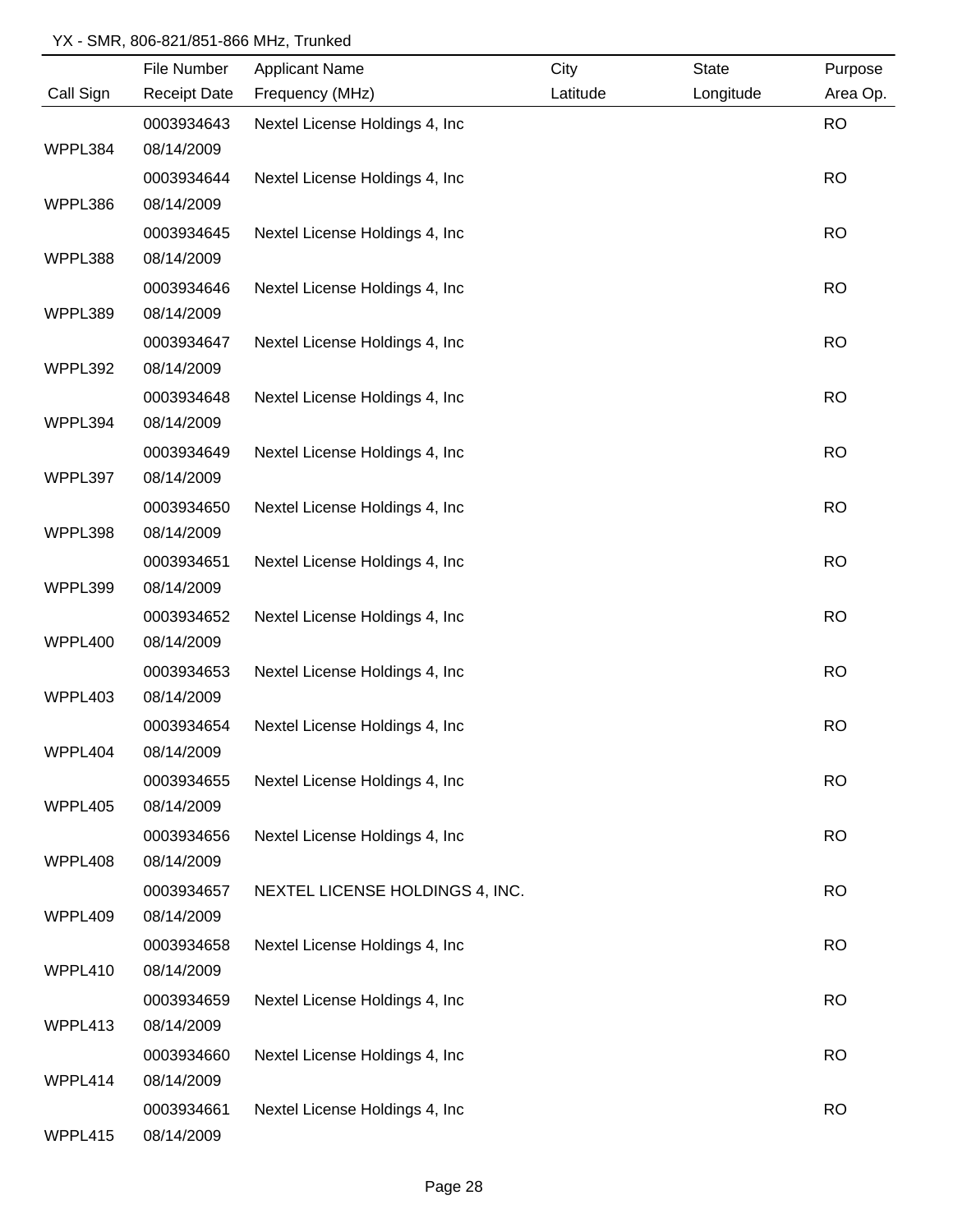|           | File Number         | <b>Applicant Name</b>           | City     | State     | Purpose   |
|-----------|---------------------|---------------------------------|----------|-----------|-----------|
| Call Sign | <b>Receipt Date</b> | Frequency (MHz)                 | Latitude | Longitude | Area Op.  |
|           | 0003934662          | Nextel License Holdings 4, Inc  |          |           | <b>RO</b> |
| WPPL419   | 08/14/2009          |                                 |          |           |           |
|           | 0003934663          | NEXTEL LICENSE HOLDINGS 4, INC. |          |           | <b>RO</b> |
| WPPL421   | 08/14/2009          |                                 |          |           |           |
|           | 0003934664          | Nextel License Holdings 4, Inc. |          |           | <b>RO</b> |
| WPPL422   | 08/14/2009          |                                 |          |           |           |
|           | 0003934665          | Nextel License Holdings 4, Inc. |          |           | <b>RO</b> |
| WPPL424   | 08/14/2009          |                                 |          |           |           |
|           | 0003934666          | Nextel License Holdings 4, Inc  |          |           | <b>RO</b> |
| WPPL425   | 08/14/2009          |                                 |          |           |           |
|           | 0003934667          | NEXTEL LICENSE HOLDINGS 4, INC. |          |           | <b>RO</b> |
| WPPL427   | 08/14/2009          |                                 |          |           |           |
|           | 0003934668          | Nextel License Holdings 4, Inc  |          |           | <b>RO</b> |
| WPPL429   | 08/14/2009          |                                 |          |           |           |
|           | 0003934669          | NEXTEL LICENSE HOLDINGS 4, INC. |          |           | <b>RO</b> |
| WPPL430   | 08/14/2009          |                                 |          |           |           |
|           | 0003934670          | NEXTEL LICENSE HOLDINGS 4, INC. |          |           | <b>RO</b> |
| WPPL433   | 08/14/2009          |                                 |          |           |           |
|           | 0003934671          | NEXTEL LICENSE HOLDINGS 4, INC. |          |           | <b>RO</b> |
| WPPL435   | 08/14/2009          |                                 |          |           |           |
|           | 0003934672          | NEXTEL LICENSE HOLDINGS 4, INC. |          |           | <b>RO</b> |
| WPPL438   | 08/14/2009          |                                 |          |           |           |
|           | 0003934673          | NEXTEL LICENSE HOLDINGS 4, INC. |          |           | <b>RO</b> |
| WPPL439   | 08/14/2009          |                                 |          |           |           |
|           | 0003934674          | NEXTEL LICENSE HOLDINGS 4, INC. |          |           | <b>RO</b> |
| WPPL440   | 08/14/2009          |                                 |          |           |           |
|           | 0003934675          | NEXTEL LICENSE HOLDINGS 4, INC. |          |           | <b>RO</b> |
| WPPL441   | 08/14/2009          |                                 |          |           |           |
|           | 0003934676          | NEXTEL LICENSE HOLDINGS 4, INC. |          |           | <b>RO</b> |
| WPPL444   | 08/14/2009          |                                 |          |           |           |
|           | 0003934677          | NEXTEL LICENSE HOLDINGS 4, INC. |          |           | <b>RO</b> |
| WPPL445   | 08/14/2009          |                                 |          |           |           |
|           | 0003934678          | NEXTEL LICENSE HOLDINGS 4, INC. |          |           | <b>RO</b> |
| WPPL446   | 08/14/2009          |                                 |          |           |           |
|           | 0003934679          | Nextel License Holdings 4, Inc  |          |           | <b>RO</b> |
| WPPL489   | 08/14/2009          |                                 |          |           |           |
|           | 0003934680          | NEXTEL LICENSE HOLDINGS 4, INC. |          |           | <b>RO</b> |
| WPPL490   | 08/14/2009          |                                 |          |           |           |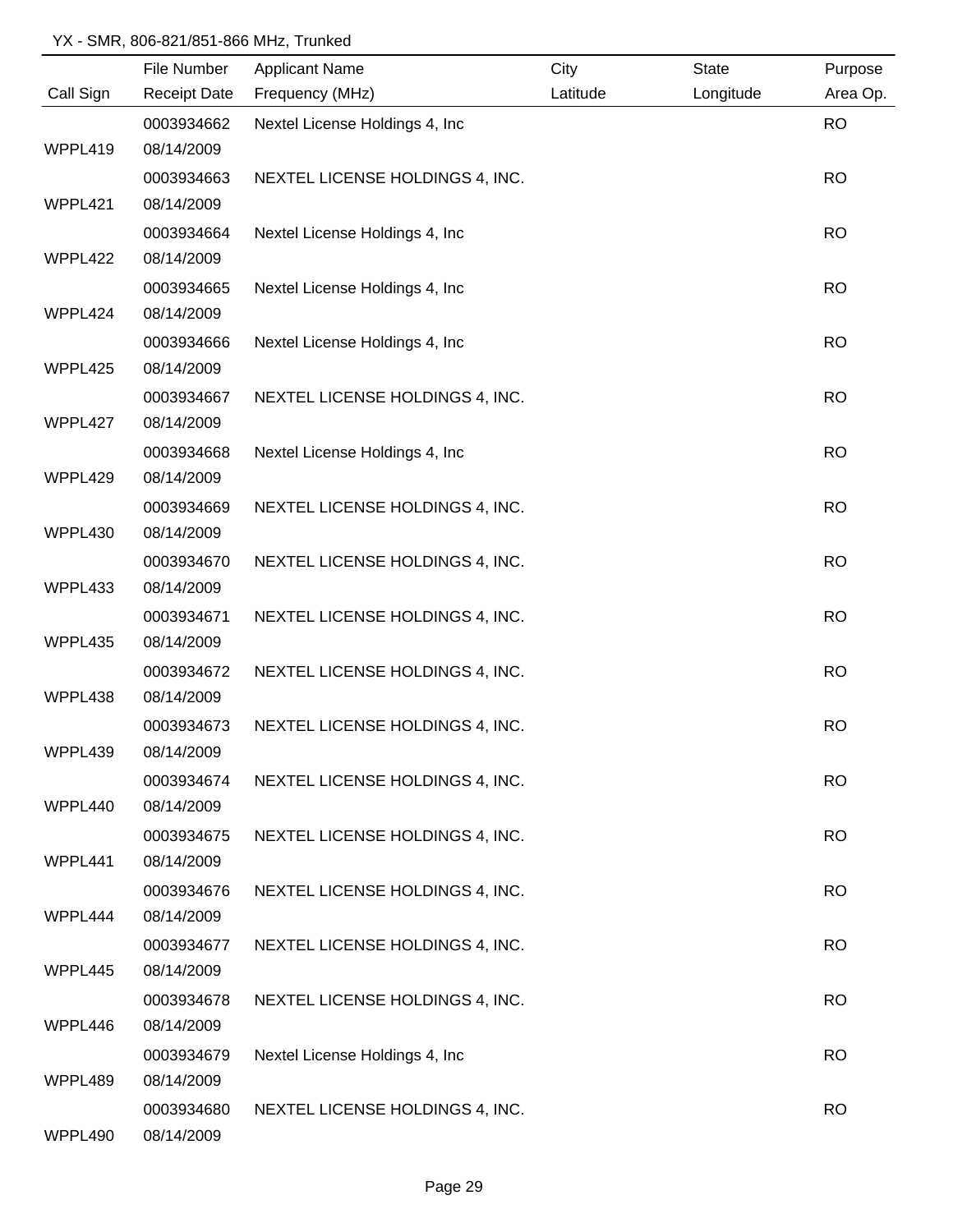|           | File Number         | <b>Applicant Name</b>           | City     | <b>State</b> | Purpose   |
|-----------|---------------------|---------------------------------|----------|--------------|-----------|
| Call Sign | <b>Receipt Date</b> | Frequency (MHz)                 | Latitude | Longitude    | Area Op.  |
|           | 0003934681          | NEXTEL LICENSE HOLDINGS 4, INC. |          |              | <b>RO</b> |
| WPPL491   | 08/14/2009          |                                 |          |              |           |
|           | 0003934682          | NEXTEL LICENSE HOLDINGS 4, INC. |          |              | <b>RO</b> |
| WPPL494   | 08/14/2009          |                                 |          |              |           |
|           | 0003934683          | Nextel License Holdings 4, Inc. |          |              | <b>RO</b> |
| WPPL495   | 08/14/2009          |                                 |          |              |           |
|           | 0003934684          | Nextel License Holdings 4, Inc. |          |              | <b>RO</b> |
| WPPL496   | 08/14/2009          |                                 |          |              |           |
|           | 0003934685          | Nextel License Holdings 4, Inc  |          |              | <b>RO</b> |
| WPPL500   | 08/14/2009          |                                 |          |              |           |
|           | 0003934686          | Nextel License Holdings 4, Inc  |          |              | <b>RO</b> |
| WPPL502   | 08/14/2009          |                                 |          |              |           |
|           | 0003934687          | NEXTEL LICENSE HOLDINGS 4, INC. |          |              | <b>RO</b> |
| WPPL447   | 08/14/2009          |                                 |          |              |           |
|           | 0003934688          | NEXTEL LICENSE HOLDINGS 4, INC. |          |              | <b>RO</b> |
| WPPL523   | 08/14/2009          |                                 |          |              |           |
|           | 0003934689          | Nextel License Holdings 4, Inc  |          |              | <b>RO</b> |
| WPPL526   | 08/14/2009          |                                 |          |              |           |
|           | 0003934690          | Nextel License Holdings 4, Inc  |          |              | <b>RO</b> |
| WPPL543   | 08/14/2009          |                                 |          |              |           |
|           | 0003934691          | Nextel License Holdings 4, Inc  |          |              | <b>RO</b> |
| WPPL546   | 08/14/2009          |                                 |          |              |           |
|           | 0003934692          | Nextel License Holdings 4, Inc  |          |              | <b>RO</b> |
| WPPL547   | 08/14/2009          |                                 |          |              |           |
|           | 0003934693          | Nextel License Holdings 4, Inc  |          |              | <b>RO</b> |
| WPPL548   | 08/14/2009          |                                 |          |              |           |
|           | 0003934694          | Nextel License Holdings 4, Inc  |          |              | <b>RO</b> |
| WPPL554   | 08/14/2009          |                                 |          |              |           |
|           | 0003934695          | Nextel License Holdings 4, Inc  |          |              | <b>RO</b> |
| WPPL556   | 08/14/2009          |                                 |          |              |           |
|           | 0003934696          | Nextel License Holdings 4, Inc  |          |              | <b>RO</b> |
| WPPL557   | 08/14/2009          |                                 |          |              |           |
|           | 0003934697          | NEXTEL LICENSE HOLDINGS 4, INC. |          |              | <b>RO</b> |
| WPPL559   | 08/14/2009          |                                 |          |              |           |
|           | 0003934698          | Nextel License Holdings 4, Inc  |          |              | <b>RO</b> |
| WPPL561   | 08/14/2009          |                                 |          |              |           |
|           | 0003934699          | Nextel License Holdings 4, Inc  |          |              | <b>RO</b> |
| WPPL563   | 08/14/2009          |                                 |          |              |           |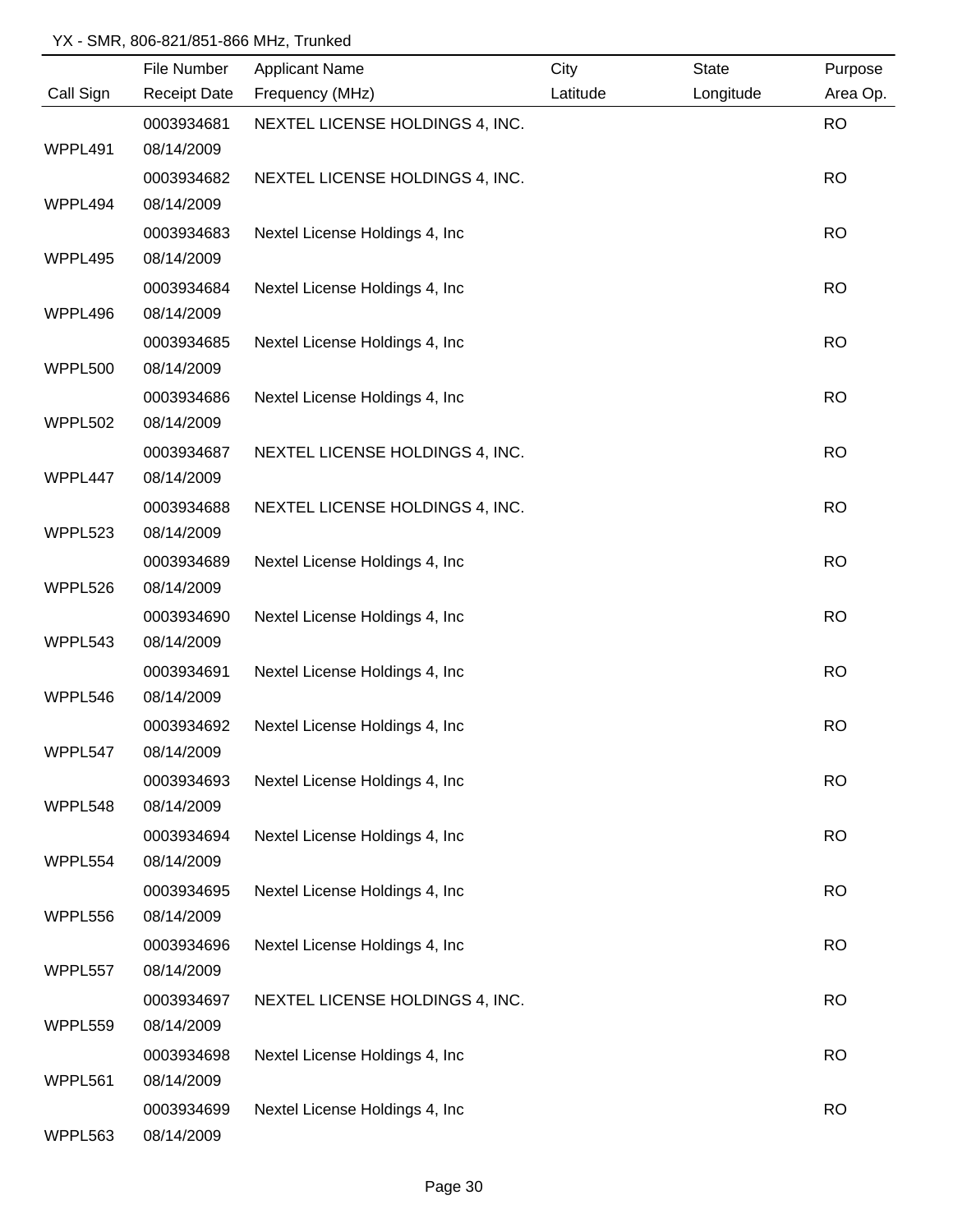|                | File Number         | <b>Applicant Name</b>           | City     | <b>State</b> | Purpose   |
|----------------|---------------------|---------------------------------|----------|--------------|-----------|
| Call Sign      | <b>Receipt Date</b> | Frequency (MHz)                 | Latitude | Longitude    | Area Op.  |
|                | 0003934700          | Nextel License Holdings 4, Inc  |          |              | <b>RO</b> |
| WPPL801        | 08/14/2009          |                                 |          |              |           |
|                | 0003934701          | NEXTEL LICENSE HOLDINGS 4, INC. |          |              | <b>RO</b> |
| <b>WPPI720</b> | 08/14/2009          |                                 |          |              |           |
|                | 0003934702          | NEXTEL LICENSE HOLDINGS 4, INC. |          |              | <b>RO</b> |
| <b>WPPI735</b> | 08/14/2009          |                                 |          |              |           |
|                | 0003934703          | NEXTEL LICENSE HOLDINGS 4, INC. |          |              | <b>RO</b> |
| <b>WPPI907</b> | 08/14/2009          |                                 |          |              |           |
|                | 0003934704          | NEXTEL LICENSE HOLDINGS 4, INC. |          |              | <b>RO</b> |
| <b>WPPI951</b> | 08/14/2009          |                                 |          |              |           |
|                | 0003934705          | NEXTEL LICENSE HOLDINGS 4, INC. |          |              | <b>RO</b> |
| <b>WPPI910</b> | 08/14/2009          |                                 |          |              |           |
|                | 0003934706          | NEXTEL LICENSE HOLDINGS 4, INC. |          |              | <b>RO</b> |
| WPPJ383        | 08/14/2009          |                                 |          |              |           |
|                | 0003934707          | NEXTEL LICENSE HOLDINGS 4, INC. |          |              | <b>RO</b> |
| WPPJ331        | 08/14/2009          |                                 |          |              |           |
|                | 0003934708          | NEXTEL LICENSE HOLDINGS 4, INC. |          |              | <b>RO</b> |
| WPPJ485        | 08/14/2009          |                                 |          |              |           |
|                | 0003934709          | NEXTEL LICENSE HOLDINGS 4, INC. |          |              | <b>RO</b> |
| WPPJ470        | 08/14/2009          |                                 |          |              |           |
|                | 0003934710          | NEXTEL LICENSE HOLDINGS 4, INC. |          |              | <b>RO</b> |
| WPPJ457        | 08/14/2009          |                                 |          |              |           |
|                | 0003934743          | NEXTEL LICENSE HOLDINGS 4, INC. |          |              | <b>RO</b> |
| WPPJ432        | 08/14/2009          |                                 |          |              |           |
|                | 0003934744          | NEXTEL LICENSE HOLDINGS 4, INC. |          |              | <b>RO</b> |
| WPPJ434        | 08/14/2009          |                                 |          |              |           |
|                | 0003934745          | NEXTEL LICENSE HOLDINGS 4, INC. |          |              | <b>RO</b> |
| WPPJ436        | 08/14/2009          |                                 |          |              |           |
|                | 0003934746          | NEXTEL LICENSE HOLDINGS 4, INC. |          |              | <b>RO</b> |
| WPPJ437        | 08/14/2009          |                                 |          |              |           |
|                | 0003934747          | NEXTEL LICENSE HOLDINGS 4, INC. |          |              | <b>RO</b> |
| WPPJ439        | 08/14/2009          |                                 |          |              |           |
|                | 0003934748          | NEXTEL LICENSE HOLDINGS 4, INC. |          |              | <b>RO</b> |
| WPPJ441        | 08/14/2009          |                                 |          |              |           |
|                | 0003934749          | NEXTEL LICENSE HOLDINGS 4, INC. |          |              | <b>RO</b> |
| WPPJ442        | 08/14/2009          |                                 |          |              |           |
|                | 0003934750          | NEXTEL LICENSE HOLDINGS 4, INC. |          |              | <b>RO</b> |
| WPPJ445        | 08/14/2009          |                                 |          |              |           |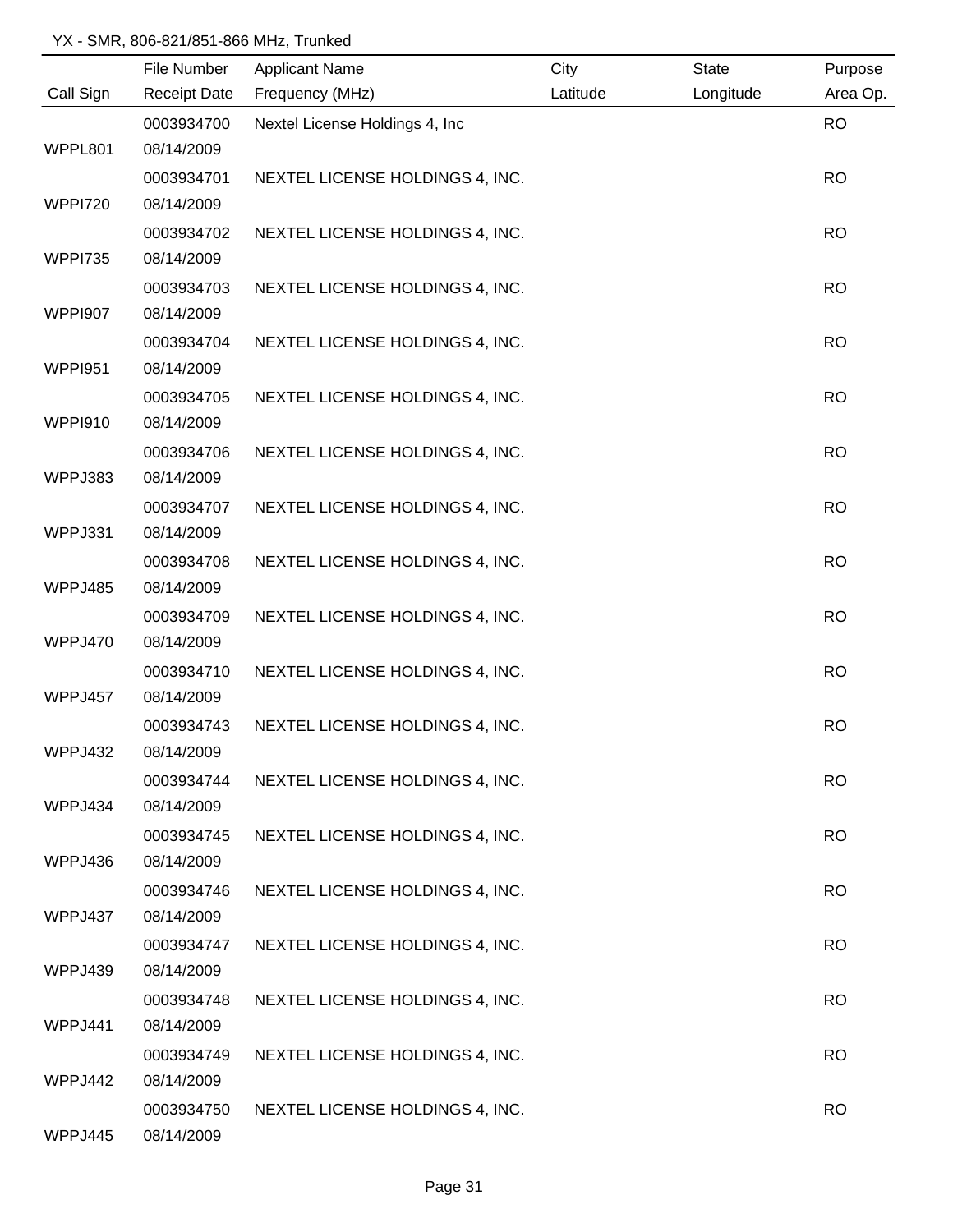|                | File Number              | <b>Applicant Name</b>           | City     | State     | Purpose   |
|----------------|--------------------------|---------------------------------|----------|-----------|-----------|
| Call Sign      | <b>Receipt Date</b>      | Frequency (MHz)                 | Latitude | Longitude | Area Op.  |
|                | 0003934751               | NEXTEL LICENSE HOLDINGS 4, INC. |          |           | <b>RO</b> |
| WPPJ487        | 08/14/2009               |                                 |          |           |           |
|                | 0003934752               | NEXTEL LICENSE HOLDINGS 4, INC. |          |           | <b>RO</b> |
| WPPJ490        | 08/14/2009               |                                 |          |           |           |
|                | 0003934753               | NEXTEL LICENSE HOLDINGS 4, INC. |          |           | <b>RO</b> |
| WPPJ491        | 08/14/2009               |                                 |          |           |           |
|                | 0003934754               | NEXTEL LICENSE HOLDINGS 4, INC. |          |           | <b>RO</b> |
| WPPJ492        | 08/14/2009               |                                 |          |           |           |
|                | 0003934755               | Nextel License Holdings 4, Inc. |          |           | <b>RO</b> |
| WPPJ493        | 08/14/2009               |                                 |          |           |           |
|                | 0003934756               | Nextel License Holdings 4, Inc  |          |           | <b>RO</b> |
| WPPJ496        | 08/14/2009               |                                 |          |           |           |
|                | 0003934757               | NEXTEL LICENSE HOLDINGS 4, INC. |          |           | <b>RO</b> |
| WPPJ321        | 08/14/2009               |                                 |          |           |           |
|                | 0003934758               | NEXTEL LICENSE HOLDINGS 4, INC. |          |           | <b>RO</b> |
| WPPJ455        | 08/14/2009               |                                 |          |           |           |
|                | 0003934759               | NEXTEL LICENSE HOLDINGS 4, INC. |          |           | <b>RO</b> |
| WPPJ688        | 08/14/2009               |                                 |          |           |           |
| WPPK438        | 0003934760<br>08/14/2009 | NEXTEL LICENSE HOLDINGS 4, INC. |          |           | <b>RO</b> |
|                | 0003934761               | Nextel License Holdings 4, Inc  |          |           | <b>RO</b> |
| WPPL562        | 08/14/2009               |                                 |          |           |           |
|                | 0003934763               | Nextel License Holdings 4, Inc  |          |           | <b>RO</b> |
| <b>WPPI744</b> | 08/14/2009               |                                 |          |           |           |
|                | 0003934764               | NEXTEL LICENSE HOLDINGS 4, INC. |          |           | <b>RO</b> |
| <b>WPPI940</b> | 08/14/2009               |                                 |          |           |           |
|                | 0003934765               | NEXTEL LICENSE HOLDINGS 4, INC. |          |           | <b>RO</b> |
| <b>WPPI960</b> | 08/14/2009               |                                 |          |           |           |
|                | 0003934766               | NEXTEL LICENSE HOLDINGS 4, INC. |          |           | <b>RO</b> |
| WPPI972        | 08/14/2009               |                                 |          |           |           |
|                | 0003934767               | Nextel License Holdings 4, Inc  |          |           | <b>RO</b> |
| WPPL393        | 08/14/2009               |                                 |          |           |           |
|                | 0003934768               | Nextel License Holdings 4, Inc  |          |           | <b>RO</b> |
| WPPL411        | 08/14/2009               |                                 |          |           |           |
|                | 0003934769               | NEXTEL LICENSE HOLDINGS 4, INC. |          |           | <b>RO</b> |
| WPPL434        | 08/14/2009               |                                 |          |           |           |
|                | 0003934770               | NEXTEL LICENSE HOLDINGS 4, INC. |          |           | <b>RO</b> |
| WPPL459        | 08/14/2009               |                                 |          |           |           |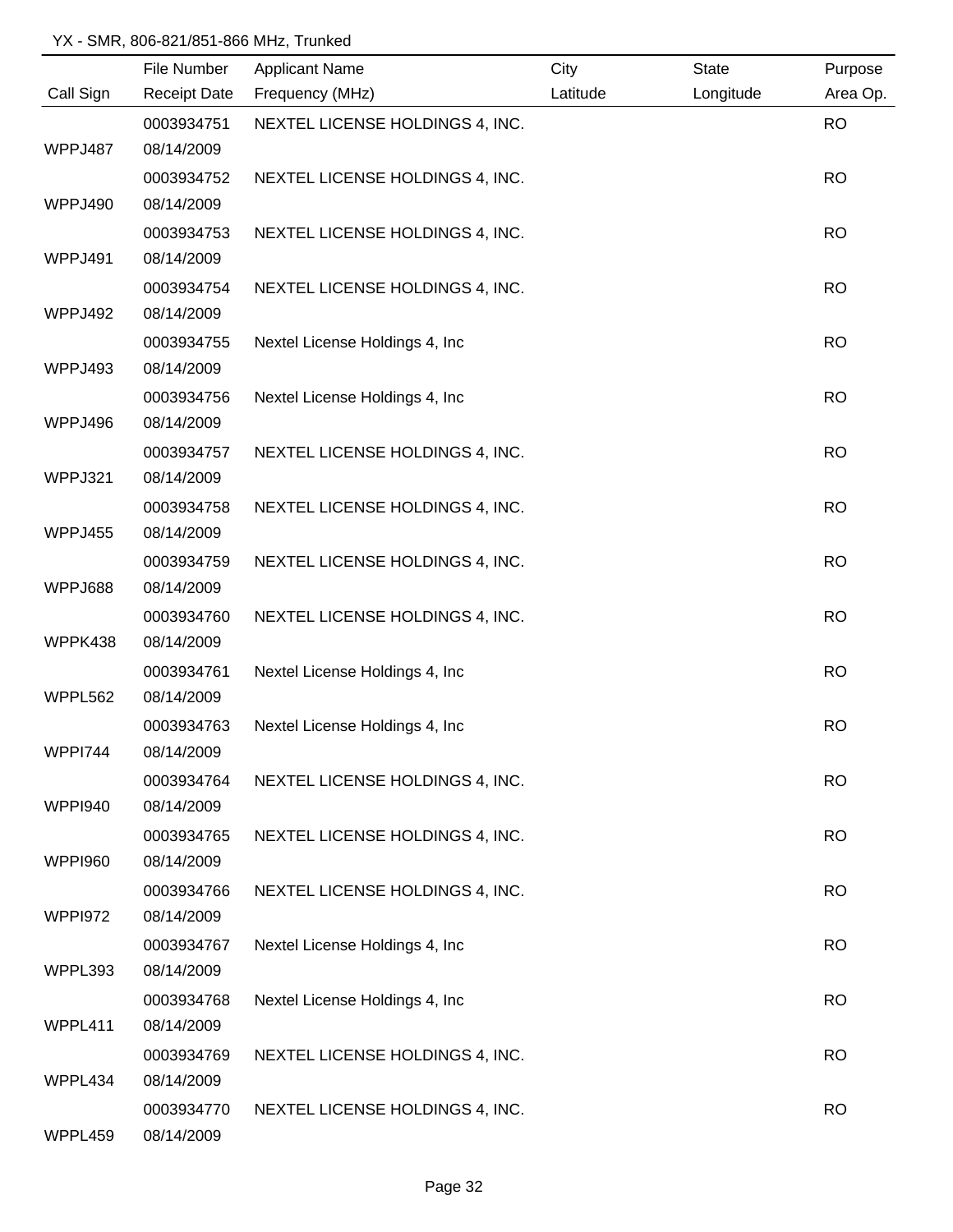|                | File Number         | <b>Applicant Name</b>           | City     | <b>State</b> | Purpose   |
|----------------|---------------------|---------------------------------|----------|--------------|-----------|
| Call Sign      | <b>Receipt Date</b> | Frequency (MHz)                 | Latitude | Longitude    | Area Op.  |
|                | 0003934771          | Nextel License Holdings 4, Inc  |          |              | <b>RO</b> |
| WPPL477        | 08/14/2009          |                                 |          |              |           |
|                | 0003934772          | NEXTEL LICENSE HOLDINGS 4, INC. |          |              | <b>RO</b> |
| WPPL522        | 08/14/2009          |                                 |          |              |           |
|                | 0003934773          | Nextel License Holdings 4, Inc. |          |              | <b>RO</b> |
| WPPL806        | 08/14/2009          |                                 |          |              |           |
|                | 0003934774          | NEXTEL LICENSE HOLDINGS 4, INC. |          |              | <b>RO</b> |
| WPPL826        | 08/14/2009          |                                 |          |              |           |
|                | 0003934775          | Nextel License Holdings 4, Inc. |          |              | <b>RO</b> |
| <b>WPPI925</b> | 08/14/2009          |                                 |          |              |           |
|                | 0003934776          | Nextel License Holdings 4, Inc. |          |              | <b>RO</b> |
| WPPJ488        | 08/14/2009          |                                 |          |              |           |
|                | 0003934777          | NEXTEL LICENSE HOLDINGS 4, INC. |          |              | <b>RO</b> |
| WPPJ788        | 08/14/2009          |                                 |          |              |           |
|                | 0003934778          | Nextel License Holdings 4, Inc  |          |              | <b>RO</b> |
| WPPK814        | 08/14/2009          |                                 |          |              |           |
|                | 0003934779          | NEXTEL LICENSE HOLDINGS 4, INC. |          |              | <b>RO</b> |
| WPPL472        | 08/14/2009          |                                 |          |              |           |
|                | 0003934780          | NEXTEL LICENSE HOLDINGS 4, INC. |          |              | <b>RO</b> |
| WPPJ518        | 08/14/2009          |                                 |          |              |           |
|                | 0003934782          | NEXTEL LICENSE HOLDINGS 4, INC. |          |              | <b>RO</b> |
| <b>WPPI723</b> | 08/14/2009          |                                 |          |              |           |
|                | 0003934783          | NEXTEL LICENSE HOLDINGS 4, INC. |          |              | <b>RO</b> |
| <b>WPPI906</b> | 08/14/2009          |                                 |          |              |           |
|                | 0003934784          | NEXTEL LICENSE HOLDINGS 4, INC. |          |              | <b>RO</b> |
| <b>WPPI937</b> | 08/14/2009          |                                 |          |              |           |
|                | 0003934785          | NEXTEL LICENSE HOLDINGS 4, INC. |          |              | <b>RO</b> |
| <b>WPPI909</b> | 08/14/2009          |                                 |          |              |           |
|                | 0003934786          | NEXTEL LICENSE HOLDINGS 4, INC. |          |              | <b>RO</b> |
| <b>WPPI966</b> | 08/14/2009          |                                 |          |              |           |
|                | 0003934787          | NEXTEL LICENSE HOLDINGS 4, INC. |          |              | <b>RO</b> |
| WPPJ386        | 08/14/2009          |                                 |          |              |           |
|                | 0003934788          | NEXTEL LICENSE HOLDINGS 4, INC. |          |              | <b>RO</b> |
| WPPJ351        | 08/14/2009          |                                 |          |              |           |
|                | 0003934789          | NEXTEL LICENSE HOLDINGS 4, INC. |          |              | <b>RO</b> |
| WPPJ456        | 08/14/2009          |                                 |          |              |           |
|                | 0003934790          | NEXTEL LICENSE HOLDINGS 4, INC. |          |              | <b>RO</b> |
| WPPJ473        | 08/14/2009          |                                 |          |              |           |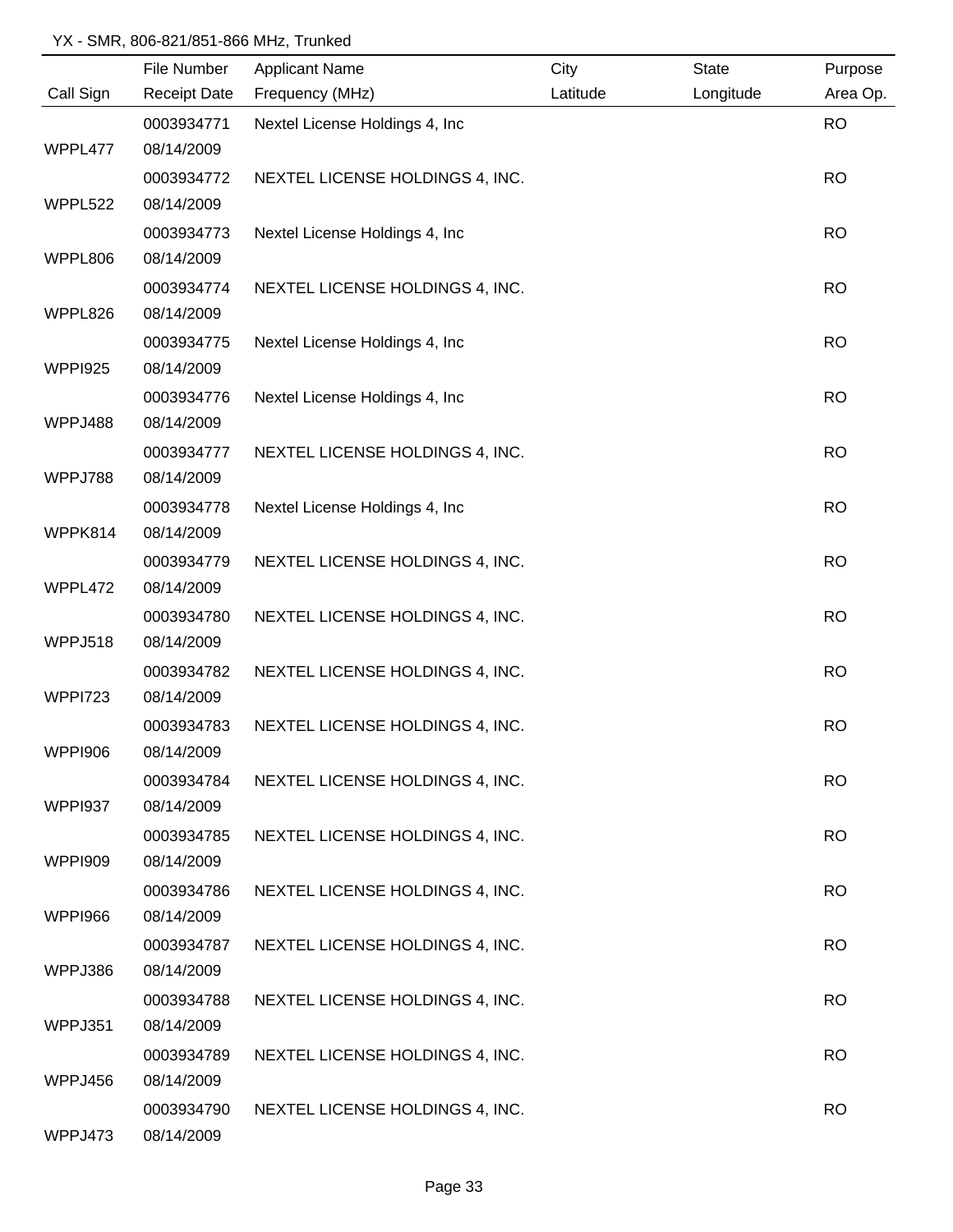|                | File Number         | <b>Applicant Name</b>           | City     | State     | Purpose   |
|----------------|---------------------|---------------------------------|----------|-----------|-----------|
| Call Sign      | <b>Receipt Date</b> | Frequency (MHz)                 | Latitude | Longitude | Area Op.  |
|                | 0003934791          | NEXTEL LICENSE HOLDINGS 4, INC. |          |           | <b>RO</b> |
| WPPJ428        | 08/14/2009          |                                 |          |           |           |
|                | 0003934792          | NEXTEL LICENSE HOLDINGS 4, INC. |          |           | <b>RO</b> |
| WPPJ443        | 08/14/2009          |                                 |          |           |           |
|                | 0003934793          | NEXTEL LICENSE HOLDINGS 4, INC. |          |           | <b>RO</b> |
| <b>WPPJ542</b> | 08/14/2009          |                                 |          |           |           |
|                | 0003934794          | NEXTEL LICENSE HOLDINGS 4, INC. |          |           | <b>RO</b> |
| WPPJ517        | 08/14/2009          |                                 |          |           |           |
|                | 0003934795          | NEXTEL LICENSE HOLDINGS 4, INC. |          |           | <b>RO</b> |
| WPPJ576        | 08/14/2009          |                                 |          |           |           |
|                | 0003934796          | NEXTEL LICENSE HOLDINGS 4, INC. |          |           | <b>RO</b> |
| WPPJ701        | 08/14/2009          |                                 |          |           |           |
|                | 0003934797          | NEXTEL LICENSE HOLDINGS 4, INC. |          |           | <b>RO</b> |
| WPPJ769        | 08/14/2009          |                                 |          |           |           |
|                | 0003934798          | NEXTEL LICENSE HOLDINGS 4, INC. |          |           | <b>RO</b> |
| WPPJ783        | 08/14/2009          |                                 |          |           |           |
|                | 0003934799          | NEXTEL LICENSE HOLDINGS 4, INC. |          |           | <b>RO</b> |
| WPPJ761        | 08/14/2009          |                                 |          |           |           |
|                | 0003934800          | NEXTEL LICENSE HOLDINGS 4, INC. |          |           | <b>RO</b> |
| WPPK439        | 08/14/2009          |                                 |          |           |           |
|                | 0003934801          | NEXTEL LICENSE HOLDINGS 4, INC. |          |           | <b>RO</b> |
| WPPK457        | 08/14/2009          |                                 |          |           |           |
|                | 0003934802          | NEXTEL LICENSE HOLDINGS 4, INC. |          |           | <b>RO</b> |
| <b>WPPK503</b> | 08/14/2009          |                                 |          |           |           |
|                | 0003934803          | NEXTEL LICENSE HOLDINGS 4, INC. |          |           | <b>RO</b> |
| WPPK597        | 08/14/2009          |                                 |          |           |           |
|                | 0003934804          | NEXTEL LICENSE HOLDINGS 4, INC. |          |           | <b>RO</b> |
| WPPK546        | 08/14/2009          |                                 |          |           |           |
|                | 0003934805          | NEXTEL LICENSE HOLDINGS 4, INC. |          |           | <b>RO</b> |
| WPPK759        | 08/14/2009          |                                 |          |           |           |
|                | 0003934806          | NEXTEL LICENSE HOLDINGS 4, INC. |          |           | <b>RO</b> |
| WPPJ326        | 08/14/2009          |                                 |          |           |           |
|                | 0003934807          | Nextel License Holdings 4, Inc  |          |           | <b>RO</b> |
| WPPJ509        | 08/14/2009          |                                 |          |           |           |
|                | 0003934808          | NEXTEL LICENSE HOLDINGS 4, INC. |          |           | <b>RO</b> |
| WPPK552        | 08/14/2009          |                                 |          |           |           |
|                | 0003934809          | NEXTEL LICENSE HOLDINGS 4, INC. |          |           | <b>RO</b> |
| WPPL492        | 08/14/2009          |                                 |          |           |           |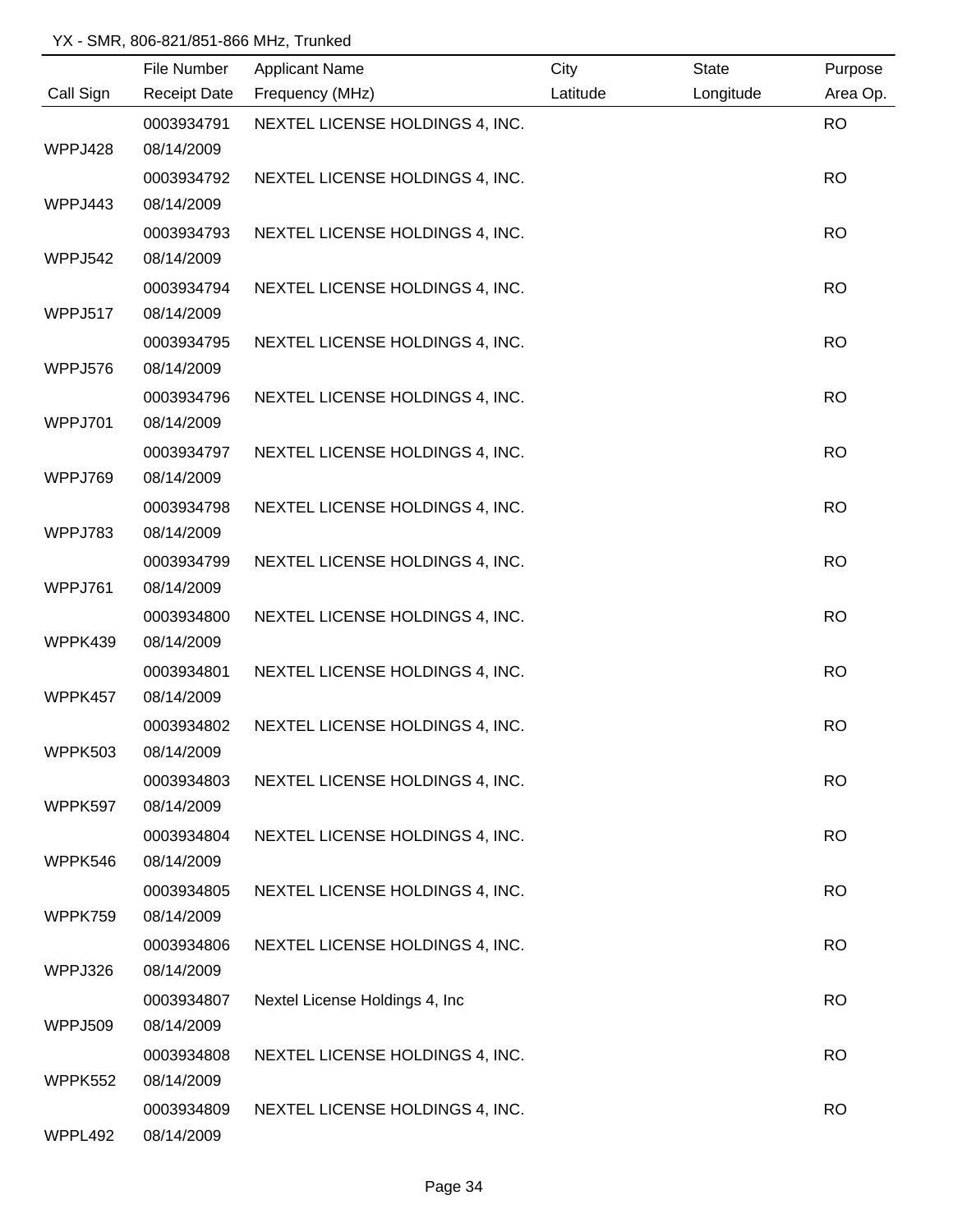|                | File Number         | <b>Applicant Name</b>           | City     | <b>State</b> | Purpose   |
|----------------|---------------------|---------------------------------|----------|--------------|-----------|
| Call Sign      | <b>Receipt Date</b> | Frequency (MHz)                 | Latitude | Longitude    | Area Op.  |
|                | 0003934810          | NEXTEL LICENSE HOLDINGS 4, INC. |          |              | <b>RO</b> |
| <b>WPPI932</b> | 08/14/2009          |                                 |          |              |           |
|                | 0003934811          | NEXTEL LICENSE HOLDINGS 4, INC. |          |              | <b>RO</b> |
| WPPL453        | 08/14/2009          |                                 |          |              |           |
|                | 0003934812          | NEXTEL LICENSE HOLDINGS 4, INC. |          |              | <b>RO</b> |
| WPPJ372        | 08/14/2009          |                                 |          |              |           |
|                | 0003934813          | NEXTEL LICENSE HOLDINGS 4, INC. |          |              | <b>RO</b> |
| WPPJ528        | 08/14/2009          |                                 |          |              |           |
|                | 0003934814          | NEXTEL LICENSE HOLDINGS 4, INC. |          |              | <b>RO</b> |
| WPPJ744        | 08/14/2009          |                                 |          |              |           |
|                | 0003934815          | Nextel License Holdings 4, Inc. |          |              | <b>RO</b> |
| WPPL417        | 08/14/2009          |                                 |          |              |           |
|                | 0003934816          | NEXTEL LICENSE HOLDINGS 4, INC. |          |              | <b>RO</b> |
| WPPL832        | 08/14/2009          |                                 |          |              |           |
|                | 0003934817          | NEXTEL LICENSE HOLDINGS 4, INC. |          |              | <b>RO</b> |
| WPPJ770        | 08/14/2009          |                                 |          |              |           |
|                | 0003934820          | Nextel License Holdings 4, Inc  |          |              | <b>RO</b> |
| <b>WPPI712</b> | 08/14/2009          |                                 |          |              |           |
|                | 0003934821          | Nextel License Holdings 4, Inc  |          |              | <b>RO</b> |
| WPPI729        | 08/14/2009          |                                 |          |              |           |
|                | 0003934822          | NEXTEL LICENSE HOLDINGS 4, INC. |          |              | <b>RO</b> |
| <b>WPPI740</b> | 08/14/2009          |                                 |          |              |           |
|                | 0003934823          | NEXTEL LICENSE HOLDINGS 4, INC. |          |              | <b>RO</b> |
| WPPI926        | 08/14/2009          |                                 |          |              |           |
|                | 0003934824          | NEXTEL LICENSE HOLDINGS 4, INC. |          |              | <b>RO</b> |
| <b>WPPI945</b> | 08/14/2009          |                                 |          |              |           |
|                | 0003934825          | NEXTEL LICENSE HOLDINGS 4, INC. |          |              | <b>RO</b> |
| <b>WPPI956</b> | 08/14/2009          |                                 |          |              |           |
|                | 0003934826          | NEXTEL LICENSE HOLDINGS 4, INC. |          |              | <b>RO</b> |
| <b>WPPI912</b> | 08/14/2009          |                                 |          |              |           |
|                | 0003934827          | NEXTEL LICENSE HOLDINGS 4, INC. |          |              | <b>RO</b> |
| WPPI975        | 08/14/2009          |                                 |          |              |           |
|                | 0003934828          | NEXTEL LICENSE HOLDINGS 4, INC. |          |              | <b>RO</b> |
| WPPJ322        | 08/14/2009          |                                 |          |              |           |
|                | 0003934829          | NEXTEL LICENSE HOLDINGS 4, INC. |          |              | <b>RO</b> |
| WPPJ375        | 08/14/2009          |                                 |          |              |           |
|                | 0003934830          | NEXTEL LICENSE HOLDINGS 4, INC. |          |              | <b>RO</b> |
| WPPJ392        | 08/14/2009          |                                 |          |              |           |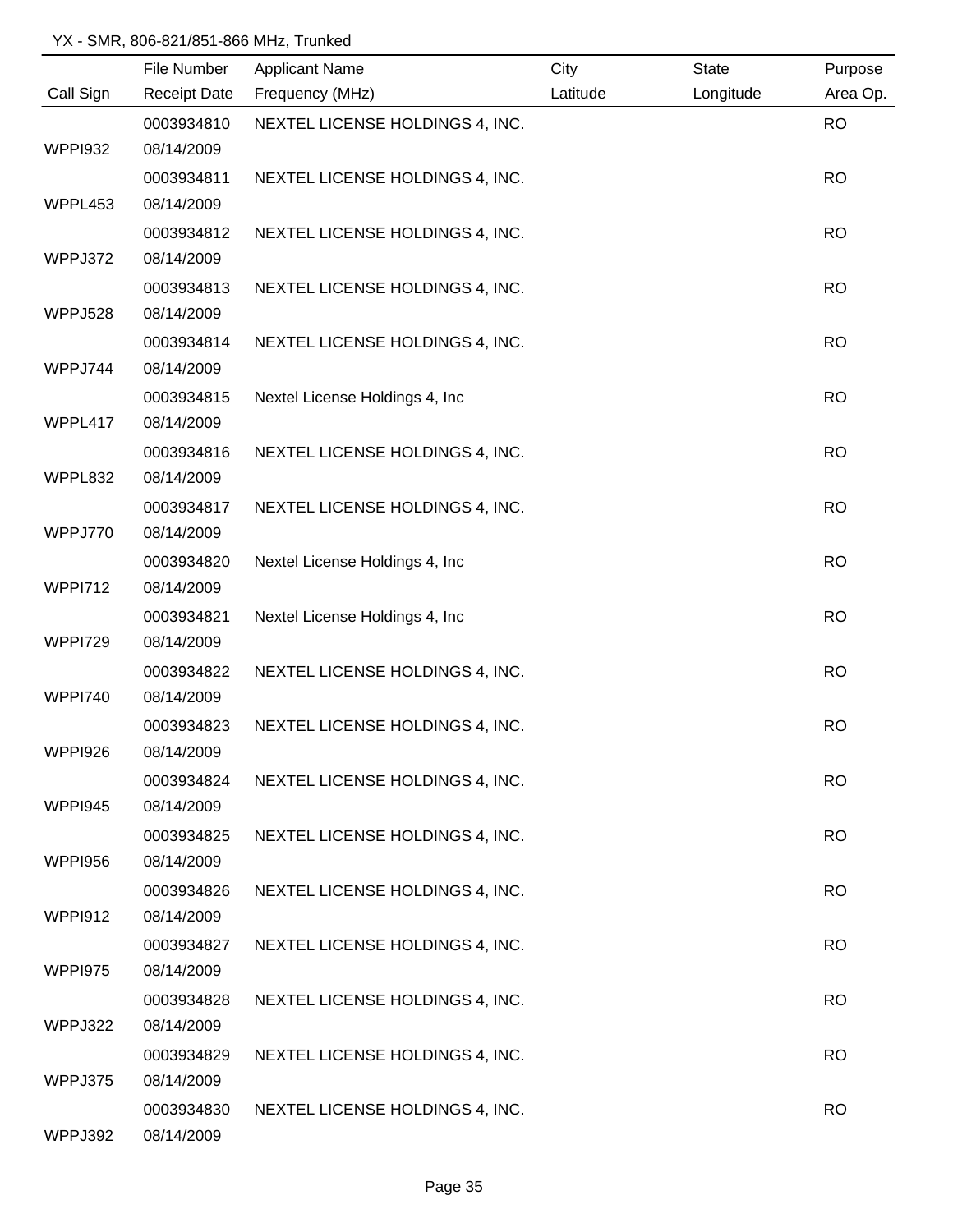|                | File Number         | <b>Applicant Name</b>           | City     | State     | Purpose   |
|----------------|---------------------|---------------------------------|----------|-----------|-----------|
| Call Sign      | <b>Receipt Date</b> | Frequency (MHz)                 | Latitude | Longitude | Area Op.  |
|                | 0003934831          | NEXTEL LICENSE HOLDINGS 4, INC. |          |           | <b>RO</b> |
| WPPJ341        | 08/14/2009          |                                 |          |           |           |
|                | 0003934832          | NEXTEL LICENSE HOLDINGS 4, INC. |          |           | <b>RO</b> |
| WPPJ354        | 08/14/2009          |                                 |          |           |           |
|                | 0003934833          | NEXTEL LICENSE HOLDINGS 4, INC. |          |           | <b>RO</b> |
| WPPJ401        | 08/14/2009          |                                 |          |           |           |
|                | 0003934834          | NEXTEL LICENSE HOLDINGS 4, INC. |          |           | <b>RO</b> |
| WPPJ413        | 08/14/2009          |                                 |          |           |           |
|                | 0003934835          | NEXTEL LICENSE HOLDINGS 4, INC. |          |           | <b>RO</b> |
| WPPJ459        | 08/14/2009          |                                 |          |           |           |
|                | 0003934836          | NEXTEL LICENSE HOLDINGS 4, INC. |          |           | <b>RO</b> |
| WPPJ479        | 08/14/2009          |                                 |          |           |           |
|                | 0003934837          | NEXTEL LICENSE HOLDINGS 4, INC. |          |           | <b>RO</b> |
| WPPJ417        | 08/14/2009          |                                 |          |           |           |
|                | 0003934838          | NEXTEL LICENSE HOLDINGS 4, INC. |          |           | <b>RO</b> |
| WPPJ431        | 08/14/2009          |                                 |          |           |           |
|                | 0003934839          | NEXTEL LICENSE HOLDINGS 4, INC. |          |           | <b>RO</b> |
| WPPJ489        | 08/14/2009          |                                 |          |           |           |
|                | 0003934840          | Nextel License Holdings 4, Inc  |          |           | <b>RO</b> |
| <b>WPPJ503</b> | 08/14/2009          |                                 |          |           |           |
|                | 0003934841          | NEXTEL LICENSE HOLDINGS 4, INC. |          |           | <b>RO</b> |
| WPPJ531        | 08/14/2009          |                                 |          |           |           |
|                | 0003934842          | NEXTEL LICENSE HOLDINGS 4, INC. |          |           | <b>RO</b> |
| WPPJ549        | 08/14/2009          |                                 |          |           |           |
|                | 0003934843          | NEXTEL LICENSE HOLDINGS 4, INC. |          |           | <b>RO</b> |
| <b>WPPJ560</b> | 08/14/2009          |                                 |          |           |           |
|                | 0003934844          | NEXTEL LICENSE HOLDINGS 4, INC. |          |           | <b>RO</b> |
| <b>WPPJ520</b> | 08/14/2009          |                                 |          |           |           |
|                | 0003934845          | NEXTEL LICENSE HOLDINGS 4, INC. |          |           | <b>RO</b> |
| WPPJ689        | 08/14/2009          |                                 |          |           |           |
|                | 0003934846          | NEXTEL LICENSE HOLDINGS 4, INC. |          |           | <b>RO</b> |
| WPPJ668        | 08/14/2009          |                                 |          |           |           |
|                | 0003934847          | Nextel License Holdings 4, Inc  |          |           | <b>RO</b> |
| WPPJ681        | 08/14/2009          |                                 |          |           |           |
|                | 0003934848          | NEXTEL LICENSE HOLDINGS 4, INC. |          |           | <b>RO</b> |
| WPPJ707        | 08/14/2009          |                                 |          |           |           |
|                | 0003934849          | NEXTEL LICENSE HOLDINGS 4, INC. |          |           | <b>RO</b> |
| WPPJ719        | 08/14/2009          |                                 |          |           |           |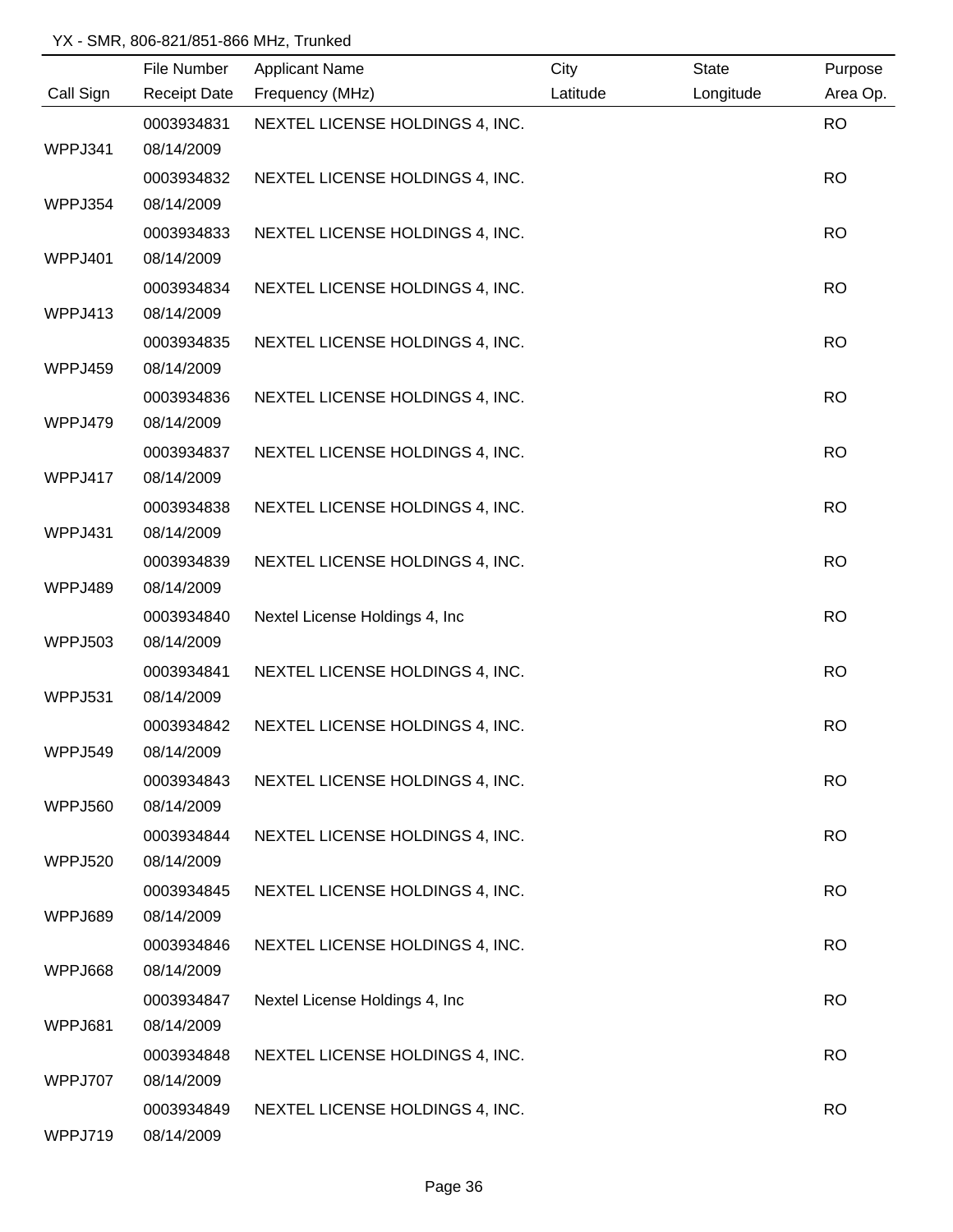|           | File Number              | <b>Applicant Name</b>           | City     | State     | Purpose   |
|-----------|--------------------------|---------------------------------|----------|-----------|-----------|
| Call Sign | <b>Receipt Date</b>      | Frequency (MHz)                 | Latitude | Longitude | Area Op.  |
|           | 0003934850               | NEXTEL LICENSE HOLDINGS 4, INC. |          |           | <b>RO</b> |
| WPPJ772   | 08/14/2009               |                                 |          |           |           |
|           | 0003934851               | NEXTEL LICENSE HOLDINGS 4, INC. |          |           | <b>RO</b> |
| WPPJ789   | 08/14/2009               |                                 |          |           |           |
|           | 0003934852               | NEXTEL LICENSE HOLDINGS 4, INC. |          |           | <b>RO</b> |
| WPPJ733   | 08/14/2009               |                                 |          |           |           |
|           | 0003934853               | NEXTEL LICENSE HOLDINGS 4, INC. |          |           | <b>RO</b> |
| WPPJ749   | 08/14/2009               |                                 |          |           |           |
|           | 0003934854               | NEXTEL LICENSE HOLDINGS 4, INC. |          |           | <b>RO</b> |
| WPPJ799   | 08/14/2009               |                                 |          |           |           |
|           | 0003934855               | NEXTEL LICENSE HOLDINGS 4, INC. |          |           | <b>RO</b> |
| WPPK426   | 08/14/2009               |                                 |          |           |           |
|           | 0003934856               | NEXTEL LICENSE HOLDINGS 4, INC. |          |           | <b>RO</b> |
| WPPK444   | 08/14/2009               |                                 |          |           |           |
|           | 0003934857               | NEXTEL LICENSE HOLDINGS 4, INC. |          |           | <b>RO</b> |
| WPPK463   | 08/14/2009               |                                 |          |           |           |
|           | 0003934858               | NEXTEL LICENSE HOLDINGS 4, INC. |          |           | <b>RO</b> |
| WPPK475   | 08/14/2009               |                                 |          |           |           |
|           | 0003934859               | NEXTEL LICENSE HOLDINGS 4, INC. |          |           | <b>RO</b> |
| WPPK506   | 08/14/2009               |                                 |          |           |           |
| WPPK566   | 0003934860               | NEXTEL LICENSE HOLDINGS 4, INC. |          |           | <b>RO</b> |
|           | 08/14/2009               |                                 |          |           |           |
| WPPK580   | 0003934861<br>08/14/2009 | NEXTEL LICENSE HOLDINGS 4, INC. |          |           | <b>RO</b> |
|           |                          |                                 |          |           |           |
| WPPK526   | 0003934862<br>08/14/2009 | NEXTEL LICENSE HOLDINGS 4, INC. |          |           | <b>RO</b> |
|           | 0003934863               | NEXTEL LICENSE HOLDINGS 4, INC. |          |           | <b>RO</b> |
| WPPK556   | 08/14/2009               |                                 |          |           |           |
|           | 0003934864               | NEXTEL LICENSE HOLDINGS 4, INC. |          |           | <b>RO</b> |
| WPPK601   | 08/14/2009               |                                 |          |           |           |
|           | 0003934865               | NEXTEL LICENSE HOLDINGS 4, INC. |          |           | <b>RO</b> |
| WPPK614   | 08/14/2009               |                                 |          |           |           |
|           | 0003934866               | Nextel License Holdings 4, Inc  |          |           | <b>RO</b> |
| WPPK804   | 08/14/2009               |                                 |          |           |           |
|           | 0003934867               | Nextel License Holdings 4, Inc  |          |           | <b>RO</b> |
| WPPK815   | 08/14/2009               |                                 |          |           |           |
|           | 0003934868               | Nextel License Holdings 4, Inc  |          |           | <b>RO</b> |
| WPPL338   | 08/14/2009               |                                 |          |           |           |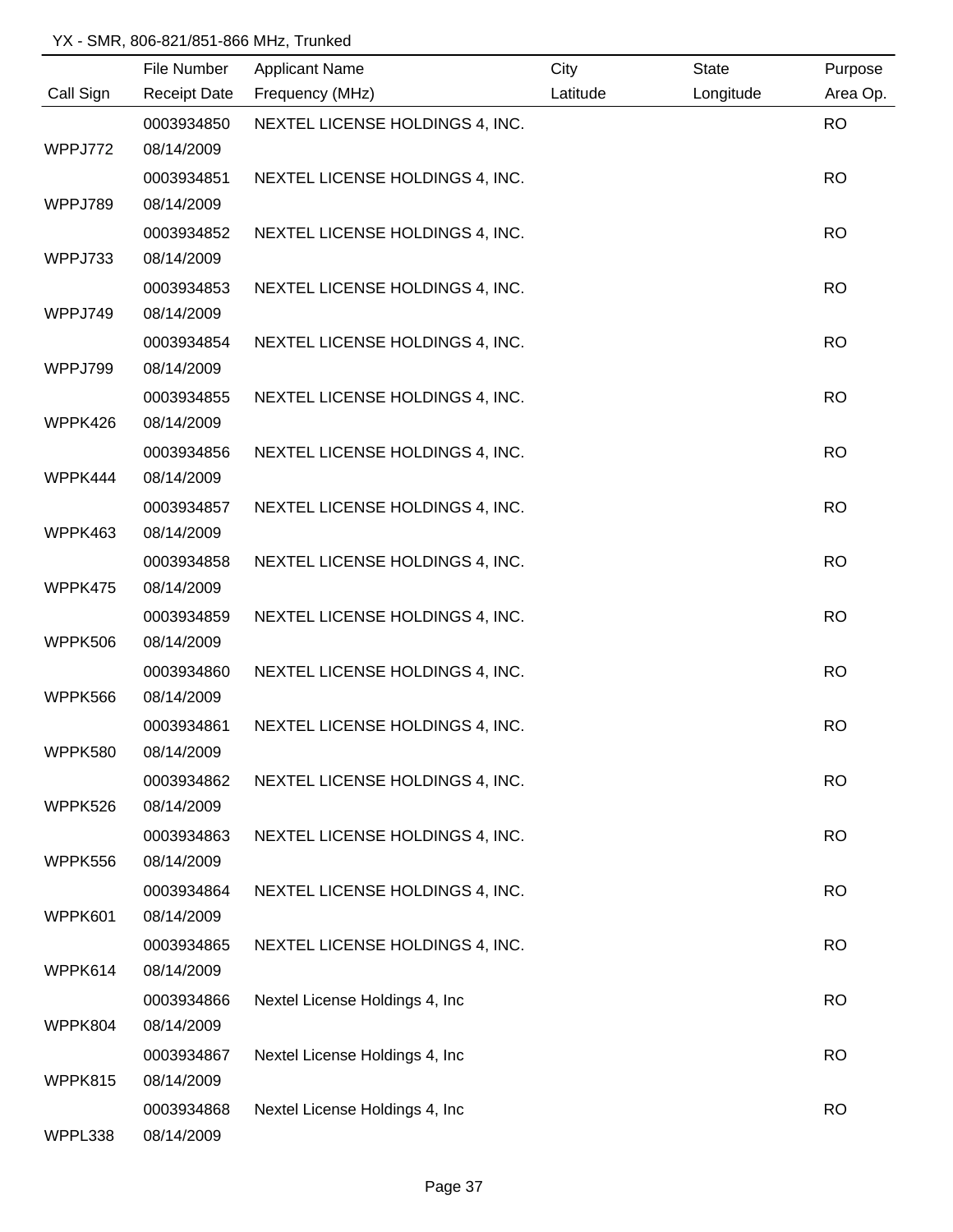|           | File Number         | <b>Applicant Name</b>           | City     | <b>State</b> | Purpose   |
|-----------|---------------------|---------------------------------|----------|--------------|-----------|
| Call Sign | <b>Receipt Date</b> | Frequency (MHz)                 | Latitude | Longitude    | Area Op.  |
|           | 0003934869          | Nextel License Holdings 4, Inc  |          |              | <b>RO</b> |
| WPPL355   | 08/14/2009          |                                 |          |              |           |
|           | 0003934870          | Nextel License Holdings 4, Inc  |          |              | <b>RO</b> |
| WPPL366   | 08/14/2009          |                                 |          |              |           |
|           | 0003934871          | Nextel License Holdings 4, Inc. |          |              | <b>RO</b> |
| WPPL379   | 08/14/2009          |                                 |          |              |           |
|           | 0003934872          | Nextel License Holdings 4, Inc  |          |              | <b>RO</b> |
| WPPL396   | 08/14/2009          |                                 |          |              |           |
|           | 0003934873          | Nextel License Holdings 4, Inc. |          |              | <b>RO</b> |
| WPPL335   | 08/14/2009          |                                 |          |              |           |
|           | 0003934874          | Nextel License Holdings 4, Inc  |          |              | <b>RO</b> |
| WPPL349   | 08/14/2009          |                                 |          |              |           |
|           | 0003934875          | Nextel License Holdings 4, Inc  |          |              | <b>RO</b> |
| WPPL376   | 08/14/2009          |                                 |          |              |           |
|           | 0003934876          | Nextel License Holdings 4, Inc  |          |              | <b>RO</b> |
| WPPL390   | 08/14/2009          |                                 |          |              |           |
|           | 0003934877          | NEXTEL LICENSE HOLDINGS 4, INC. |          |              | <b>RO</b> |
| WPPL431   | 08/14/2009          |                                 |          |              |           |
|           | 0003934878          | Nextel License Holdings 4, Inc  |          |              | <b>RO</b> |
| WPPL498   | 08/14/2009          |                                 |          |              |           |
|           | 0003934879          | Nextel License Holdings 4, Inc  |          |              | <b>RO</b> |
| WPPL483   | 08/14/2009          |                                 |          |              |           |
|           | 0003934880          | NEXTEL LICENSE HOLDINGS 4, INC. |          |              | <b>RO</b> |
| WPPJ387   | 08/14/2009          |                                 |          |              |           |
|           | 0003934881          | NEXTEL LICENSE HOLDINGS 4, INC. |          |              | <b>RO</b> |
| WPPJ330   | 08/14/2009          |                                 |          |              |           |
|           | 0003934882          | NEXTEL LICENSE HOLDINGS 4, INC. |          |              | <b>RO</b> |
| WPPJ357   | 08/14/2009          |                                 |          |              |           |
|           | 0003934883          | NEXTEL LICENSE HOLDINGS 4, INC. |          |              | <b>RO</b> |
| WPPJ394   | 08/14/2009          |                                 |          |              |           |
|           | 0003934884          | NEXTEL LICENSE HOLDINGS 4, INC. |          |              | <b>RO</b> |
| WPPJ406   | 08/14/2009          |                                 |          |              |           |
|           | 0003934885          | NEXTEL LICENSE HOLDINGS 4, INC. |          |              | <b>RO</b> |
| WPPJ451   | 08/14/2009          |                                 |          |              |           |
|           | 0003934886          | NEXTEL LICENSE HOLDINGS 4, INC. |          |              | <b>RO</b> |
| WPPJ465   | 08/14/2009          |                                 |          |              |           |
|           | 0003934887          | Nextel License Holdings 4, Inc  |          |              | <b>RO</b> |
| WPPJ474   | 08/14/2009          |                                 |          |              |           |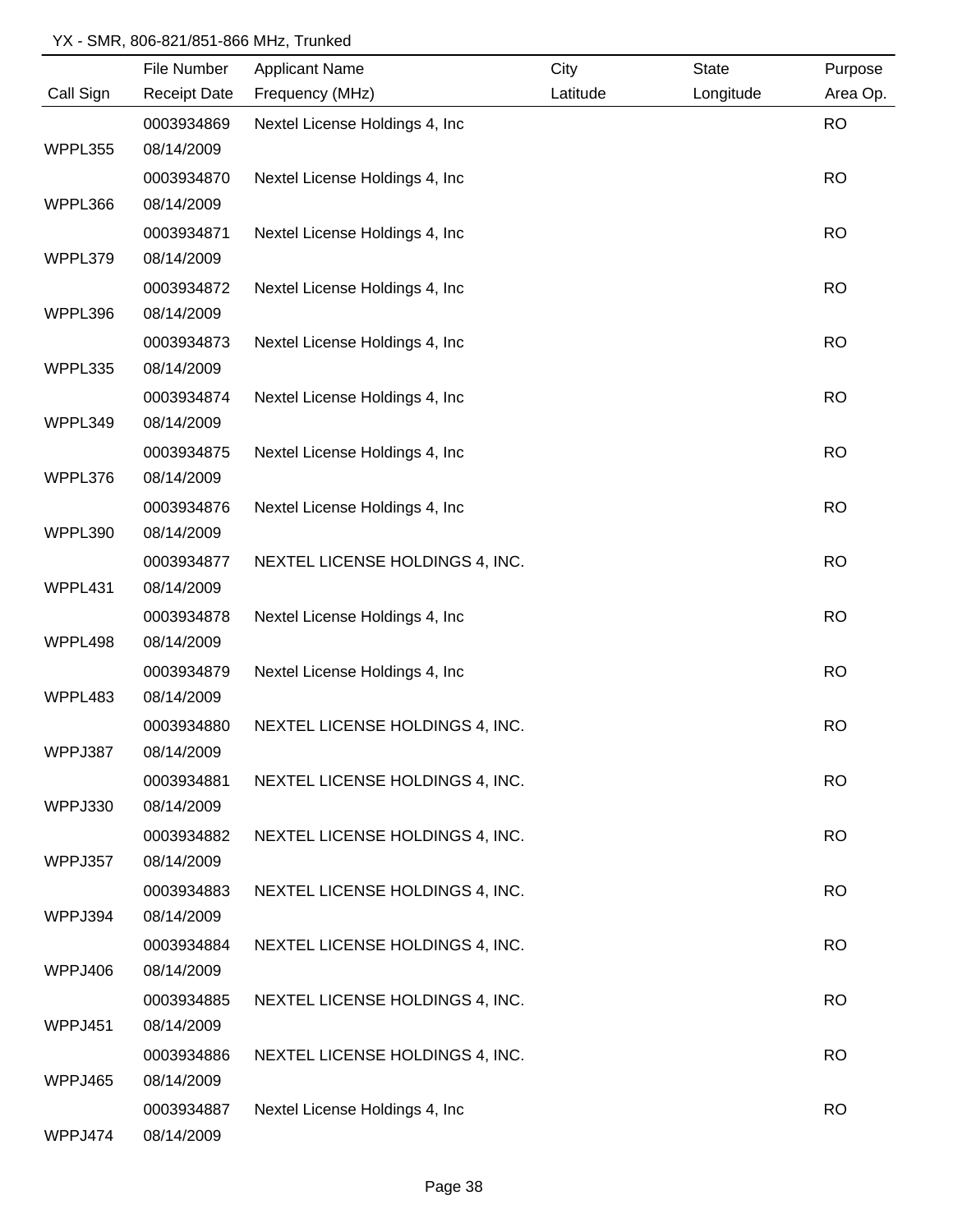|                | File Number         | <b>Applicant Name</b>           | City     | <b>State</b> | Purpose   |
|----------------|---------------------|---------------------------------|----------|--------------|-----------|
| Call Sign      | <b>Receipt Date</b> | Frequency (MHz)                 | Latitude | Longitude    | Area Op.  |
|                | 0003934888          | NEXTEL LICENSE HOLDINGS 4, INC. |          |              | <b>RO</b> |
| WPPJ484        | 08/14/2009          |                                 |          |              |           |
|                | 0003934889          | NEXTEL LICENSE HOLDINGS 4, INC. |          |              | <b>RO</b> |
| WPPJ435        | 08/14/2009          |                                 |          |              |           |
|                | 0003934890          | Nextel License Holdings 4, Inc  |          |              | <b>RO</b> |
| WPPJ494        | 08/14/2009          |                                 |          |              |           |
|                | 0003934891          | Nextel License Holdings 4, Inc  |          |              | <b>RO</b> |
| WPPJ510        | 08/14/2009          |                                 |          |              |           |
|                | 0003934892          | NEXTEL LICENSE HOLDINGS 4, INC. |          |              | <b>RO</b> |
| WPPJ534        | 08/14/2009          |                                 |          |              |           |
|                | 0003934893          | NEXTEL LICENSE HOLDINGS 4, INC. |          |              | <b>RO</b> |
| WPPJ544        | 08/14/2009          |                                 |          |              |           |
|                | 0003934894          | NEXTEL LICENSE HOLDINGS 4, INC. |          |              | <b>RO</b> |
| <b>WPPJ554</b> | 08/14/2009          |                                 |          |              |           |
|                | 0003934895          | NEXTEL LICENSE HOLDINGS 4, INC. |          |              | <b>RO</b> |
| WPPJ565        | 08/14/2009          |                                 |          |              |           |
|                | 0003934896          | NEXTEL LICENSE HOLDINGS 4, INC. |          |              | <b>RO</b> |
| WPPJ523        | 08/14/2009          |                                 |          |              |           |
|                | 0003934897          | NEXTEL LICENSE HOLDINGS 4, INC. |          |              | <b>RO</b> |
| WPPJ577        | 08/14/2009          |                                 |          |              |           |
|                | 0003934898          | NEXTEL LICENSE HOLDINGS 4, INC. |          |              | <b>RO</b> |
| WPPJ673        | 08/14/2009          |                                 |          |              |           |
|                | 0003934899          | NEXTEL LICENSE HOLDINGS 4, INC. |          |              | <b>RO</b> |
| WPPJ684        | 08/14/2009          |                                 |          |              |           |
|                | 0003934900          | NEXTEL LICENSE HOLDINGS 4, INC. |          |              | <b>RO</b> |
| WPPJ702        | 08/14/2009          |                                 |          |              |           |
|                | 0003934901          | NEXTEL LICENSE HOLDINGS 4, INC. |          |              | <b>RO</b> |
| WPPJ713        | 08/14/2009          |                                 |          |              |           |
|                | 0003934902          | NEXTEL LICENSE HOLDINGS 4, INC. |          |              | <b>RO</b> |
| WPPJ724        | 08/14/2009          |                                 |          |              |           |
|                | 0003934903          | NEXTEL LICENSE HOLDINGS 4, INC. |          |              | <b>RO</b> |
| WPPJ775        | 08/14/2009          |                                 |          |              |           |
|                | 0003934904          | NEXTEL LICENSE HOLDINGS 4, INC. |          |              | <b>RO</b> |
| WPPJ784        | 08/14/2009          |                                 |          |              |           |
|                | 0003934905          | NEXTEL LICENSE HOLDINGS 4, INC. |          |              | <b>RO</b> |
| WPPJ739        | 08/14/2009          |                                 |          |              |           |
|                | 0003934906          | NEXTEL LICENSE HOLDINGS 4, INC. |          |              | <b>RO</b> |
| WPPJ752        | 08/14/2009          |                                 |          |              |           |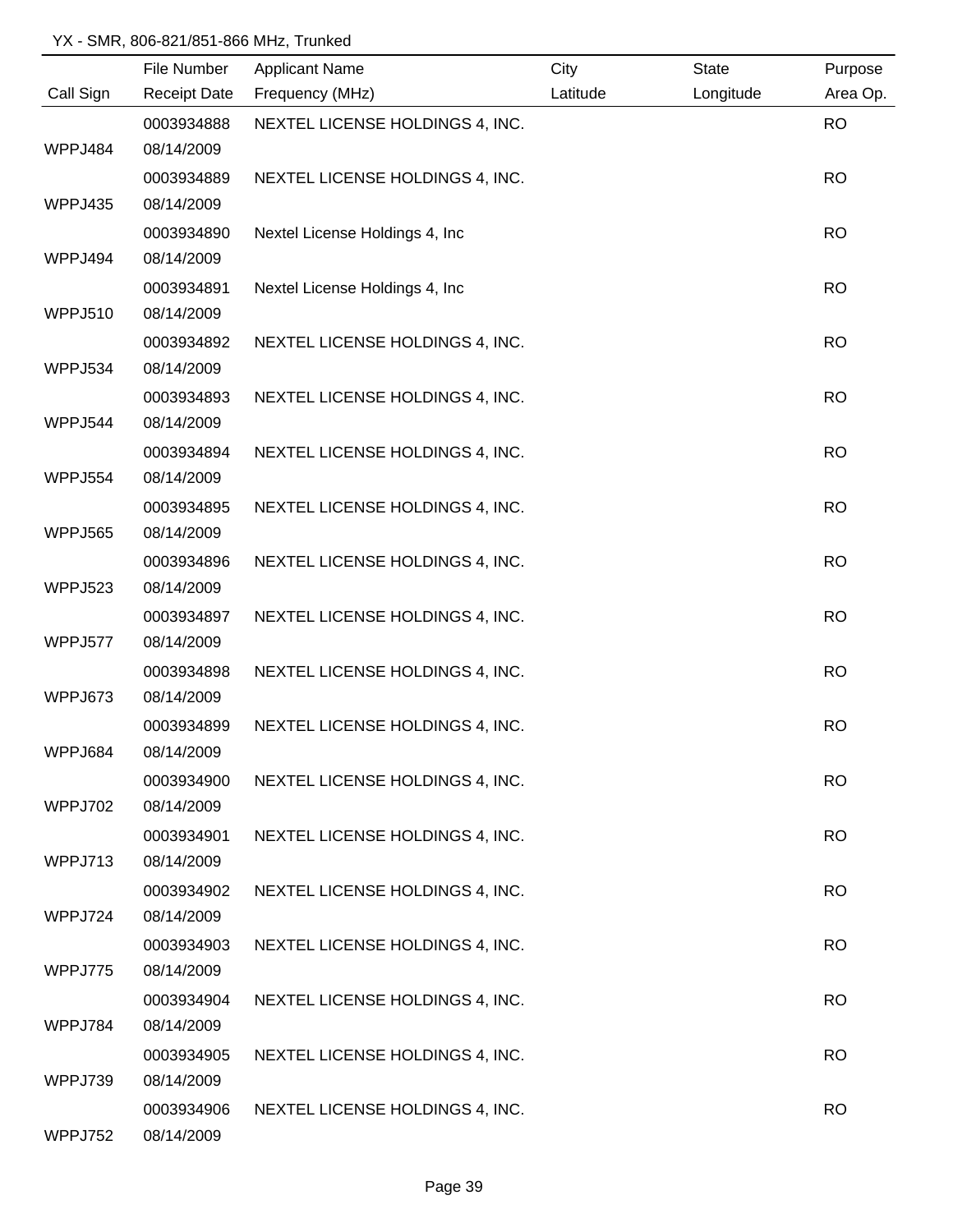|                | File Number         | <b>Applicant Name</b>           | City     | State     | Purpose   |
|----------------|---------------------|---------------------------------|----------|-----------|-----------|
| Call Sign      | <b>Receipt Date</b> | Frequency (MHz)                 | Latitude | Longitude | Area Op.  |
|                | 0003934907          | NEXTEL LICENSE HOLDINGS 4, INC. |          |           | <b>RO</b> |
| WPPJ762        | 08/14/2009          |                                 |          |           |           |
|                | 0003934908          | NEXTEL LICENSE HOLDINGS 4, INC. |          |           | <b>RO</b> |
| WPPJ804        | 08/14/2009          |                                 |          |           |           |
|                | 0003934909          | NEXTEL LICENSE HOLDINGS 4, INC. |          |           | <b>RO</b> |
| WPPK434        | 08/14/2009          |                                 |          |           |           |
|                | 0003934910          | NEXTEL LICENSE HOLDINGS 4, INC. |          |           | <b>RO</b> |
| WPPK495        | 08/14/2009          |                                 |          |           |           |
|                | 0003934911          | NEXTEL LICENSE HOLDINGS 4, INC. |          |           | <b>RO</b> |
| WPPK458        | 08/14/2009          |                                 |          |           |           |
|                | 0003934912          | NEXTEL LICENSE HOLDINGS 4, INC. |          |           | <b>RO</b> |
| WPPK480        | 08/14/2009          |                                 |          |           |           |
|                | 0003934913          | NEXTEL LICENSE HOLDINGS 4, INC. |          |           | <b>RO</b> |
| WPPK520        | 08/14/2009          |                                 |          |           |           |
|                | 0003934914          | NEXTEL LICENSE HOLDINGS 4, INC. |          |           | <b>RO</b> |
| WPPK573        | 08/14/2009          |                                 |          |           |           |
|                | 0003934915          | NEXTEL LICENSE HOLDINGS 4, INC. |          |           | <b>RO</b> |
| WPPK591        | 08/14/2009          |                                 |          |           |           |
|                | 0003934916          | NEXTEL LICENSE HOLDINGS 4, INC. |          |           | <b>RO</b> |
| WPPK529        | 08/14/2009          |                                 |          |           |           |
|                | 0003934917          | NEXTEL LICENSE HOLDINGS 4, INC. |          |           | <b>RO</b> |
| WPPK548        | 08/14/2009          |                                 |          |           |           |
|                | 0003934918          | NEXTEL LICENSE HOLDINGS 4, INC. |          |           | <b>RO</b> |
| WPPK561        | 08/14/2009          |                                 |          |           |           |
|                | 0003934919          | NEXTEL LICENSE HOLDINGS 4, INC. |          |           | <b>RO</b> |
| WPPK606        | 08/14/2009          |                                 |          |           |           |
|                | 0003934920          | NEXTEL LICENSE HOLDINGS 4, INC. |          |           | <b>RO</b> |
| WPPK617        | 08/14/2009          |                                 |          |           |           |
|                | 0003934921          | NEXTEL LICENSE HOLDINGS 4, INC. |          |           | <b>RO</b> |
| WPPK809        | 08/14/2009          |                                 |          |           |           |
|                | 0003934922          | NEXTEL LICENSE HOLDINGS 4, INC. |          |           | <b>RO</b> |
| WPPJ427        | 08/14/2009          |                                 |          |           |           |
|                | 0003934923          | NEXTEL LICENSE HOLDINGS 4, INC. |          |           | <b>RO</b> |
| WPPK622        | 08/14/2009          |                                 |          |           |           |
|                | 0003934924          | NEXTEL LICENSE HOLDINGS 4, INC. |          |           | <b>RO</b> |
| <b>WPPI938</b> | 08/14/2009          |                                 |          |           |           |
|                | 0003934925          | Nextel License Holdings 4, Inc  |          |           | <b>RO</b> |
| WPPL412        | 08/14/2009          |                                 |          |           |           |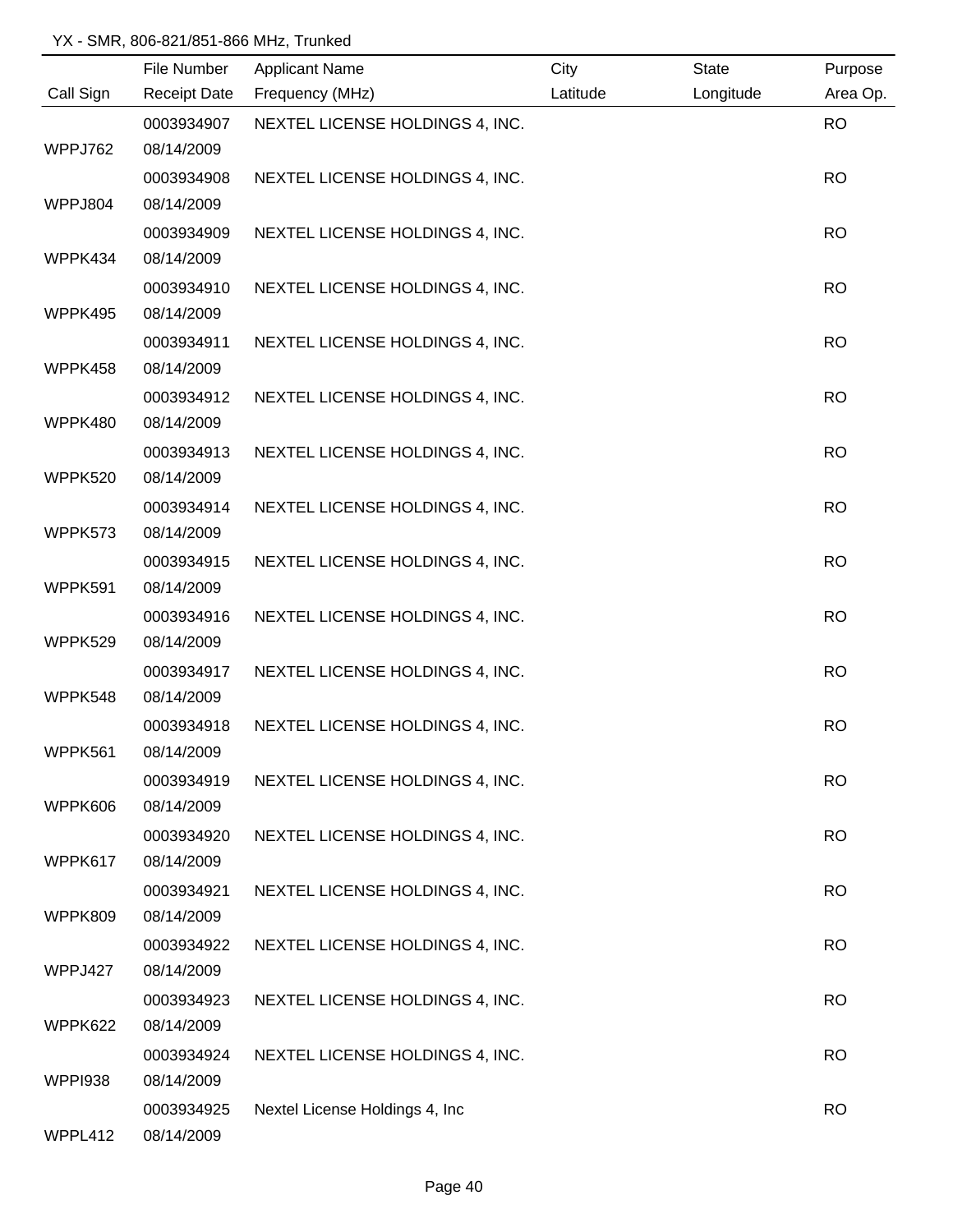|                | File Number              | <b>Applicant Name</b>           | City     | <b>State</b> | Purpose   |
|----------------|--------------------------|---------------------------------|----------|--------------|-----------|
| Call Sign      | <b>Receipt Date</b>      | Frequency (MHz)                 | Latitude | Longitude    | Area Op.  |
|                | 0003934926               | Nextel License Holdings 4, Inc  |          |              | <b>RO</b> |
| WPPL423        | 08/14/2009               |                                 |          |              |           |
|                | 0003934927               | NEXTEL LICENSE HOLDINGS 4, INC. |          |              | <b>RO</b> |
| WPPL432        | 08/14/2009               |                                 |          |              |           |
|                | 0003934928               | NEXTEL LICENSE HOLDINGS 4, INC. |          |              | <b>RO</b> |
| WPPL442        | 08/14/2009               |                                 |          |              |           |
|                | 0003934929               | NEXTEL LICENSE HOLDINGS 4, INC. |          |              | <b>RO</b> |
| WPPL493        | 08/14/2009               |                                 |          |              |           |
|                | 0003934930               | NEXTEL LICENSE HOLDINGS 4, INC. |          |              | <b>RO</b> |
| WPPL448        | 08/14/2009               |                                 |          |              |           |
|                | 0003934931               | NEXTEL LICENSE HOLDINGS 4, INC. |          |              | <b>RO</b> |
| WPPL467        | 08/14/2009               |                                 |          |              |           |
|                | 0003934932               | Nextel License Holdings 4, Inc. |          |              | <b>RO</b> |
| WPPL511        | 08/14/2009               |                                 |          |              |           |
|                | 0003934933               | NEXTEL LICENSE HOLDINGS 4, INC. |          |              | <b>RO</b> |
| WPPL520        | 08/14/2009               |                                 |          |              |           |
|                | 0003934934               | Nextel License Holdings 4, Inc  |          |              | <b>RO</b> |
| WPPL530        | 08/14/2009               |                                 |          |              |           |
|                | 0003934935               | Nextel License Holdings 4, Inc  |          |              | <b>RO</b> |
| WPPL545        | 08/14/2009               |                                 |          |              |           |
|                | 0003934936               | NEXTEL LICENSE HOLDINGS 4, INC. |          |              | <b>RO</b> |
| WPPL558        | 08/14/2009               |                                 |          |              |           |
|                | 0003934937               | Nextel License Holdings 4, Inc  |          |              | <b>RO</b> |
| WPPL804        | 08/14/2009               |                                 |          |              |           |
|                | 0003934938               | Nextel License Holdings 4, Inc. |          |              | <b>RO</b> |
| WPPL816        | 08/14/2009               |                                 |          |              |           |
|                | 0003934939               | NEXTEL LICENSE HOLDINGS 4, INC. |          |              | <b>RO</b> |
| WPPL827        | 08/14/2009               |                                 |          |              |           |
| WPPL505        | 0003934940<br>08/14/2009 | Nextel License Holdings 4, Inc  |          |              | <b>RO</b> |
|                |                          |                                 |          |              |           |
| <b>WPPI904</b> | 0003934942<br>08/14/2009 | NEXTEL LICENSE HOLDINGS 4, INC. |          |              | <b>RO</b> |
|                | 0003934943               | NEXTEL LICENSE HOLDINGS 4, INC. |          |              | <b>RO</b> |
| WPPJ340        | 08/14/2009               |                                 |          |              |           |
|                | 0003934944               | NEXTEL LICENSE HOLDINGS 4, INC. |          |              | <b>RO</b> |
| WPPJ478        | 08/14/2009               |                                 |          |              |           |
|                | 0003934945               | NEXTEL LICENSE HOLDINGS 4, INC. |          |              | <b>RO</b> |
| WPPJ516        | 08/14/2009               |                                 |          |              |           |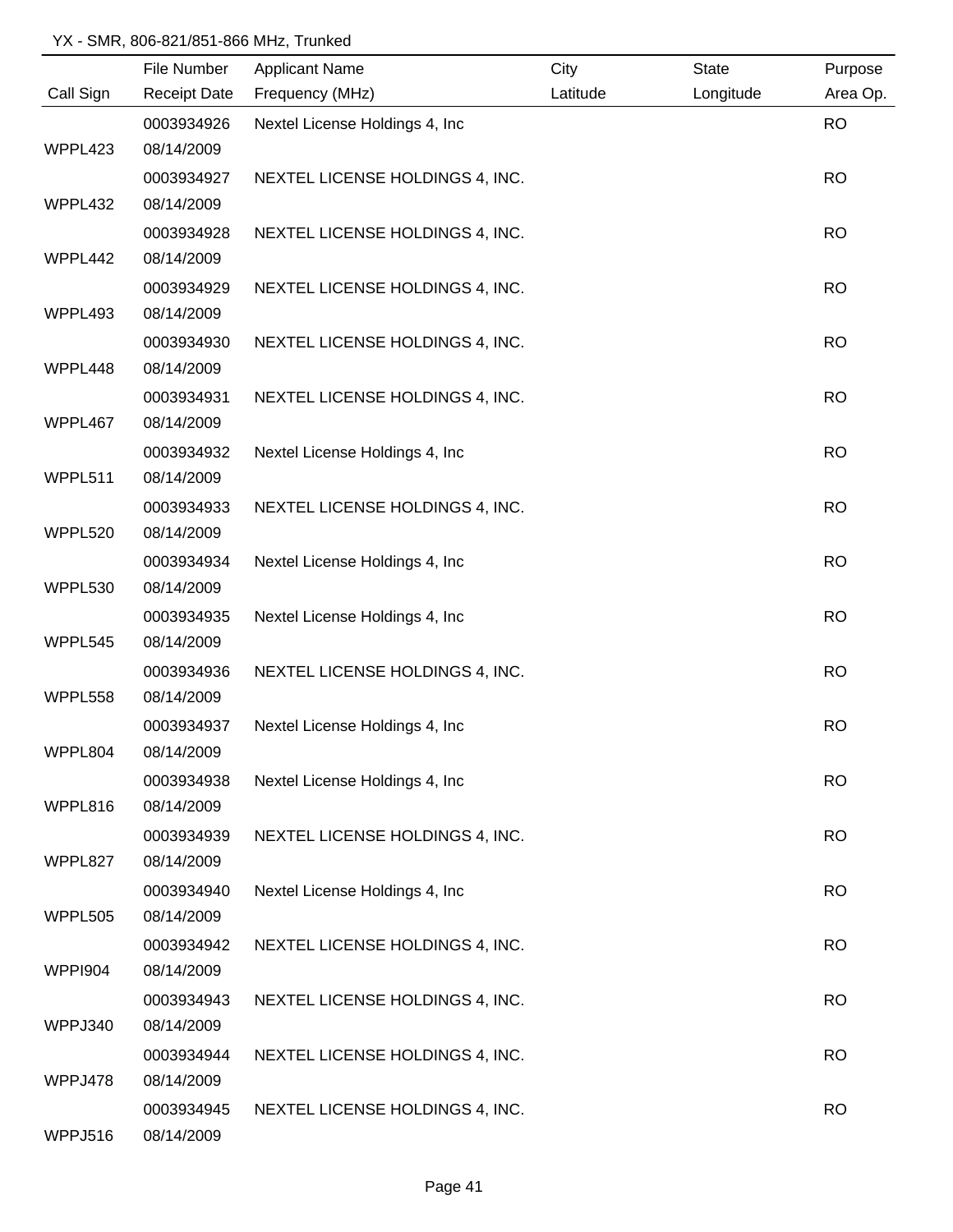|                | File Number         | <b>Applicant Name</b>           | City     | <b>State</b> | Purpose   |
|----------------|---------------------|---------------------------------|----------|--------------|-----------|
| Call Sign      | <b>Receipt Date</b> | Frequency (MHz)                 | Latitude | Longitude    | Area Op.  |
|                | 0003934946          | NEXTEL LICENSE HOLDINGS 4, INC. |          |              | <b>RO</b> |
| WPPJ778        | 08/14/2009          |                                 |          |              |           |
|                | 0003934947          | NEXTEL LICENSE HOLDINGS 4, INC. |          |              | <b>RO</b> |
| WPPK600        | 08/14/2009          |                                 |          |              |           |
|                | 0003934948          | Nextel License Holdings 4, Inc. |          |              | <b>RO</b> |
| WPPL385        | 08/14/2009          |                                 |          |              |           |
|                | 0003934949          | NEXTEL LICENSE HOLDINGS 4, INC. |          |              | <b>RO</b> |
| WPPL461        | 08/14/2009          |                                 |          |              |           |
|                | 0003934950          | NEXTEL LICENSE HOLDINGS 4, INC. |          |              | <b>RO</b> |
| <b>WPPI934</b> | 08/14/2009          |                                 |          |              |           |
|                | 0003934951          | NEXTEL LICENSE HOLDINGS 4, INC. |          |              | <b>RO</b> |
| WPPJ407        | 08/14/2009          |                                 |          |              |           |
|                | 0003934952          | NEXTEL LICENSE HOLDINGS 4, INC. |          |              | <b>RO</b> |
| WPPJ539        | 08/14/2009          |                                 |          |              |           |
|                | 0003934953          | NEXTEL LICENSE HOLDINGS 4, INC. |          |              | <b>RO</b> |
| WPPK469        | 08/14/2009          |                                 |          |              |           |
|                | 0003934954          | NEXTEL LICENSE HOLDINGS 4, INC. |          |              | <b>RO</b> |
| WPPL443        | 08/14/2009          |                                 |          |              |           |
|                | 0003934955          | Nextel License Holdings 4, Inc  |          |              | <b>RO</b> |
| WPPL406        | 08/14/2009          |                                 |          |              |           |
|                | 0003934956          | NEXTEL LICENSE HOLDINGS 4, INC. |          |              | <b>RO</b> |
| WPPL407        | 08/14/2009          |                                 |          |              |           |
|                | 0003934957          | Nextel License Holdings 4, Inc  |          |              | <b>RO</b> |
| WPPL420        | 08/14/2009          |                                 |          |              |           |
|                | 0003934958          | NEXTEL LICENSE HOLDINGS 4, INC. |          |              | <b>RO</b> |
| WPPL437        | 08/14/2009          |                                 |          |              |           |
|                | 0003934959          | Nextel License Holdings 4, Inc  |          |              | <b>RO</b> |
| WPPL488        | 08/14/2009          |                                 |          |              |           |
|                | 0003934960          | Nextel License Holdings 4, Inc  |          |              | <b>RO</b> |
| WPPL501        | 08/14/2009          |                                 |          |              |           |
|                | 0003934961          | NEXTEL LICENSE HOLDINGS 4, INC. |          |              | <b>RO</b> |
| WPPL462        | 08/14/2009          |                                 |          |              |           |
|                | 0003934962          | NEXTEL LICENSE HOLDINGS 4, INC. |          |              | <b>RO</b> |
| WPPL473        | 08/14/2009          |                                 |          |              |           |
|                | 0003934963          | Nextel License Holdings 4, Inc  |          |              | <b>RO</b> |
| WPPL508        | 08/14/2009          |                                 |          |              |           |
|                | 0003934964          | Nextel License Holdings 4, Inc  |          |              | <b>RO</b> |
| WPPL525        | 08/14/2009          |                                 |          |              |           |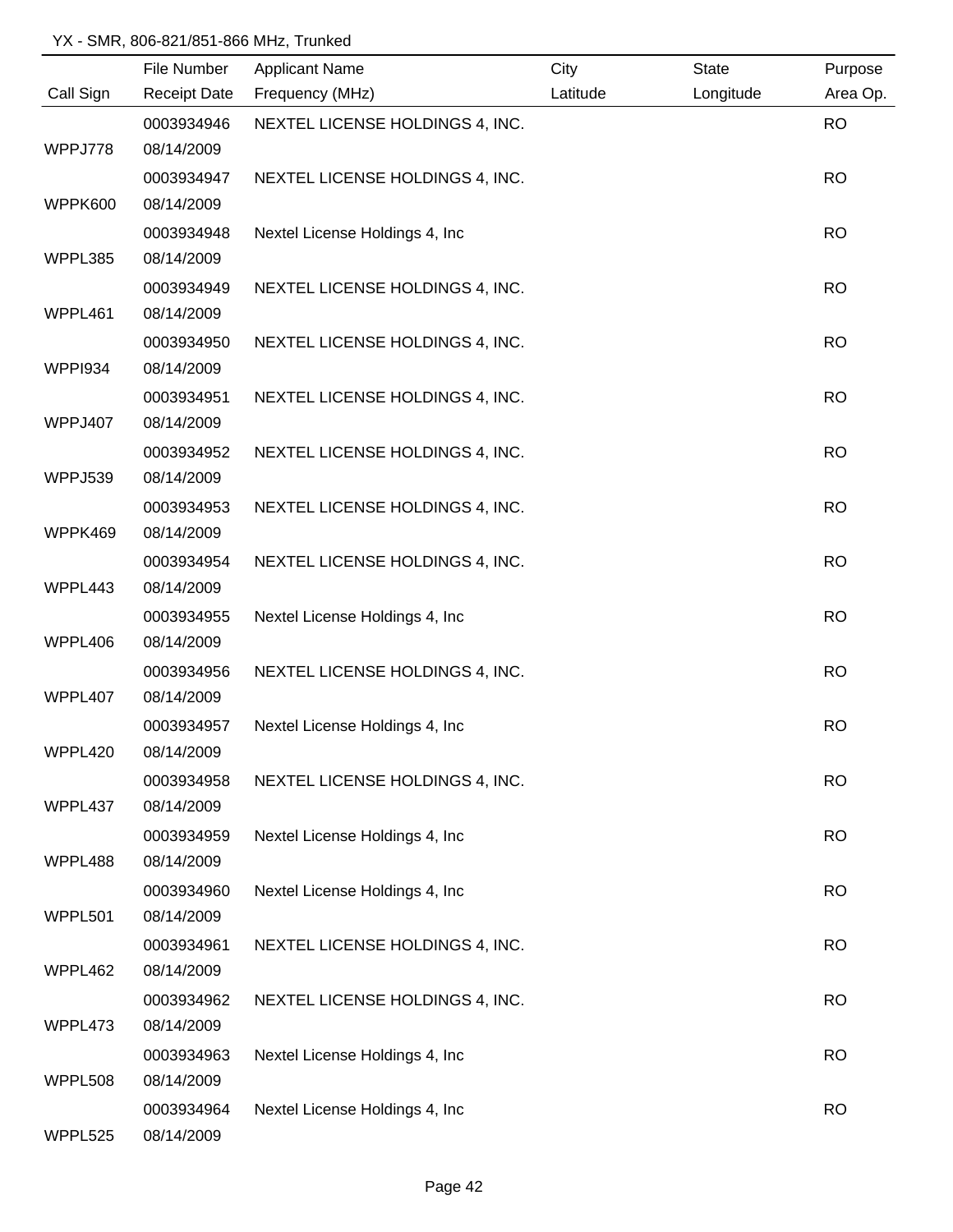|                | File Number         | <b>Applicant Name</b>           | City     | <b>State</b> | Purpose   |
|----------------|---------------------|---------------------------------|----------|--------------|-----------|
| Call Sign      | <b>Receipt Date</b> | Frequency (MHz)                 | Latitude | Longitude    | Area Op.  |
|                | 0003934965          | NEXTEL LICENSE HOLDINGS 4, INC. |          |              | <b>RO</b> |
| WPPL536        | 08/14/2009          |                                 |          |              |           |
|                | 0003934966          | NEXTEL LICENSE HOLDINGS 4, INC. |          |              | <b>RO</b> |
| WPPL555        | 08/14/2009          |                                 |          |              |           |
|                | 0003934967          | Nextel License Holdings 4, Inc. |          |              | <b>RO</b> |
| WPPL549        | 08/14/2009          |                                 |          |              |           |
|                | 0003934968          | Nextel License Holdings 4, Inc  |          |              | <b>RO</b> |
| WNQK980        | 08/14/2009          |                                 |          |              |           |
|                | 0003934969          | NEXTEL LICENSE HOLDINGS 4, INC. |          |              | <b>RO</b> |
| WPPJ224        | 08/14/2009          |                                 |          |              |           |
|                | 0003934970          | NEXTEL LICENSE HOLDINGS 4, INC. |          |              | <b>RO</b> |
| WPPJ429        | 08/14/2009          |                                 |          |              |           |
|                | 0003934971          | NEXTEL LICENSE HOLDINGS 4, INC. |          |              | <b>RO</b> |
| WPPJ714        | 08/14/2009          |                                 |          |              |           |
|                | 0003934972          | NEXTEL LICENSE HOLDINGS 4, INC. |          |              | <b>RO</b> |
| WPPJ727        | 08/14/2009          |                                 |          |              |           |
|                | 0003934973          | NEXTEL LICENSE HOLDINGS 4, INC. |          |              | <b>RO</b> |
| WPPK598        | 08/14/2009          |                                 |          |              |           |
|                | 0003934974          | Nextel License Holdings 4, Inc  |          |              | <b>RO</b> |
| WPPL387        | 08/14/2009          |                                 |          |              |           |
|                | 0003934975          | Nextel License Holdings 4, Inc  |          |              | <b>RO</b> |
| WPPL553        | 08/14/2009          |                                 |          |              |           |
|                | 0003934976          | Nextel License Holdings 4, Inc  |          |              | <b>RO</b> |
| WPPL503        | 08/14/2009          |                                 |          |              |           |
|                | 0003934977          | Nextel License Holdings 4, Inc. |          |              | <b>RO</b> |
| <b>WPPI726</b> | 08/14/2009          |                                 |          |              |           |
|                | 0003934978          | NEXTEL LICENSE HOLDINGS 4, INC. |          |              | <b>RO</b> |
| WPPJ450        | 08/14/2009          |                                 |          |              |           |
|                | 0003934979          | NEXTEL LICENSE HOLDINGS 4, INC. |          |              | <b>RO</b> |
| WPPJ704        | 08/14/2009          |                                 |          |              |           |
|                | 0003934980          | NEXTEL LICENSE HOLDINGS 4, INC. |          |              | <b>RO</b> |
| WPPJ764        | 08/14/2009          |                                 |          |              |           |
|                | 0003934981          | Nextel License Holdings 4, Inc  |          |              | <b>RO</b> |
| WPPL352        | 08/14/2009          |                                 |          |              |           |
|                | 0003934982          | Nextel License Holdings 4, Inc  |          |              | <b>RO</b> |
| WPPL544        | 08/14/2009          |                                 |          |              |           |
|                | 0003934983          | NEXTEL LICENSE HOLDINGS 4, INC. |          |              | <b>RO</b> |
| WPPJ373        | 08/14/2009          |                                 |          |              |           |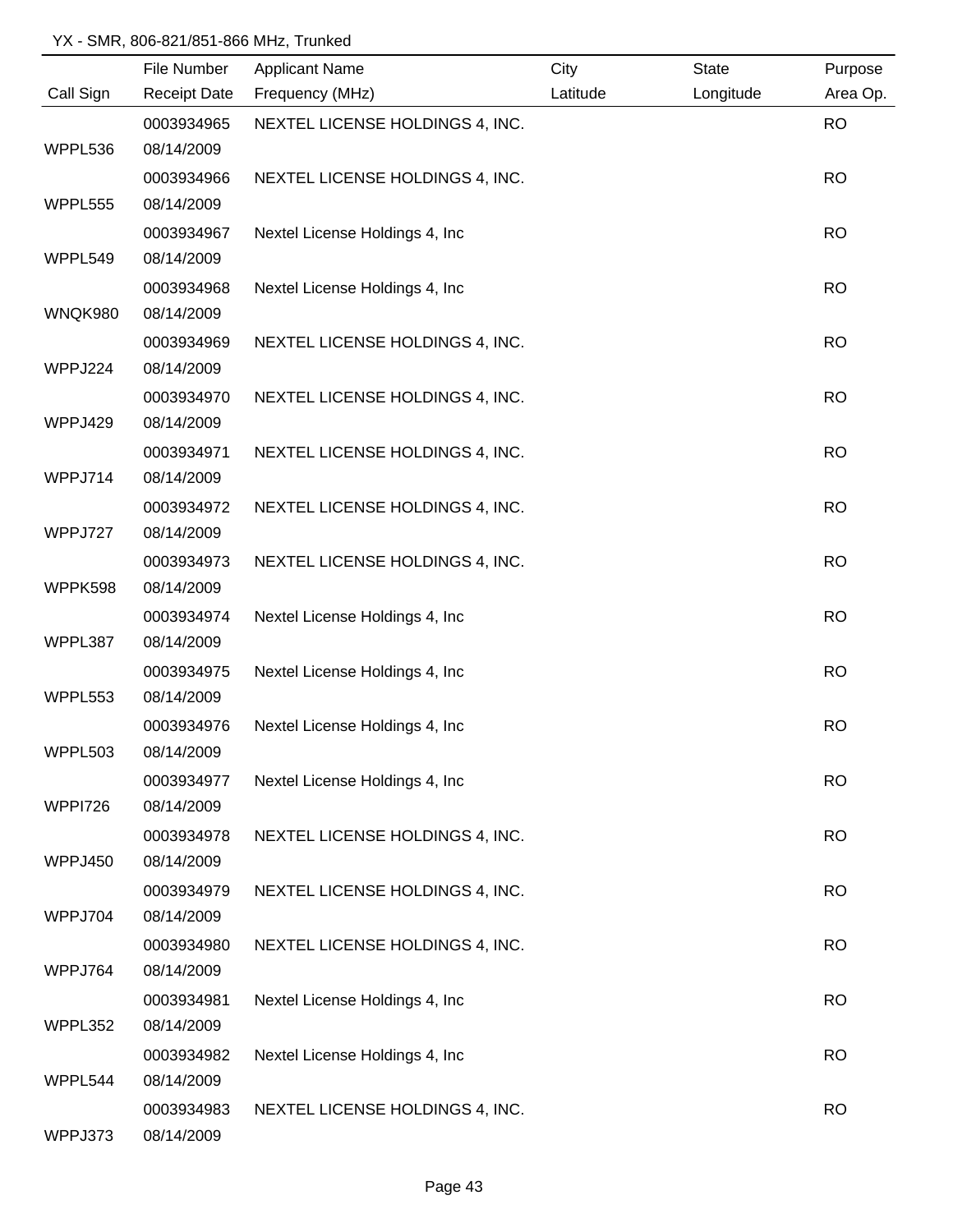|                | File Number         | <b>Applicant Name</b>           | City     | <b>State</b> | Purpose   |
|----------------|---------------------|---------------------------------|----------|--------------|-----------|
| Call Sign      | <b>Receipt Date</b> | Frequency (MHz)                 | Latitude | Longitude    | Area Op.  |
|                | 0003934984          | Nextel License Holdings 4, Inc  |          |              | <b>RO</b> |
| <b>WPPI709</b> | 08/14/2009          |                                 |          |              |           |
|                | 0003934985          | NEXTEL LICENSE HOLDINGS 4, INC. |          |              | <b>RO</b> |
| WPPJ366        | 08/14/2009          |                                 |          |              |           |
|                | 0003934986          | NEXTEL LICENSE HOLDINGS 4, INC. |          |              | <b>RO</b> |
| WPPJ678        | 08/14/2009          |                                 |          |              |           |
|                | 0003934987          | NEXTEL LICENSE HOLDINGS 4, INC. |          |              | <b>RO</b> |
| WPPK519        | 08/14/2009          |                                 |          |              |           |
|                | 0003934988          | NEXTEL LICENSE HOLDINGS 4, INC. |          |              | <b>RO</b> |
| WPPK611        | 08/14/2009          |                                 |          |              |           |
|                | 0003934989          | NEXTEL LICENSE HOLDINGS 4, INC. |          |              | <b>RO</b> |
| WPPL456        | 08/14/2009          |                                 |          |              |           |
|                | 0003934990          | NEXTEL LICENSE HOLDINGS 4, INC. |          |              | <b>RO</b> |
| WPPK499        | 08/14/2009          |                                 |          |              |           |
|                | 0003934991          | Nextel License Holdings 4, Inc  |          |              | <b>RO</b> |
| WPPL224        | 08/14/2009          |                                 |          |              |           |
|                | 0003934993          | NEXTEL LICENSE HOLDINGS 4, INC. |          |              | <b>RO</b> |
| WPPI961        | 08/14/2009          |                                 |          |              |           |
|                | 0003934994          | NEXTEL LICENSE HOLDINGS 4, INC. |          |              | <b>RO</b> |
| WPPJ346        | 08/14/2009          |                                 |          |              |           |
|                | 0003934995          | NEXTEL LICENSE HOLDINGS 4, INC. |          |              | <b>RO</b> |
| WPPJ423        | 08/14/2009          |                                 |          |              |           |
|                | 0003934996          | NEXTEL LICENSE HOLDINGS 4, INC. |          |              | <b>RO</b> |
| WPPJ694        | 08/14/2009          |                                 |          |              |           |
|                | 0003934997          | NEXTEL LICENSE HOLDINGS 4, INC. |          |              | <b>RO</b> |
| WPPJ794        | 08/14/2009          |                                 |          |              |           |
|                | 0003934998          | NEXTEL LICENSE HOLDINGS 4, INC. |          |              | <b>RO</b> |
| WPPK468        | 08/14/2009          |                                 |          |              |           |
|                | 0003934999          | NEXTEL LICENSE HOLDINGS 4, INC. |          |              | <b>RO</b> |
| <b>WPPK509</b> | 08/14/2009          |                                 |          |              |           |
|                | 0003935000          | NEXTEL LICENSE HOLDINGS 4, INC. |          |              | <b>RO</b> |
| WPPK760        | 08/14/2009          |                                 |          |              |           |
|                | 0003935001          | Nextel License Holdings 4, Inc  |          |              | <b>RO</b> |
| WPPL391        | 08/14/2009          |                                 |          |              |           |
|                | 0003935002          | NEXTEL LICENSE HOLDINGS 4, INC. |          |              | <b>RO</b> |
| WPPL457        | 08/14/2009          |                                 |          |              |           |
|                | 0003935003          | Nextel License Holdings 4, Inc  |          |              | <b>RO</b> |
| WPPL478        | 08/14/2009          |                                 |          |              |           |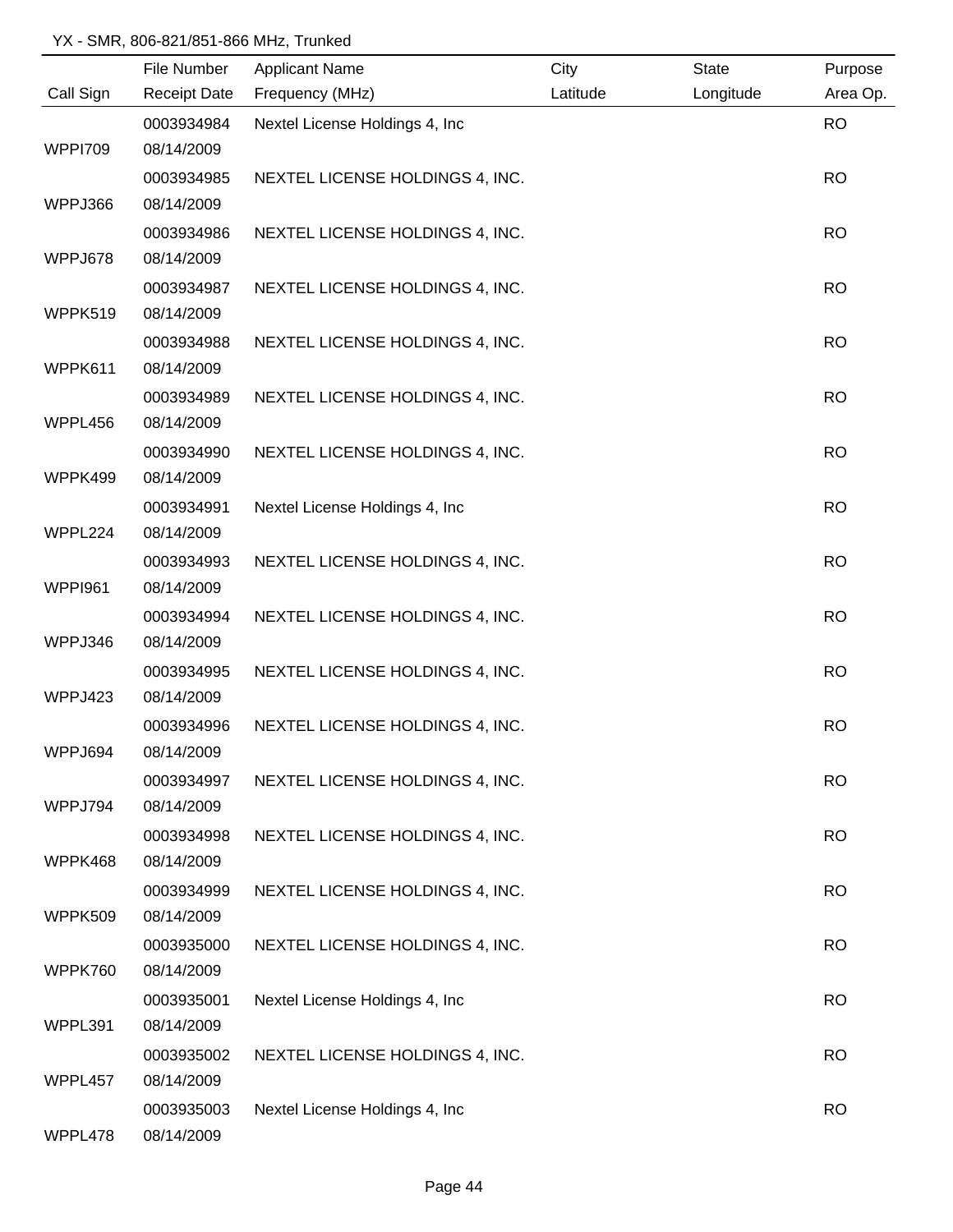|           | File Number         | <b>Applicant Name</b>           | City     | State     | Purpose   |
|-----------|---------------------|---------------------------------|----------|-----------|-----------|
| Call Sign | <b>Receipt Date</b> | Frequency (MHz)                 | Latitude | Longitude | Area Op.  |
|           | 0003935004          | NEXTEL LICENSE HOLDINGS 4, INC. |          |           | <b>RO</b> |
| WPPJ525   | 08/14/2009          |                                 |          |           |           |
|           | 0003935005          | NEXTEL LICENSE HOLDINGS 4, INC. |          |           | <b>RO</b> |
| WPPK501   | 08/14/2009          |                                 |          |           |           |
|           | 0003935006          | Nextel License Holdings 4, Inc. |          |           | <b>RO</b> |
| WPPL336   | 08/14/2009          |                                 |          |           |           |
|           | 0003935082          | NEXTEL OF CALIFORNIA, INC.      |          |           | <b>RO</b> |
| WPOG612   | 08/14/2009          |                                 |          |           |           |
|           | 0003935083          | NEXTEL OF CALIFORNIA, INC.      |          |           | <b>RO</b> |
| WPOG613   | 08/14/2009          |                                 |          |           |           |
|           | 0003935084          | NEXTEL OF CALIFORNIA INC        |          |           | <b>RO</b> |
| WPOG614   | 08/14/2009          |                                 |          |           |           |
|           | 0003935086          | NEXTEL OF CALIFORNIA, INC.      |          |           | <b>RO</b> |
| WPOG615   | 08/14/2009          |                                 |          |           |           |
|           | 0003935087          | NEXTEL OF CALIFORNIA, INC.      |          |           | <b>RO</b> |
| WPOG616   | 08/14/2009          |                                 |          |           |           |
|           | 0003935088          | NEXTEL OF CALIFORNIA INC        |          |           | <b>RO</b> |
| WPOG865   | 08/14/2009          |                                 |          |           |           |
|           | 0003935089          | NEXTEL OF CALIFORNIA, INC.      |          |           | <b>RO</b> |
| WPPJ202   | 08/14/2009          |                                 |          |           |           |
|           | 0003935090          | NEXTEL OF CALIFORNIA, INC.      |          |           | <b>RO</b> |
| WPPJ205   | 08/14/2009          |                                 |          |           |           |
|           | 0003935091          | NEXTEL OF CALIFORNIA, INC.      |          |           | <b>RO</b> |
| WPPJ206   | 08/14/2009          |                                 |          |           |           |
|           | 0003935092          | NEXTEL OF CALIFORNIA, INC.      |          |           | <b>RO</b> |
| WPPJ207   | 08/14/2009          |                                 |          |           |           |
|           | 0003935093          | NEXTEL OF CALIFORNIA, INC.      |          |           | <b>RO</b> |
| WPPJ209   | 08/14/2009          |                                 |          |           |           |
|           | 0003935094          | NEXTEL OF CALIFORNIA, INC.      |          |           | <b>RO</b> |
| WPPJ211   | 08/14/2009          |                                 |          |           |           |
|           | 0003935095          | NEXTEL OF CALIFORNIA, INC.      |          |           | <b>RO</b> |
| WPPJ212   | 08/14/2009          |                                 |          |           |           |
|           | 0003935096          | NEXTEL OF CALIFORNIA, INC.      |          |           | <b>RO</b> |
| WPPK712   | 08/14/2009          |                                 |          |           |           |
|           | 0003935098          | NEXTEL OF CALIFORNIA, INC.      |          |           | <b>RO</b> |
| WPPK715   | 08/14/2009          |                                 |          |           |           |
|           | 0003935099          | NEXTEL OF CALIFORNIA INC        |          |           | <b>RO</b> |
| WPPK717   | 08/14/2009          |                                 |          |           |           |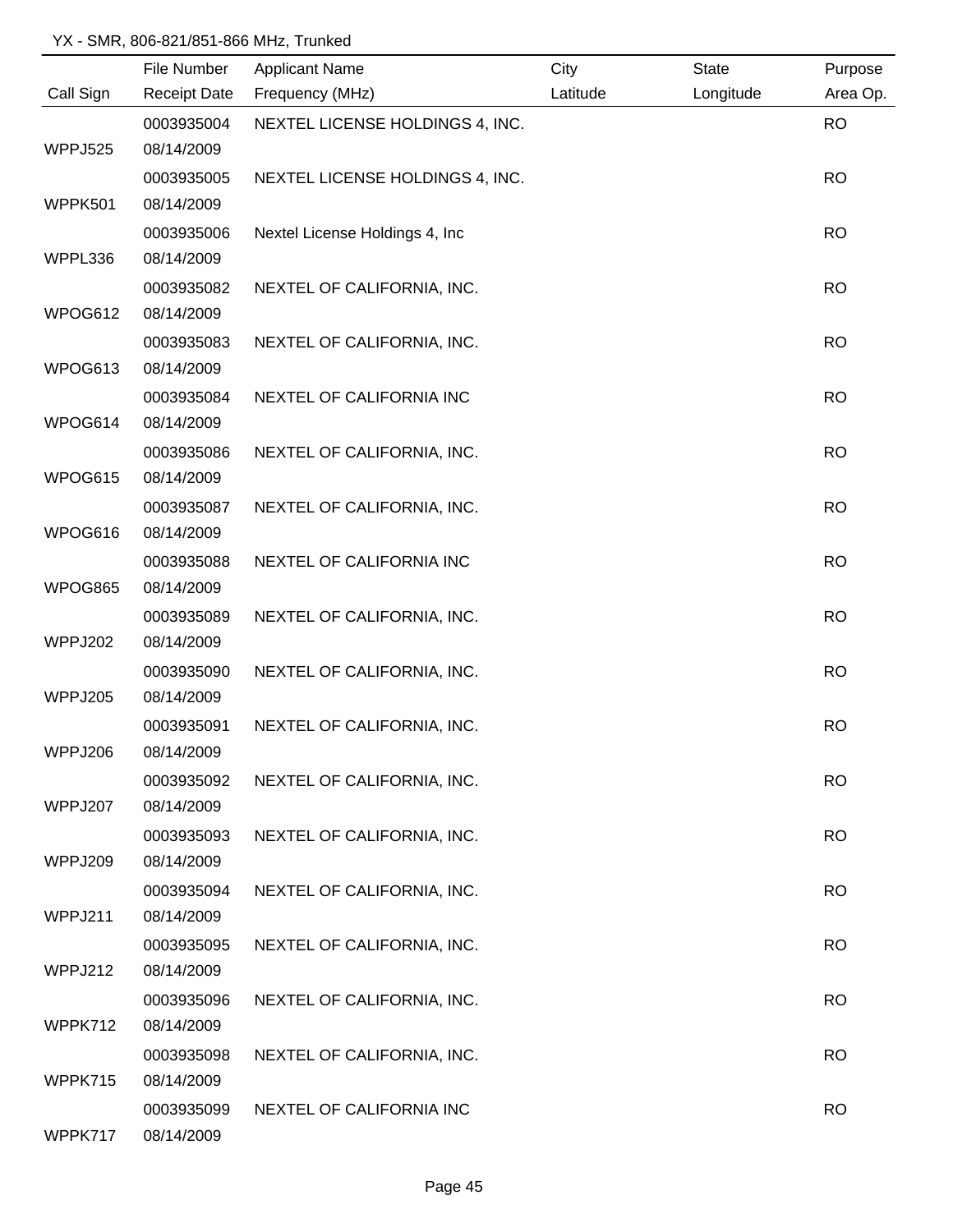|           | File Number         | <b>Applicant Name</b>      | City     | <b>State</b> | Purpose   |
|-----------|---------------------|----------------------------|----------|--------------|-----------|
| Call Sign | <b>Receipt Date</b> | Frequency (MHz)            | Latitude | Longitude    | Area Op.  |
|           | 0003935101          | NEXTEL OF CALIFORNIA INC   |          |              | <b>RO</b> |
| WPPK726   | 08/14/2009          |                            |          |              |           |
|           | 0003935102          | NEXTEL OF CALIFORNIA INC   |          |              | <b>RO</b> |
| WPPK727   | 08/14/2009          |                            |          |              |           |
|           | 0003935103          | NEXTEL OF CALIFORNIA INC   |          |              | <b>RO</b> |
| WPPK728   | 08/14/2009          |                            |          |              |           |
|           | 0003935104          | NEXTEL OF CALIFORNIA INC   |          |              | <b>RO</b> |
| WPPK732   | 08/14/2009          |                            |          |              |           |
|           | 0003935105          | NEXTEL OF CALIFORNIA INC   |          |              | <b>RO</b> |
| WPPK733   | 08/14/2009          |                            |          |              |           |
|           | 0003935106          | NEXTEL OF CALIFORNIA INC   |          |              | <b>RO</b> |
| WPPK734   | 08/14/2009          |                            |          |              |           |
|           | 0003935107          | NEXTEL OF CALIFORNIA INC   |          |              | <b>RO</b> |
| WPPK737   | 08/14/2009          |                            |          |              |           |
|           | 0003935108          | NEXTEL OF CALIFORNIA INC   |          |              | <b>RO</b> |
| WPPK738   | 08/14/2009          |                            |          |              |           |
|           | 0003935110          | NEXTEL OF CALIFORNIA INC   |          |              | <b>RO</b> |
| WPPK739   | 08/14/2009          |                            |          |              |           |
|           | 0003935111          | NEXTEL OF CALIFORNIA INC   |          |              | <b>RO</b> |
| WPPK742   | 08/14/2009          |                            |          |              |           |
|           | 0003935112          | NEXTEL OF CALIFORNIA INC   |          |              | <b>RO</b> |
| WPPK743   | 08/14/2009          |                            |          |              |           |
|           | 0003935113          | NEXTEL OF CALIFORNIA INC   |          |              | <b>RO</b> |
| WPPK744   | 08/14/2009          |                            |          |              |           |
|           | 0003935114          | NEXTEL OF CALIFORNIA INC   |          |              | <b>RO</b> |
| WPPK748   | 08/14/2009          |                            |          |              |           |
|           | 0003935115          | NEXTEL OF CALIFORNIA INC   |          |              | <b>RO</b> |
| WPPK750   | 08/14/2009          |                            |          |              |           |
|           | 0003935116          | NEXTEL OF CALIFORNIA INC   |          |              | <b>RO</b> |
| WPPK751   | 08/14/2009          |                            |          |              |           |
|           | 0003935117          | NEXTEL OF CALIFORNIA, INC. |          |              | <b>RO</b> |
| WPPK718   | 08/14/2009          |                            |          |              |           |
|           | 0003935119          | NEXTEL OF CALIFORNIA INC   |          |              | <b>RO</b> |
| WPOG618   | 08/14/2009          |                            |          |              |           |
|           | 0003935120          | NEXTEL OF CALIFORNIA, INC. |          |              | <b>RO</b> |
| WPPJ210   | 08/14/2009          |                            |          |              |           |
|           | 0003935121          | NEXTEL OF CALIFORNIA INC   |          |              | <b>RO</b> |
| WPPJ711   | 08/14/2009          |                            |          |              |           |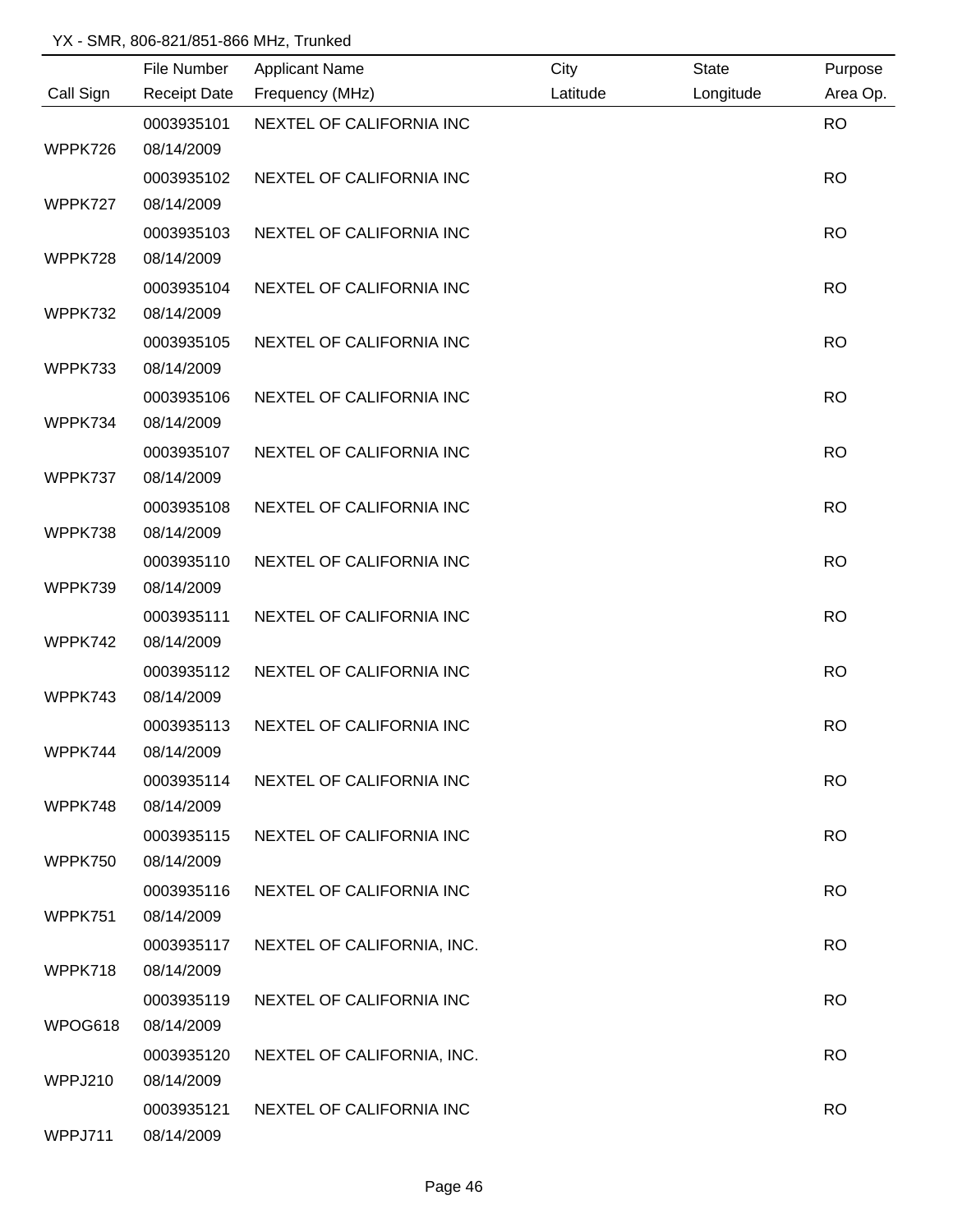|               | File Number         | <b>Applicant Name</b>      | City     | <b>State</b> | Purpose   |
|---------------|---------------------|----------------------------|----------|--------------|-----------|
| Call Sign     | <b>Receipt Date</b> | Frequency (MHz)            | Latitude | Longitude    | Area Op.  |
|               | 0003935122          | NEXTEL OF CALIFORNIA, INC. |          |              | <b>RO</b> |
| WPPK653       | 08/14/2009          |                            |          |              |           |
|               | 0003935123          | NEXTEL OF CALIFORNIA, INC. |          |              | <b>RO</b> |
| WPPK663       | 08/14/2009          |                            |          |              |           |
|               | 0003935124          | NEXTEL OF CALIFORNIA INC   |          |              | <b>RO</b> |
| WPPK685       | 08/14/2009          |                            |          |              |           |
|               | 0003935125          | NEXTEL OF CALIFORNIA INC   |          |              | <b>RO</b> |
| WPPK633       | 08/14/2009          |                            |          |              |           |
|               | 0003935126          | NEXTEL OF CALIFORNIA, INC. |          |              | <b>RO</b> |
| WPPK643       | 08/14/2009          |                            |          |              |           |
|               | 0003935127          | NEXTEL OF CALIFORNIA INC   |          |              | <b>RO</b> |
| WPPK694       | 08/14/2009          |                            |          |              |           |
|               | 0003935128          | NEXTEL OF CALIFORNIA, INC. |          |              | <b>RO</b> |
| WPPK705       | 08/14/2009          |                            |          |              |           |
|               | 0003935129          | NEXTEL OF CALIFORNIA, INC. |          |              | <b>RO</b> |
| WPPK714       | 08/14/2009          |                            |          |              |           |
|               | 0003935130          | NEXTEL OF CALIFORNIA INC   |          |              | <b>RO</b> |
| WPPK730       | 08/14/2009          |                            |          |              |           |
|               | 0003935131          | NEXTEL OF CALIFORNIA INC   |          |              | <b>RO</b> |
| WPPK752       | 08/14/2009          |                            |          |              |           |
|               | 0003935132          | NEXTEL OF CALIFORNIA, INC. |          |              | <b>RO</b> |
| WPPK773       | 08/14/2009          |                            |          |              |           |
|               | 0003935133          | NEXTEL OF CALIFORNIA, INC. |          |              | <b>RO</b> |
| <b>WZN576</b> | 08/14/2009          |                            |          |              |           |
|               | 0003935134          | NEXTEL OF CALIFORNIA INC   |          |              | <b>RO</b> |
| WPPK657       | 08/14/2009          |                            |          |              |           |
|               | 0003935135          | NEXTEL OF CALIFORNIA INC   |          |              | <b>RO</b> |
| WNNH932       | 08/14/2009          |                            |          |              |           |
|               | 0003935136          | NEXTEL OF CALIFORNIA, INC. |          |              | <b>RO</b> |
| WPPK700       | 08/14/2009          |                            |          |              |           |
|               | 0003935137          | NEXTEL OF CALIFORNIA INC   |          |              | <b>RO</b> |
| WPPK655       | 08/14/2009          |                            |          |              |           |
|               | 0003935138          | NEXTEL OF CALIFORNIA INC   |          |              | <b>RO</b> |
| WPFT551       | 08/14/2009          |                            |          |              |           |
|               | 0003935139          | NEXTEL OF CALIFORNIA INC   |          |              | <b>RO</b> |
| WPPJ204       | 08/14/2009          |                            |          |              |           |
|               | 0003935140          | NEXTEL OF CALIFORNIA, INC. |          |              | <b>RO</b> |
| WPPJ217       | 08/14/2009          |                            |          |              |           |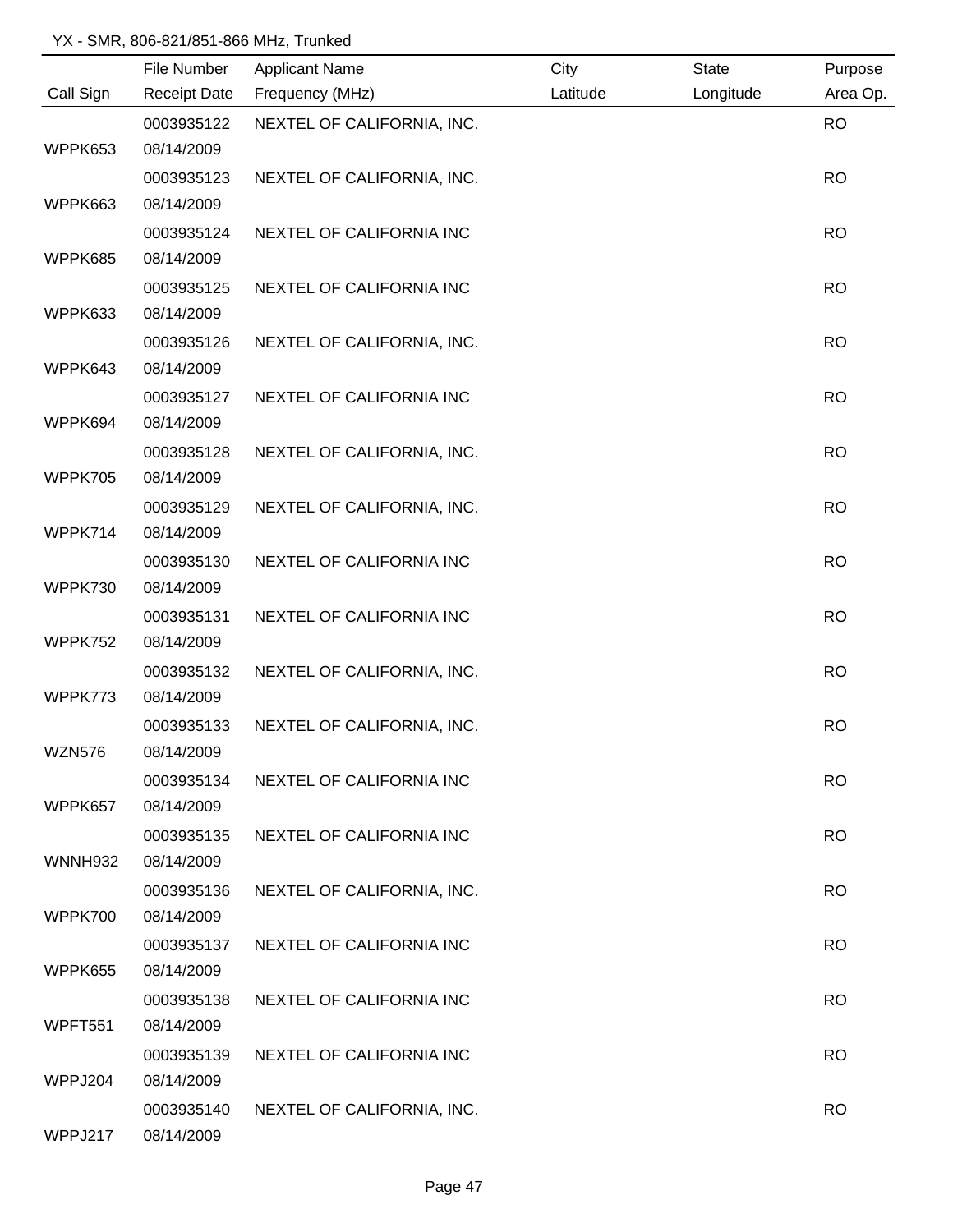|           | File Number         | <b>Applicant Name</b>      | City     | <b>State</b> | Purpose   |
|-----------|---------------------|----------------------------|----------|--------------|-----------|
| Call Sign | <b>Receipt Date</b> | Frequency (MHz)            | Latitude | Longitude    | Area Op.  |
|           | 0003935141          | NEXTEL OF CALIFORNIA, INC. |          |              | <b>RO</b> |
| WPPK658   | 08/14/2009          |                            |          |              |           |
|           | 0003935142          | NEXTEL OF CALIFORNIA, INC. |          |              | <b>RO</b> |
| WPPK669   | 08/14/2009          |                            |          |              |           |
|           | 0003935143          | NEXTEL OF CALIFORNIA INC   |          |              | <b>RO</b> |
| WPPK682   | 08/14/2009          |                            |          |              |           |
|           | 0003935144          | NEXTEL OF CALIFORNIA INC   |          |              | <b>RO</b> |
| WPPK638   | 08/14/2009          |                            |          |              |           |
|           | 0003935145          | NEXTEL OF CALIFORNIA INC   |          |              | <b>RO</b> |
| WPPK689   | 08/14/2009          |                            |          |              |           |
|           | 0003935146          | NEXTEL OF CALIFORNIA INC   |          |              | <b>RO</b> |
| WPPK702   | 08/14/2009          |                            |          |              |           |
|           | 0003935147          | NEXTEL OF CALIFORNIA INC   |          |              | <b>RO</b> |
| WPPK719   | 08/14/2009          |                            |          |              |           |
|           | 0003935148          | NEXTEL OF CALIFORNIA INC   |          |              | <b>RO</b> |
| WPPK736   | 08/14/2009          |                            |          |              |           |
|           | 0003935149          | NEXTEL OF CALIFORNIA INC   |          |              | <b>RO</b> |
| WPPK749   | 08/14/2009          |                            |          |              |           |
|           | 0003935150          | NEXTEL OF CALIFORNIA INC   |          |              | <b>RO</b> |
| WPPK754   | 08/14/2009          |                            |          |              |           |
|           | 0003935151          | Nextel of California, Inc. |          |              | <b>RO</b> |
| WPQE903   | 08/14/2009          |                            |          |              |           |
|           | 0003935152          | NEXTEL OF CALIFORNIA, INC. |          |              | <b>RO</b> |
| WPOG611   | 08/14/2009          |                            |          |              |           |
|           | 0003935153          | NEXTEL OF CALIFORNIA, INC. |          |              | <b>RO</b> |
| WPPK698   | 08/14/2009          |                            |          |              |           |
|           | 0003935154          | NEXTEL OF CALIFORNIA, INC. |          |              | <b>RO</b> |
| WPPJ215   | 08/14/2009          |                            |          |              |           |
|           | 0003935155          | NEXTEL OF CALIFORNIA INC   |          |              | <b>RO</b> |
| WPPK747   | 08/14/2009          |                            |          |              |           |
|           | 0003935156          | NEXTEL OF CALIFORNIA, INC. |          |              | <b>RO</b> |
| WPPK716   | 08/14/2009          |                            |          |              |           |
|           | 0003935157          | NEXTEL OF CALIFORNIA, INC. |          |              | <b>RO</b> |
| WPPK699   | 08/14/2009          |                            |          |              |           |
|           | 0003935158          | NEXTEL OF CALIFORNIA, INC. |          |              | <b>RO</b> |
| WPPK674   | 08/14/2009          |                            |          |              |           |
|           | 0003935159          | NEXTEL OF CALIFORNIA INC   |          |              | <b>RO</b> |
| WPPK741   | 08/14/2009          |                            |          |              |           |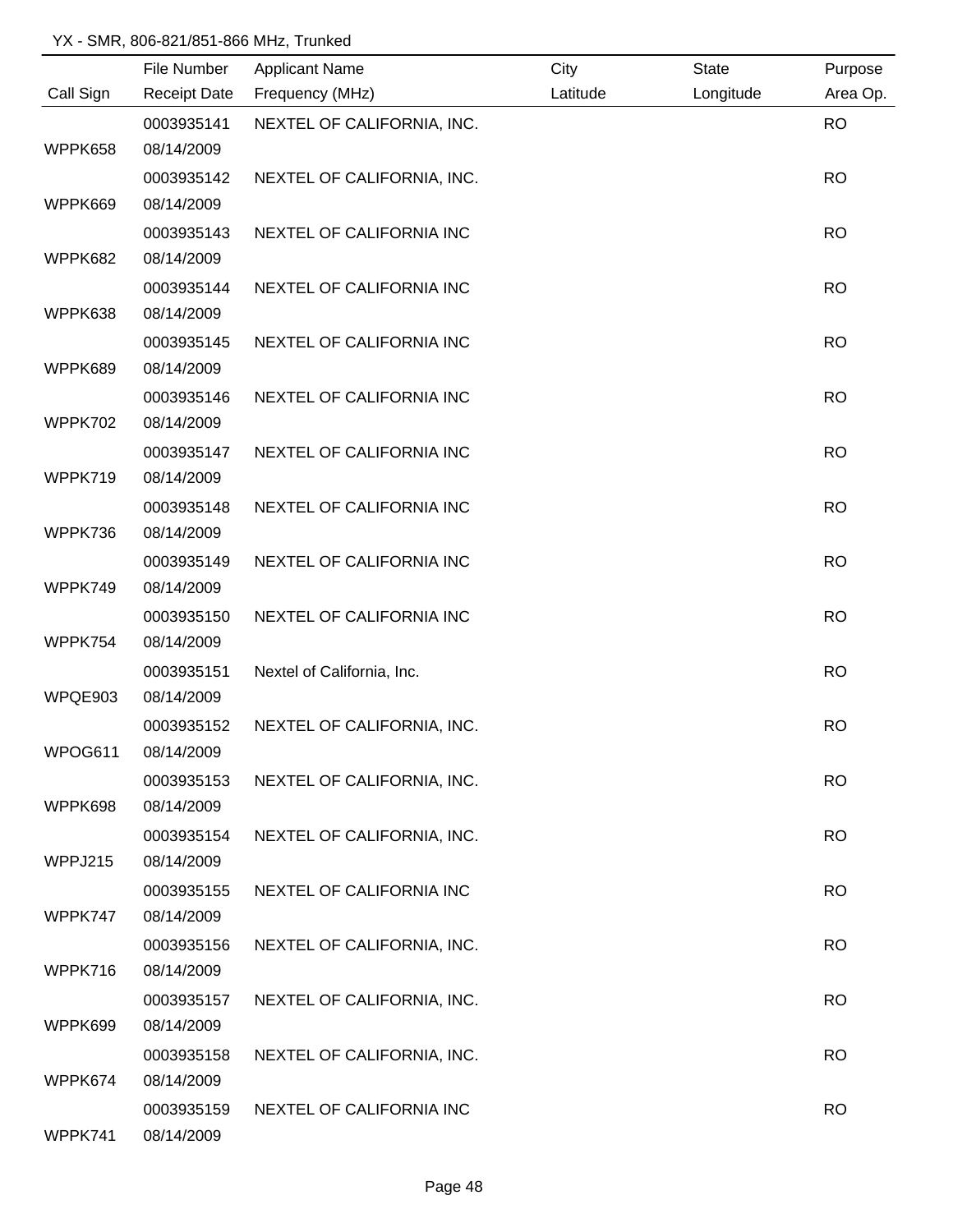|           | File Number         | <b>Applicant Name</b>      | City     | <b>State</b> | Purpose   |
|-----------|---------------------|----------------------------|----------|--------------|-----------|
| Call Sign | <b>Receipt Date</b> | Frequency (MHz)            | Latitude | Longitude    | Area Op.  |
|           | 0003935161          | NEXTEL OF CALIFORNIA INC   |          |              | <b>RO</b> |
| WPPK720   | 08/14/2009          |                            |          |              |           |
|           | 0003935162          | NEXTEL OF CALIFORNIA INC   |          |              | <b>RO</b> |
| WPPK721   | 08/14/2009          |                            |          |              |           |
|           | 0003935163          | NEXTEL OF CALIFORNIA INC   |          |              | <b>RO</b> |
| WPPK722   | 08/14/2009          |                            |          |              |           |
|           | 0003935164          | NEXTEL OF CALIFORNIA INC   |          |              | <b>RO</b> |
| WPPK723   | 08/14/2009          |                            |          |              |           |
|           | 0003935165          | NEXTEL OF CALIFORNIA, INC. |          |              | <b>RO</b> |
| WPPK774   | 08/14/2009          |                            |          |              |           |
|           | 0003935166          | Nextel of California, Inc. |          |              | <b>RO</b> |
| WPQE561   | 08/14/2009          |                            |          |              |           |
|           | 0003935167          | Nextel of California, Inc. |          |              | <b>RO</b> |
| WPQE918   | 08/14/2009          |                            |          |              |           |
|           | 0003935168          | Nextel of California, Inc. |          |              | <b>RO</b> |
| WPQE920   | 08/14/2009          |                            |          |              |           |
|           | 0003935169          | Nextel of California, Inc. |          |              | <b>RO</b> |
| WPQE923   | 08/14/2009          |                            |          |              |           |
|           | 0003935170          | Nextel of California, Inc. |          |              | <b>RO</b> |
| WPQE930   | 08/14/2009          |                            |          |              |           |
|           | 0003935171          | NEXTEL OF CALIFORNIA INC   |          |              | <b>RO</b> |
| WPPK724   | 08/14/2009          |                            |          |              |           |
|           | 0003935174          | NEXTEL OF CALIFORNIA, INC. |          |              | <b>RO</b> |
| WPPJ203   | 08/14/2009          |                            |          |              |           |
|           | 0003935175          | NEXTEL OF CALIFORNIA, INC. |          |              | <b>RO</b> |
| WPPJ213   | 08/14/2009          |                            |          |              |           |
|           | 0003935176          | NEXTEL OF CALIFORNIA INC   |          |              | <b>RO</b> |
| WPPK647   | 08/14/2009          |                            |          |              |           |
|           | 0003935177          | NEXTEL OF CALIFORNIA, INC. |          |              | <b>RO</b> |
| WPPK678   | 08/14/2009          |                            |          |              |           |
|           | 0003935178          | NEXTEL OF CALIFORNIA INC   |          |              | <b>RO</b> |
| WPPK627   | 08/14/2009          |                            |          |              |           |
|           | 0003935179          | NEXTEL OF CALIFORNIA INC   |          |              | <b>RO</b> |
| WPPK637   | 08/14/2009          |                            |          |              |           |
|           | 0003935180          | NEXTEL OF CALIFORNIA INC   |          |              | <b>RO</b> |
| WPPK688   | 08/14/2009          |                            |          |              |           |
|           | 0003935181          | NEXTEL OF CALIFORNIA INC   |          |              | <b>RO</b> |
| WPPK735   | 08/14/2009          |                            |          |              |           |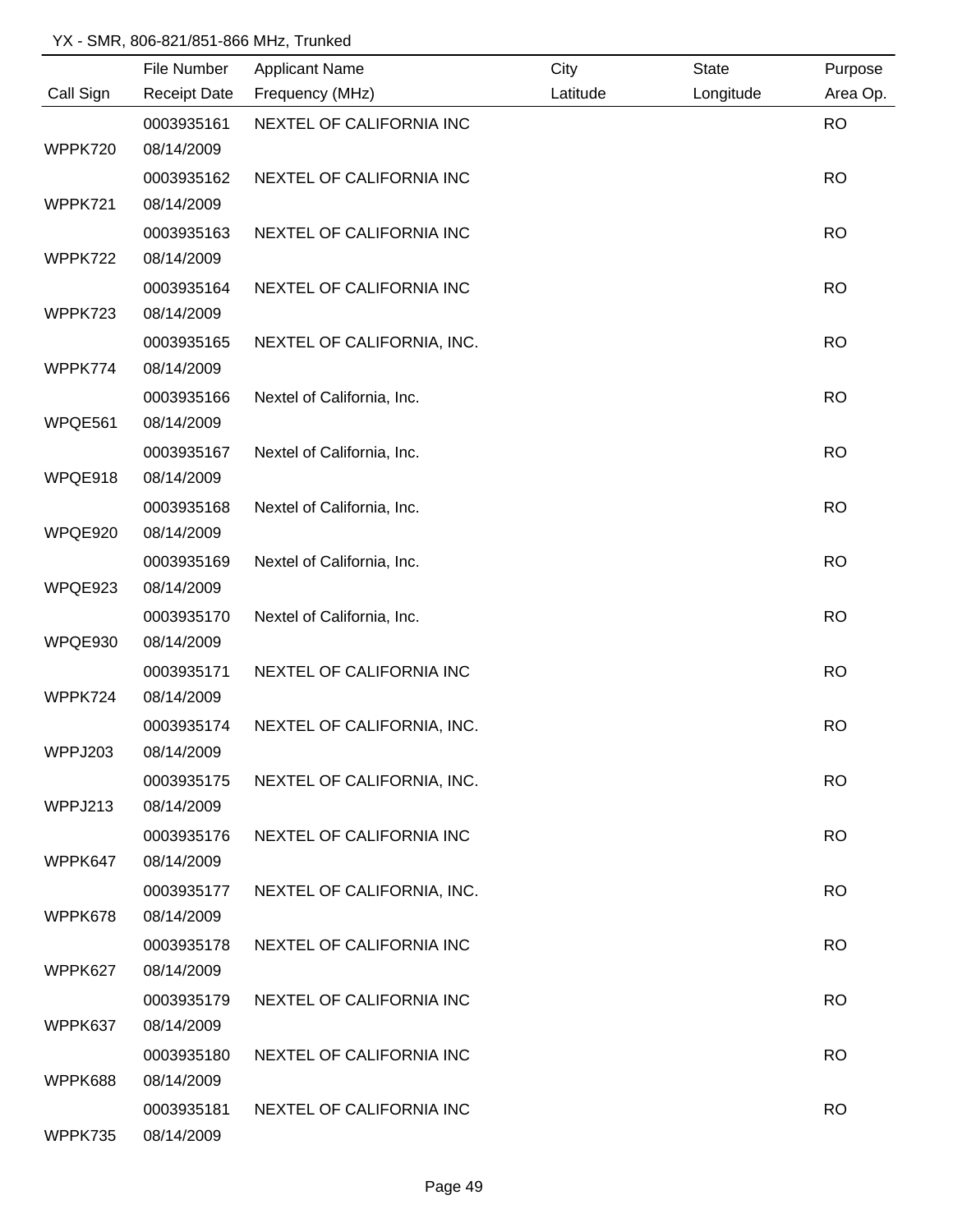|           | File Number         | <b>Applicant Name</b>      | City     | <b>State</b> | Purpose   |
|-----------|---------------------|----------------------------|----------|--------------|-----------|
| Call Sign | <b>Receipt Date</b> | Frequency (MHz)            | Latitude | Longitude    | Area Op.  |
|           | 0003935182          | NEXTEL OF CALIFORNIA INC   |          |              | <b>RO</b> |
| WPPK745   | 08/14/2009          |                            |          |              |           |
|           | 0003935183          | NEXTEL OF CALIFORNIA INC   |          |              | <b>RO</b> |
| WPOG617   | 08/14/2009          |                            |          |              |           |
|           | 0003935184          | NEXTEL OF CALIFORNIA INC   |          |              | <b>RO</b> |
| WPPK649   | 08/14/2009          |                            |          |              |           |
|           | 0003935185          | NEXTEL OF CALIFORNIA, INC. |          |              | <b>RO</b> |
| WPPK664   | 08/14/2009          |                            |          |              |           |
|           | 0003935186          | NEXTEL OF CALIFORNIA INC   |          |              | <b>RO</b> |
| WPPK680   | 08/14/2009          |                            |          |              |           |
|           | 0003935187          | NEXTEL OF CALIFORNIA INC   |          |              | <b>RO</b> |
| WPPK629   | 08/14/2009          |                            |          |              |           |
|           | 0003935188          | NEXTEL OF CALIFORNIA, INC. |          |              | <b>RO</b> |
| WPPK644   | 08/14/2009          |                            |          |              |           |
|           | 0003935189          | NEXTEL OF CALIFORNIA, INC. |          |              | <b>RO</b> |
| WPPK710   | 08/14/2009          |                            |          |              |           |
|           | 0003935190          | NEXTEL OF CALIFORNIA INC   |          |              | <b>RO</b> |
| WPPK731   | 08/14/2009          |                            |          |              |           |
|           | 0003935191          | NEXTEL OF CALIFORNIA INC   |          |              | <b>RO</b> |
| WPPK725   | 08/14/2009          |                            |          |              |           |
|           | 0003935192          | NEXTEL OF CALIFORNIA, INC. |          |              | <b>RO</b> |
| WPPK708   | 08/14/2009          |                            |          |              |           |
|           | 0003935194          | NEXTEL OF CALIFORNIA, INC. |          |              | <b>RO</b> |
| WPPJ214   | 08/14/2009          |                            |          |              |           |
|           | 0003935195          | NEXTEL OF CALIFORNIA, INC. |          |              | <b>RO</b> |
| WPPJ218   | 08/14/2009          |                            |          |              |           |
|           | 0003935196          | NEXTEL OF CALIFORNIA, INC. |          |              | <b>RO</b> |
| WPPJ219   | 08/14/2009          |                            |          |              |           |
|           | 0003935197          | NEXTEL OF CALIFORNIA INC   |          |              | <b>RO</b> |
| WPPJ591   | 08/14/2009          |                            |          |              |           |
|           | 0003935198          | NEXTEL OF CALIFORNIA INC   |          |              | <b>RO</b> |
| WPPK646   | 08/14/2009          |                            |          |              |           |
|           | 0003935199          | NEXTEL OF CALIFORNIA INC   |          |              | <b>RO</b> |
| WPPK648   | 08/14/2009          |                            |          |              |           |
|           | 0003935200          | NEXTEL OF CALIFORNIA INC   |          |              | <b>RO</b> |
| WPPK650   | 08/14/2009          |                            |          |              |           |
|           | 0003935201          | NEXTEL OF CALIFORNIA INC   |          |              | <b>RO</b> |
| WPPK651   | 08/14/2009          |                            |          |              |           |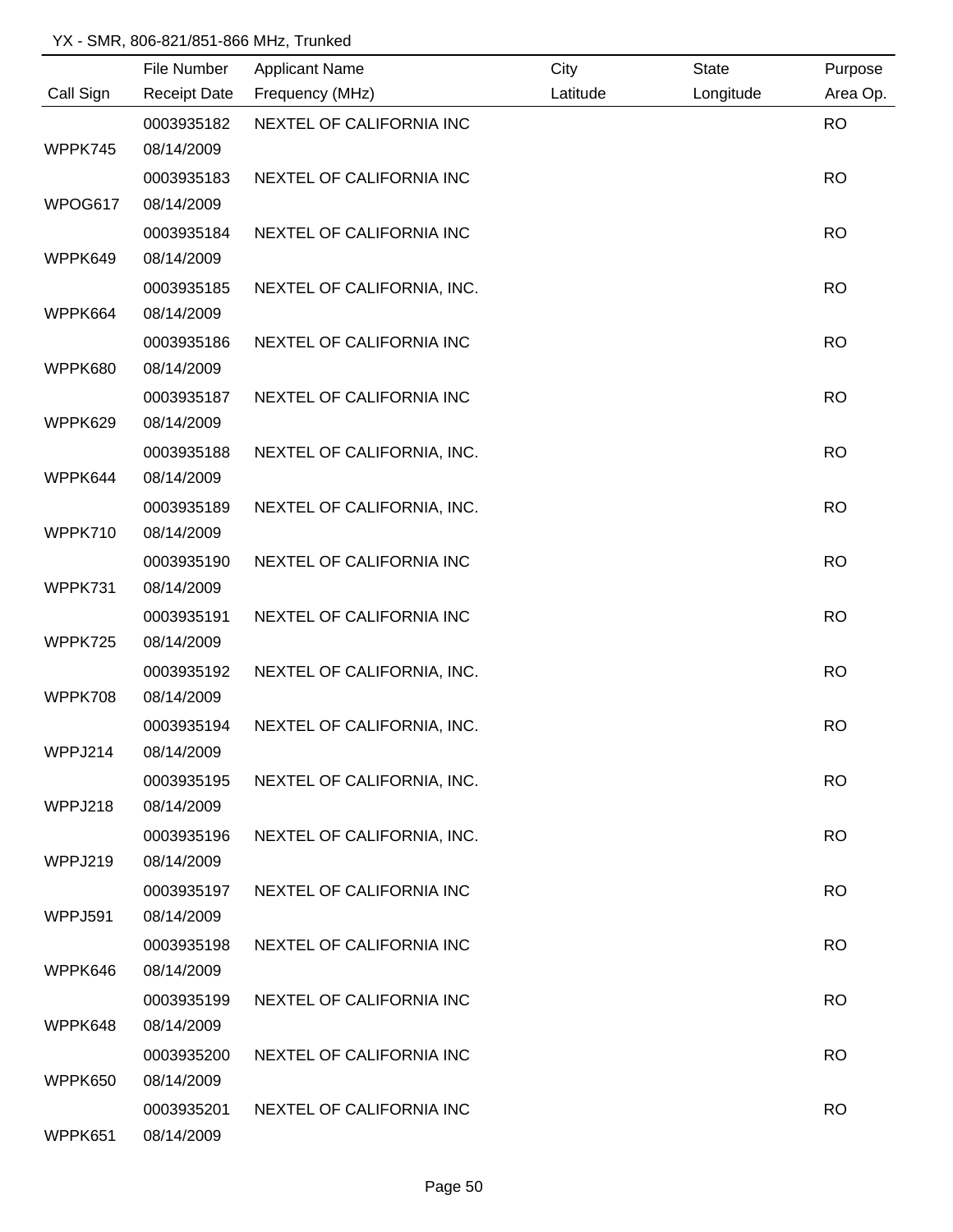|           | File Number         | <b>Applicant Name</b>      | City     | <b>State</b> | Purpose   |
|-----------|---------------------|----------------------------|----------|--------------|-----------|
| Call Sign | <b>Receipt Date</b> | Frequency (MHz)            | Latitude | Longitude    | Area Op.  |
|           | 0003935202          | NEXTEL OF CALIFORNIA, INC. |          |              | <b>RO</b> |
| WPPK654   | 08/14/2009          |                            |          |              |           |
|           | 0003935203          | NEXTEL OF CALIFORNIA, INC. |          |              | <b>RO</b> |
| WPPK656   | 08/14/2009          |                            |          |              |           |
|           | 0003935204          | NEXTEL OF CALIFORNIA, INC. |          |              | <b>RO</b> |
| WPPK659   | 08/14/2009          |                            |          |              |           |
|           | 0003935205          | NEXTEL OF CALIFORNIA, INC. |          |              | <b>RO</b> |
| WPPK660   | 08/14/2009          |                            |          |              |           |
|           | 0003935206          | NEXTEL OF CALIFORNIA INC   |          |              | <b>RO</b> |
| WPPK661   | 08/14/2009          |                            |          |              |           |
|           | 0003935207          | NEXTEL OF CALIFORNIA, INC. |          |              | <b>RO</b> |
| WPPK662   | 08/14/2009          |                            |          |              |           |
|           | 0003935208          | NEXTEL OF CALIFORNIA, INC. |          |              | <b>RO</b> |
| WPPK665   | 08/14/2009          |                            |          |              |           |
|           | 0003935209          | NEXTEL OF CALIFORNIA, INC. |          |              | <b>RO</b> |
| WPPK666   | 08/14/2009          |                            |          |              |           |
|           | 0003935210          | NEXTEL OF CALIFORNIA, INC. |          |              | <b>RO</b> |
| WPPK667   | 08/14/2009          |                            |          |              |           |
|           | 0003935211          | NEXTEL OF CALIFORNIA, INC. |          |              | <b>RO</b> |
| WPPK670   | 08/14/2009          |                            |          |              |           |
|           | 0003935212          | NEXTEL OF CALIFORNIA, INC. |          |              | <b>RO</b> |
| WPPK671   | 08/14/2009          |                            |          |              |           |
|           | 0003935213          | NEXTEL OF CALIFORNIA, INC. |          |              | <b>RO</b> |
| WPPK672   | 08/14/2009          |                            |          |              |           |
|           | 0003935214          | NEXTEL OF CALIFORNIA, INC. |          |              | <b>RO</b> |
| WPPK675   | 08/14/2009          |                            |          |              |           |
|           | 0003935215          | NEXTEL OF CALIFORNIA, INC. |          |              | <b>RO</b> |
| WPPK676   | 08/14/2009          |                            |          |              |           |
|           | 0003935216          | NEXTEL OF CALIFORNIA, INC. |          |              | <b>RO</b> |
| WPPK677   | 08/14/2009          |                            |          |              |           |
|           | 0003935217          | NEXTEL OF CALIFORNIA, INC. |          |              | <b>RO</b> |
| WPPK681   | 08/14/2009          |                            |          |              |           |
|           | 0003935218          | NEXTEL OF CALIFORNIA INC   |          |              | <b>RO</b> |
| WPPK683   | 08/14/2009          |                            |          |              |           |
|           | 0003935219          | NEXTEL OF CALIFORNIA INC   |          |              | <b>RO</b> |
| WPPK684   | 08/14/2009          |                            |          |              |           |
|           | 0003935220          | NEXTEL OF CALIFORNIA INC   |          |              | <b>RO</b> |
| WPPK625   | 08/14/2009          |                            |          |              |           |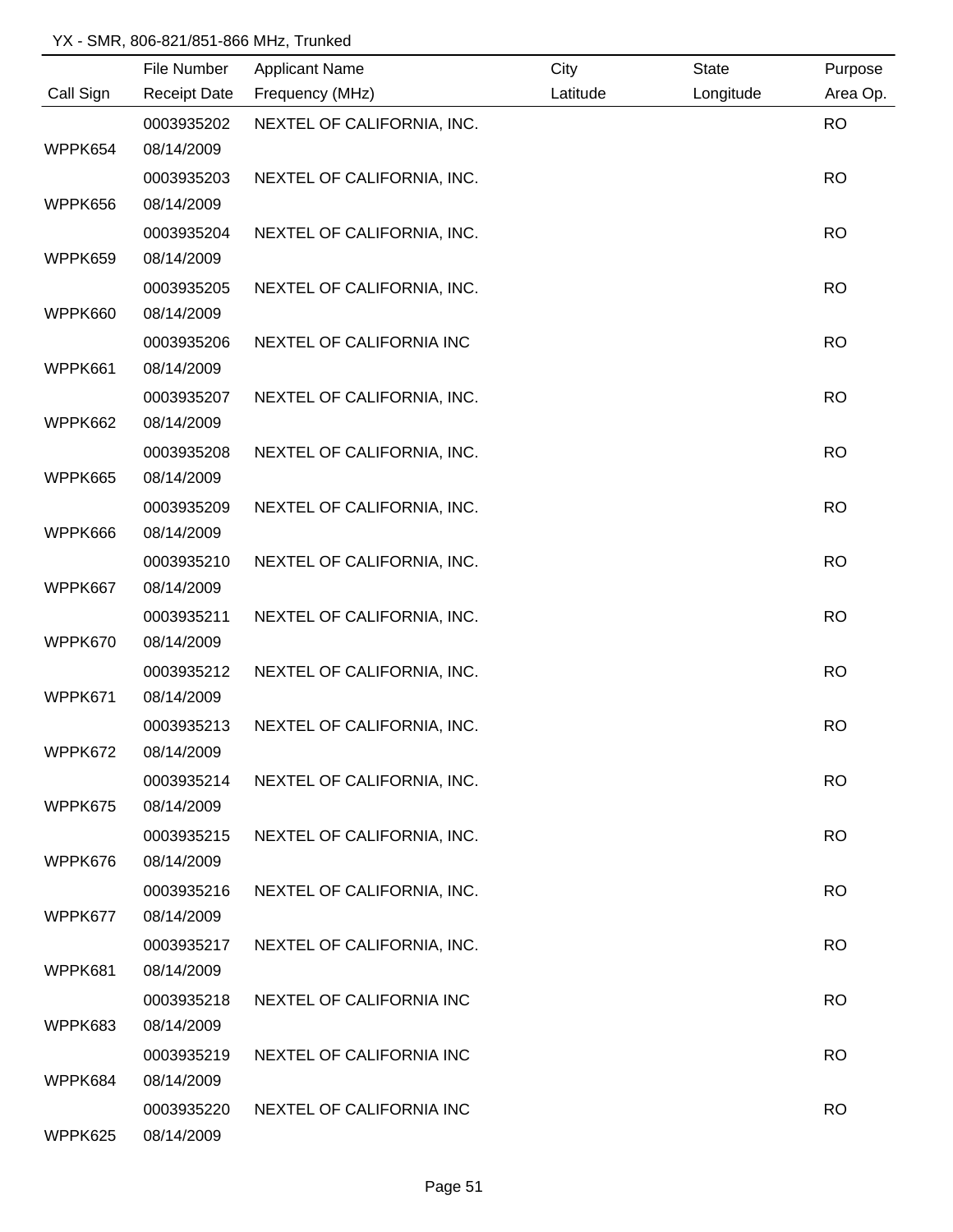|           | File Number         | <b>Applicant Name</b>      | City     | <b>State</b> | Purpose   |
|-----------|---------------------|----------------------------|----------|--------------|-----------|
| Call Sign | <b>Receipt Date</b> | Frequency (MHz)            | Latitude | Longitude    | Area Op.  |
|           | 0003935221          | NEXTEL OF CALIFORNIA INC   |          |              | <b>RO</b> |
| WPPK626   | 08/14/2009          |                            |          |              |           |
|           | 0003935222          | NEXTEL OF CALIFORNIA INC   |          |              | <b>RO</b> |
| WPPK628   | 08/14/2009          |                            |          |              |           |
|           | 0003935223          | NEXTEL OF CALIFORNIA INC   |          |              | <b>RO</b> |
| WPPK630   | 08/14/2009          |                            |          |              |           |
|           | 0003935224          | NEXTEL OF CALIFORNIA INC   |          |              | <b>RO</b> |
| WPPK631   | 08/14/2009          |                            |          |              |           |
|           | 0003935225          | NEXTEL OF CALIFORNIA INC   |          |              | <b>RO</b> |
| WPPK634   | 08/14/2009          |                            |          |              |           |
|           | 0003935226          | NEXTEL OF CALIFORNIA INC   |          |              | <b>RO</b> |
| WPPK636   | 08/14/2009          |                            |          |              |           |
|           | 0003935227          | NEXTEL OF CALIFORNIA INC   |          |              | <b>RO</b> |
| WPPK639   | 08/14/2009          |                            |          |              |           |
|           | 0003935228          | NEXTEL OF CALIFORNIA INC   |          |              | <b>RO</b> |
| WPPK640   | 08/14/2009          |                            |          |              |           |
|           | 0003935229          | NEXTEL OF CALIFORNIA, INC. |          |              | <b>RO</b> |
| WPPK641   | 08/14/2009          |                            |          |              |           |
|           | 0003935230          | NEXTEL OF CALIFORNIA, INC. |          |              | <b>RO</b> |
| WPPK642   | 08/14/2009          |                            |          |              |           |
|           | 0003935231          | NEXTEL OF CALIFORNIA INC   |          |              | <b>RO</b> |
| WPPK645   | 08/14/2009          |                            |          |              |           |
|           | 0003935232          | NEXTEL OF CALIFORNIA INC   |          |              | <b>RO</b> |
| WPPK686   | 08/14/2009          |                            |          |              |           |
|           | 0003935233          | NEXTEL OF CALIFORNIA INC   |          |              | <b>RO</b> |
| WPPK687   | 08/14/2009          |                            |          |              |           |
|           | 0003935234          | NEXTEL OF CALIFORNIA INC   |          |              | <b>RO</b> |
| WPPK690   | 08/14/2009          |                            |          |              |           |
|           | 0003935235          | NEXTEL OF CALIFORNIA INC   |          |              | <b>RO</b> |
| WPPK691   | 08/14/2009          |                            |          |              |           |
|           | 0003935236          | NEXTEL OF CALIFORNIA INC   |          |              | <b>RO</b> |
| WPPK692   | 08/14/2009          |                            |          |              |           |
|           | 0003935237          | NEXTEL OF CALIFORNIA, INC. |          |              | <b>RO</b> |
| WPPK695   | 08/14/2009          |                            |          |              |           |
|           | 0003935238          | NEXTEL OF CALIFORNIA INC   |          |              | <b>RO</b> |
| WPPK696   | 08/14/2009          |                            |          |              |           |
|           | 0003935239          | NEXTEL OF CALIFORNIA INC   |          |              | <b>RO</b> |
| WPPK697   | 08/14/2009          |                            |          |              |           |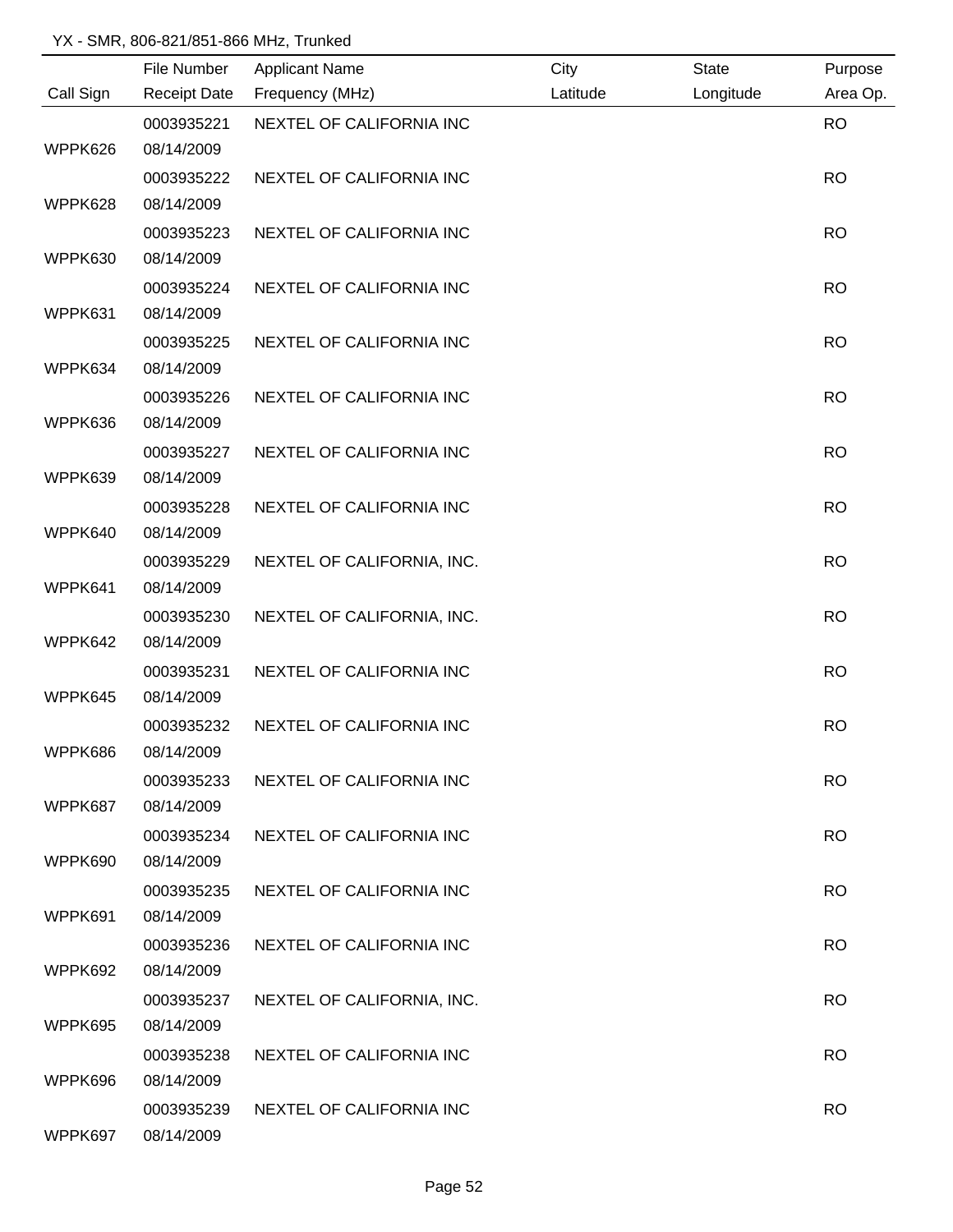|           | File Number         | <b>Applicant Name</b>      | City     | <b>State</b> | Purpose   |
|-----------|---------------------|----------------------------|----------|--------------|-----------|
| Call Sign | <b>Receipt Date</b> | Frequency (MHz)            | Latitude | Longitude    | Area Op.  |
|           | 0003935240          | NEXTEL OF CALIFORNIA INC   |          |              | <b>RO</b> |
| WPPK701   | 08/14/2009          |                            |          |              |           |
|           | 0003935241          | NEXTEL OF CALIFORNIA, INC. |          |              | <b>RO</b> |
| WPPK703   | 08/14/2009          |                            |          |              |           |
|           | 0003935242          | NEXTEL OF CALIFORNIA, INC. |          |              | <b>RO</b> |
| WPPK704   | 08/14/2009          |                            |          |              |           |
|           | 0003935243          | NEXTEL OF CALIFORNIA, INC. |          |              | <b>RO</b> |
| WPPK706   | 08/14/2009          |                            |          |              |           |
|           | 0003935244          | NEXTEL OF CALIFORNIA, INC. |          |              | <b>RO</b> |
| WPPK707   | 08/14/2009          |                            |          |              |           |
|           | 0003935245          | NEXTEL OF CALIFORNIA, INC. |          |              | <b>RO</b> |
| WPPK709   | 08/14/2009          |                            |          |              |           |
|           | 0003935246          | NEXTEL OF CALIFORNIA, INC. |          |              | <b>RO</b> |
| WPPK711   | 08/14/2009          |                            |          |              |           |
|           | 0003935247          | NEXTEL OF CALIFORNIA INC   |          |              | <b>RO</b> |
| WPPK729   | 08/14/2009          |                            |          |              |           |
|           | 0003935248          | NEXTEL OF CALIFORNIA, INC. |          |              | <b>RO</b> |
| WPPJ208   | 08/14/2009          |                            |          |              |           |
|           | 0003935249          | NEXTEL OF CALIFORNIA, INC. |          |              | <b>RO</b> |
| WPPK673   | 08/14/2009          |                            |          |              |           |
|           | 0003935250          | NEXTEL OF CALIFORNIA INC   |          |              | <b>RO</b> |
| WPPK635   | 08/14/2009          |                            |          |              |           |
|           | 0003935251          | NEXTEL OF CALIFORNIA INC   |          |              | <b>RO</b> |
| WPPK693   | 08/14/2009          |                            |          |              |           |
|           | 0003935252          | NEXTEL OF CALIFORNIA INC   |          |              | <b>RO</b> |
| WPPK740   | 08/14/2009          |                            |          |              |           |
|           | 0003935253          | Nextel of California, Inc. |          |              | <b>RO</b> |
| WPQE901   | 08/14/2009          |                            |          |              |           |
|           | 0003935254          | NEXTEL OF CALIFORNIA, INC. |          |              | <b>RO</b> |
| WPPK668   | 08/14/2009          |                            |          |              |           |
|           | 0003935255          | NEXTEL OF CALIFORNIA, INC. |          |              | <b>RO</b> |
| WPPJ216   | 08/14/2009          |                            |          |              |           |
|           | 0003935256          | NEXTEL OF CALIFORNIA INC   |          |              | <b>RO</b> |
| WPPK652   | 08/14/2009          |                            |          |              |           |
|           | 0003935257          | NEXTEL OF CALIFORNIA, INC. |          |              | <b>RO</b> |
| WPPK679   | 08/14/2009          |                            |          |              |           |
|           | 0003935258          | NEXTEL OF CALIFORNIA INC   |          |              | <b>RO</b> |
| WPPK632   | 08/14/2009          |                            |          |              |           |